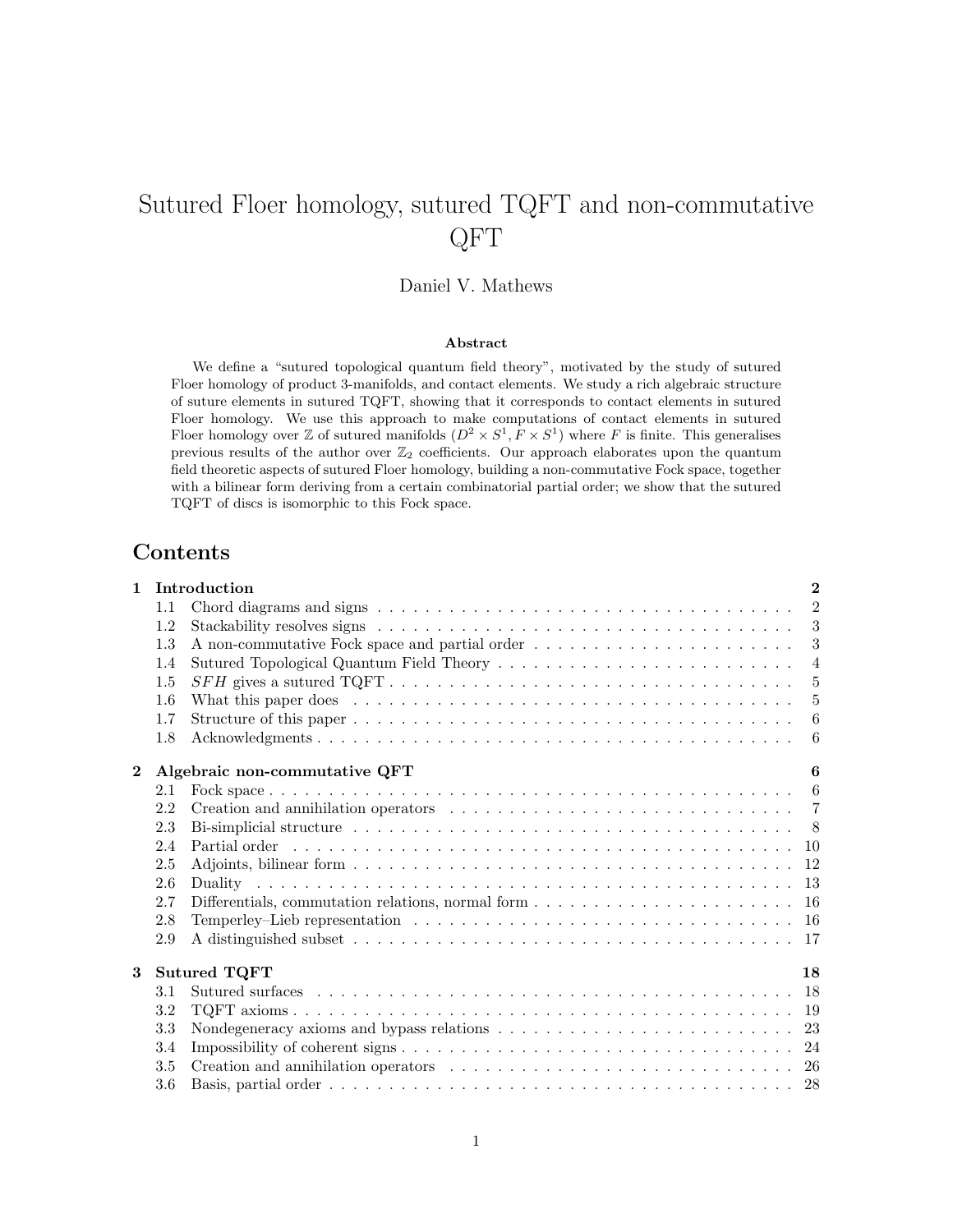| 3.8 |                                                 |    |
|-----|-------------------------------------------------|----|
| 3.9 |                                                 |    |
|     |                                                 |    |
|     |                                                 |    |
|     |                                                 |    |
|     |                                                 |    |
|     |                                                 |    |
|     |                                                 |    |
|     | 4 Sutured Floer homology and sutured TQFT       | 39 |
|     | 5 Non-commutative $QFT =$ Sutured TQFT of discs | 40 |
| 5.1 |                                                 |    |
| 5.2 |                                                 |    |
| 5.3 |                                                 |    |
|     |                                                 |    |

# 1 Introduction

## 1.1 Chord diagrams and signs

This paper, like its prequel [17], is about fun with chord diagrams. A chord diagram  $\Gamma$  is a finite collection of non-intersecting properly embedded arcs in a 2-dimensional disc  $D^2$ . Two chord diagrams are considered equivalent if they are homotopic relative to endpoints. Fixing 2n points on  $\partial D^2$ , there are finitely many chord diagrams of n arcs (or chords) connecting them  $-$  in fact,  $C_n$  of them, the n'th Catalan number. In [17] we considered the  $\mathbb{Z}_2$  vector space  $SFH_{comb}(T, n)$  generated by chord diagrams of n chords, subject to a relation called the bypass relation. The bypass relation says that whenever 3 chord diagrams coincide, except within a disc on which the chords appear as shown in figure 1, they sum to zero.



Figure 1: A bypass triple.

In [17], we showed that this vector space describes precisely contact elements in the sutured Floer homology of manifolds of the form  $(D^2 \times S^1, F \times S^1)$ , where F is finite,  $|F| = 2n$ , with  $\mathbb{Z}_2$  coefficients. However sutured Floer homology can be defined over  $\mathbb{Z}$ , and the structure of contact elements should be similar. Therefore, our vector space  $SFH_{comb}$  should generalise to  $\mathbb Z$  coefficients.

Over  $\mathbb{Z}$ , contact elements have a sign ambiguity [12]. So a chord diagram should represent an element in a Z-module (i.e. abelian group) V, up to sign, as in the lax vectors of [4]. The sum of two lax vectors  $\pm v, \pm w$  is not well-defined: choosing representatives (lifts) v, w, we could have  $(\pm v)+ (\pm w)$ equal to  $\pm(v+w)$  or  $\pm(v-w)$ . A three-term relation such as the bypass relation says that three lax vectors somehow sum to zero; equivalently, it says that 3 lax vectors  $\pm u, \pm v, \pm w$  are related so that  $\pm(u + v)$  or  $\pm(u - v)$  equals  $\pm w$ .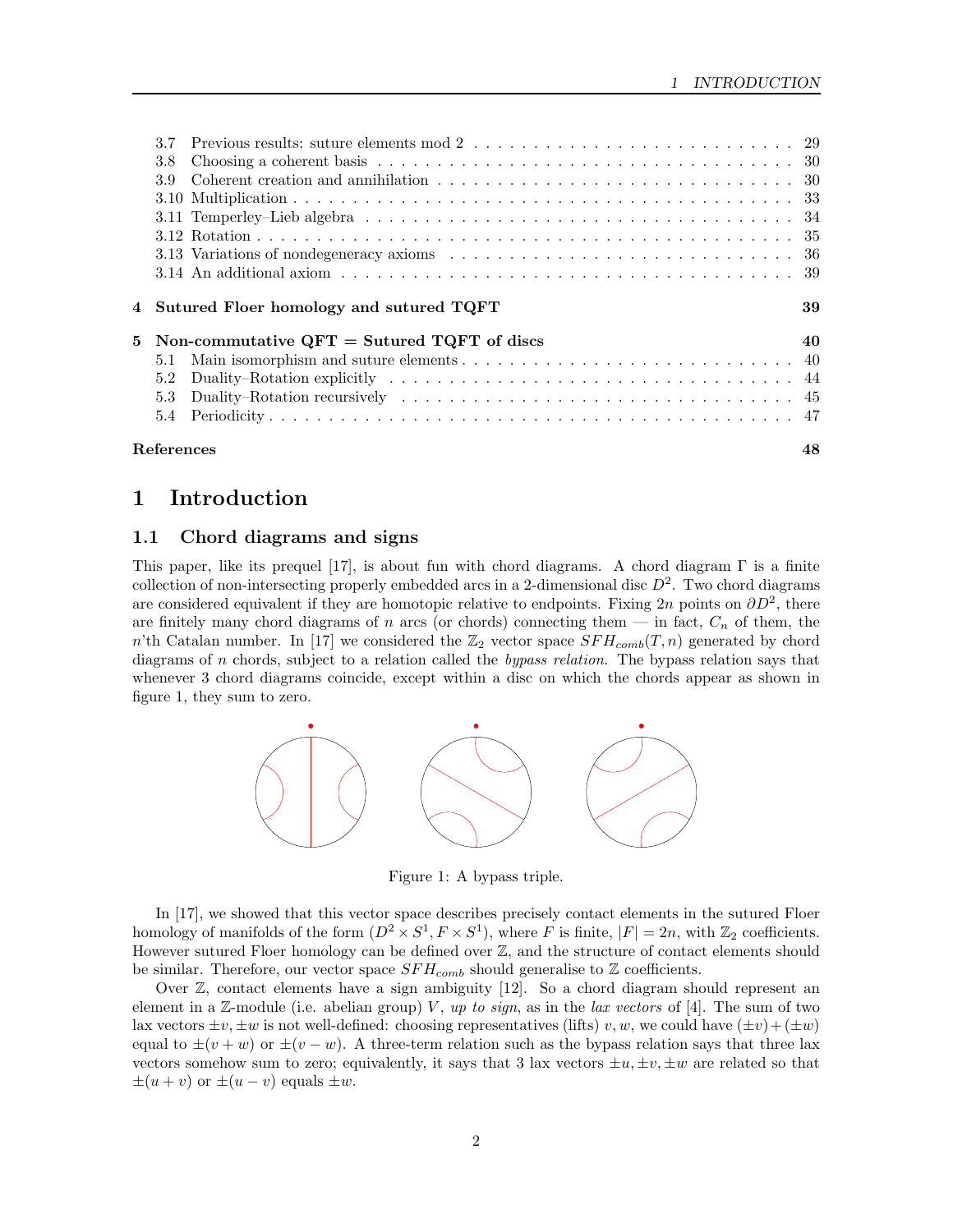We would like to resolve these ambiguities. We shall do so in this paper, and along the way we shall unearth much extra structure.

## 1.2 Stackability resolves signs

Central to this resolution will be a bilinear form, which we shall denote  $\langle \cdot | \cdot \rangle$ , on our abelian group V. The corresponding bilinear form over  $\mathbb{Z}_2$  was called  $m(\cdot, \cdot)$  in [17]. It can be defined by stacking chord diagrams, an operation defined in [17] and developed in section 3.1 below. We place two chord diagrams as the lids of a cylinder with vertical chords running along its sides, then round corners and chords in a specific way to obtain a sphere with curves on it. The chord diagrams are said to be stackable if we obtain a single connected curve on the sphere. We will have a map

$$
\langle \cdot | \cdot \rangle \; : \; V \otimes V \longrightarrow \mathbb{Z}
$$

which takes stackable chord diagrams to  $\pm 1$ , and non-stackable chord diagrams to 0; and which reduces to  $m(\cdot, \cdot)$  modulo 2. The key property we shall use to obtain coherent signs for chord diagrams is that while there is ambiguity in  $\pm 1$ , there is no ambiguity in  $\pm 0 = 0$ . The bypass relation tells us that a chord diagram should be given by  $\pm(u+v)$  or  $\pm(u-v)$ , for some lax vectors  $\pm u, \pm v$ . However if we know, say, that  $\langle u|w\rangle = \langle v|w\rangle = 1$  for some w, then  $\langle \pm(u - v)|w\rangle = 0$  while  $\langle \pm(u + v)|w\rangle = \pm 2$ ; we can then usefully distinguish between the two.

We shall consider specific basis chord diagrams, as described in [17]; these correspond to basis elements of  $V$ . We shall find a coherent way to choose signs for all these basis elements, using the above idea, so as to describe contact elements in general.

#### 1.3 A non-commutative Fock space and partial order

In quantum field theory a Fock space  $\mathcal F$  is an algebraic object whose elements can represent states of several particles. We might say that  $x \in \mathcal{F}$  represents the presence of one particle,  $y \in \mathcal{F}$  the presence of a second particle, and xy the presence of both. A Fock space has creation and annihilation operators which add and remove particles, and which are adjoint with respect to an inner product. In a commutative (bosonic) Fock space,  $xy = yx$ . In an anticommutative (fermionic) Fock space,  $xy = -yx$ . We shall consider a noncommutative F, however, in which neither  $xy = yx$  nor  $xy = -yx$ . holds. Roughly speaking, our  $\mathcal F$  will contain linear combinations of (noncommutative) products of x and y.

There are natural creation and annihilation operators on  $\mathcal{F}$ , which insert or delete a specified symbol in a word in a specified place. There are many more creation and annihilation operators in the noncommutative case than in the commutative or anticommutative cases, and they obey relations similar to a simplicial set. In an appropriately noncommutative way, creation and annihilation operators are adjoint with respect to the bilinear form  $\langle \cdot | \cdot \rangle$ .

In [17] we considered a certain partial order. Consider words on x and y (in [17] we used – and +). Say that  $w_1 \leq w_2$  if  $w_2$  can be obtained from  $w_1$  by moving some (possibly none) of the x's to the right (equivalently, by moving some of the y's to the left). Thus  $xxyy \leq yxyx$  but  $xyyx \nleq yxxy$ .

Now define a bilinear form  $\langle \cdot | \cdot \rangle : \mathcal{F} \otimes \mathcal{F} \longrightarrow \mathbb{Z}$  as a boolean version of the partial order  $\leq$ , as follows. For two words  $w_1, w_2$  in x and y, let  $\langle w_1|w_2\rangle = 1$  if  $w_1 \leq w_2$  and 0 otherwise; then extend to F linearly. We imagine  $\langle \cdot | \cdot \rangle$  as a noncommutative version of an inner product. We can think of F as a "Fock space of two non-commuting particles".

We shall prove the following. (A precise version is 3.4; a more detailed statement is theorem 5.1.)

**Theorem 1.1** The Fock space and bilinear form defined from  $\leq$  are isomorphic to the abelian group V generated by chord diagrams, and bilinear form defined by stacking:

$$
(\mathcal{F}, \langle \cdot | \cdot \rangle) \cong (V, \langle \cdot | \cdot \rangle).
$$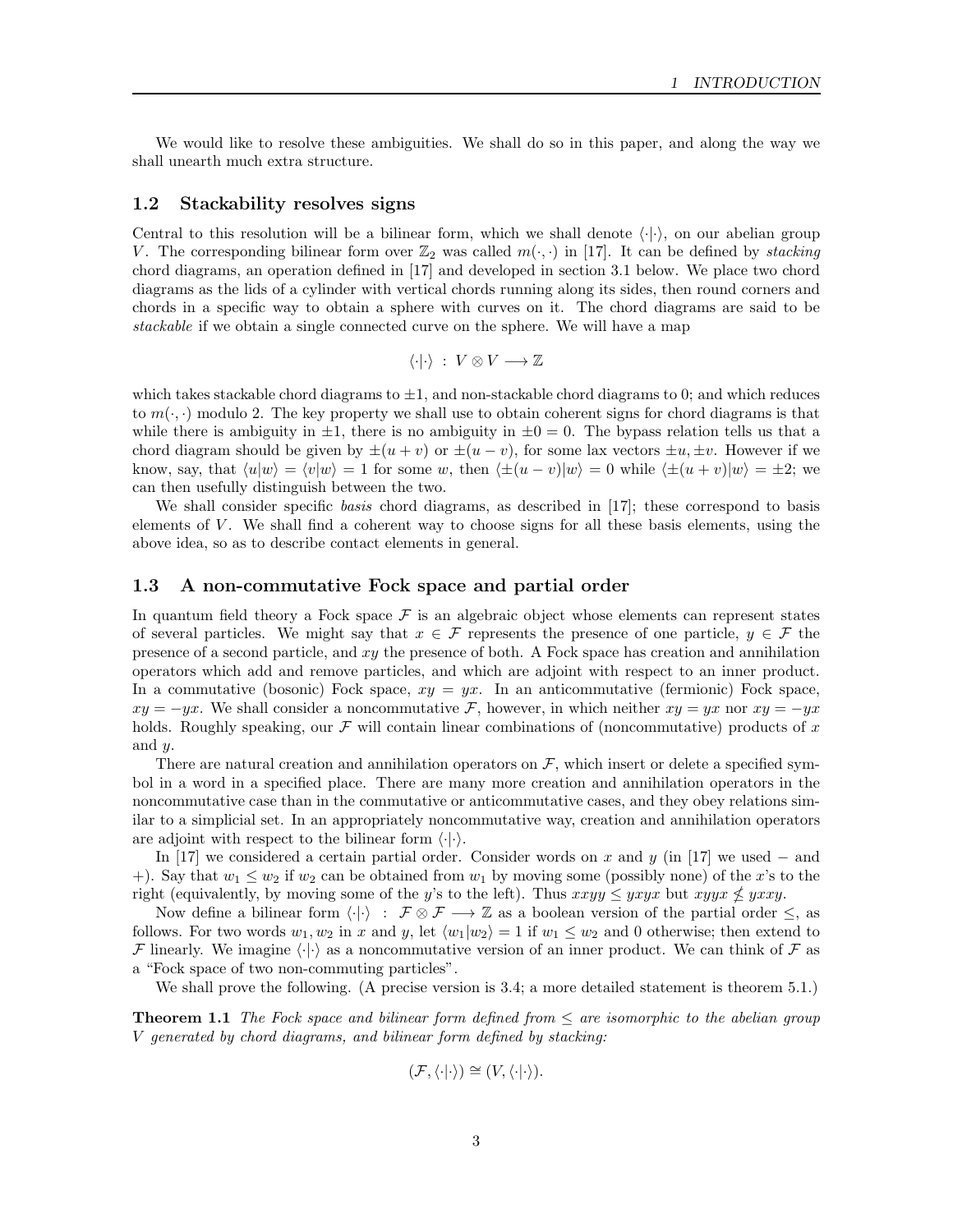That is, chord diagrams give elements of  $\mathcal F$  up to sign; basis chord diagrams give basis elements of  $\mathcal F$  (i.e. words), up to sign; any three bypass-related chord diagrams give lax elements of  $\mathcal F$  summing to zero in an appropriate sense; and stackability is described by the boolean version of  $\leq$ . This was shown in [17] mod 2; we will show it still holds over  $\mathbb{Z}$ .

An element of  $V \cong \mathcal{F}$  corresponding to a chord diagram  $\Gamma$  can be expressed in terms of basis elements of  $\mathcal F$ , i.e. words in x and y. As considered at length in [17], among the words appearing in such an element, there are well-defined first and last words  $w_-\leq w_+$  with respect to  $\leq$ . In fact, the correspondence  $\Gamma \mapsto (w_-, w_+)$  gives a bijection between chord diagrams and pairs of words comparable with respect to  $\leq$ . We will show the same properties as shown in [17] over  $\mathbb{Z}_2$  also hold over  $\mathbb{Z}$ ; in fact every chord diagram gives an element in  $\mathcal F$  which is a linear combination of words with all coefficients  $\pm 1.$ 

Furthermore, it is not difficult to show that  $\langle \cdot | \cdot \rangle$  is nondegenerate. Thus there is a *duality* operator H on F such that for all  $u, v, \langle u|v\rangle = \langle v|Hu\rangle$ . Note that for commutative  $\langle \cdot|\cdot\rangle$ , i.e.  $\langle u|v\rangle = \langle v|u\rangle$ , we have  $H = 1$ ; and in the anticommutative case,  $H = -1$ . We will show that H is periodic, in the sense that some power of  $H$  is the identity; this is, in a sense, a generalisation of commutativity and anticommutativity. This is a purely algebraic statement, but a direct algebraic proof is not at all clear; we prove it by showing that  $H$  is equivalent to the operation of *rotating* a chord diagram.

We note that the key feature distinguishing our Fock space from the usual sort is the bilinear form  $\langle \cdot | \cdot \rangle$ , based on the partial order  $\leq$ . Partial orders appear prominently in the theory of *causal sets* (see e.g. [3, 19]), one approach to quantum gravity. But we have not been able to find anything like the above structure in the theoretical physics literature.

## 1.4 Sutured Topological Quantum Field Theory

We have been somewhat vague about what  $V$  is above: it is an object built out of chord diagrams and related objects, but related to sutured Floer homology. We now explain what  $V$  is.

All of the above is motivated by sutured Floer homology, contact structures and contact elements; but it has become quite independent of its starting point. The idea is that we can build an algebraic structure, with many of the same properties, purely by reference to surfaces (like discs), arcs drawn on them (like chord diagrams), and various topological operations. To a surface  $\Sigma$  with some markings F on the boundary, we shall associate an abelian group  $V(\Sigma, F)$ . When arcs Γ are drawn appropriately on the surface — a set of sutures — we shall associate an element (up to sign)  $c(\Gamma)$  in the abelian group  $V(\Sigma, F)$ , called a *suture element*. These associations are natural with respect to certain topological operations, such as gluing and the stacking operation. Thus we have something similar to a topological quantum field theory, which we shall call *sutured topological quantum field theory*. It will be constructed without reference to any Heegaard decompositions or holomorphic curves.

We shall define sutured TQFT axiomatically. We shall impose more axioms than merely the associations described above, in order that, at least for discs, sutured TQFT is unique. We regard these axioms as fairly natural, and explain their rationale as we introduce them. A version of the bypass relation, resolving the sign ambiguities mentioned above, will appear in sutured TQFT, but we do not impose it as an axiom. We shall instead define the bilinear form  $\langle \cdot | \cdot \rangle$  from stackability (which is nothing but a certain inclusion, or gluing, of surfaces) and impose a certain nondegeneracy condition on it. From this, the bypass relation shall follow.

The abelian group V discussed above is in fact the sutured TQFT of discs  $V(D^2)$ ; the isomorphism of theorem 1.1 is in fact  $V(D^2) \cong \mathcal{F}$ . All the structure in sutured TQFT of discs — including suture elements, various maps arising from various gluings and inclusions, and the stacking map — corresponds to structure in F. And conversely, all the structure in  $\mathcal{F}$  — including creation and annihilation operators, simplicial structure, and duality operator — corresponds to structure appearing on discs in sutured TQFT.

As discussed by Honda–Kazez–Matić in [12] and at length by the author in [17], the  $SFH$  of such product manifolds  $(\Sigma \times S^1, F \times S^1)$ , and their contact elements, have properties similar to a  $(1 + 1)$ dimensional topological quantum field theory. Our sutured TQFT is a "pure" version of this TQFT,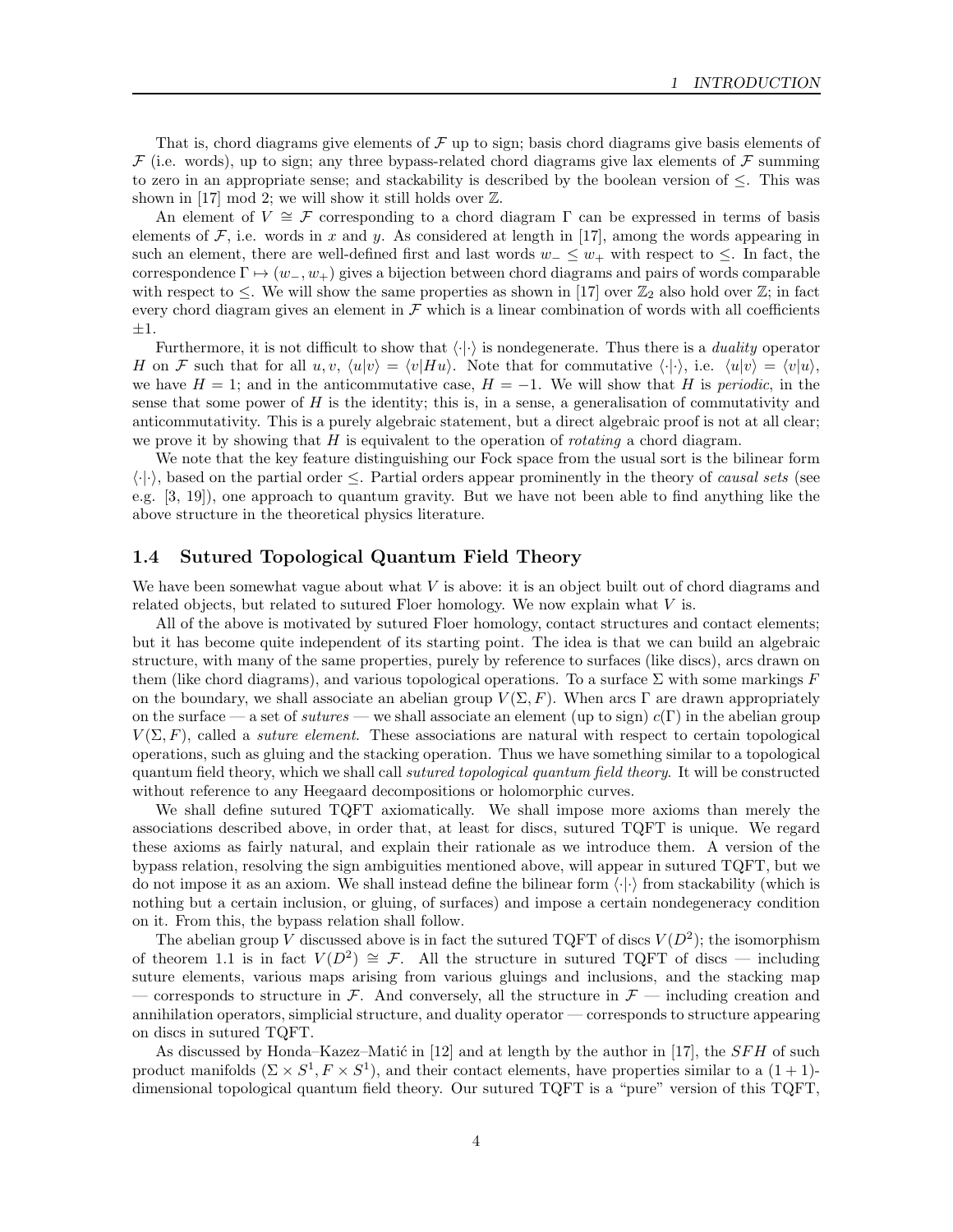abstracted from  $SFH$  itself. The point of this paper is that, in describing this TQFT axiomatically, we find surprising properties familiar from (non-topological!) quantum field theory, namely all the structure of the Fock space  $\mathcal{F}$ . The sutured TQFT of discs is the QFT of two non-commuting particles, where the two usages of "QFT" are quite distinct.

We remark that sutured TQFT, as we define it, is very similar in some respects to a *planar algebra* [13]. To a surface with boundary is associated an algebraic object; to curves on the surface, dividing it into positive and negative regions, are associated distinguished elements of the algebraic object; surfaces may be glued together, giving maps of algebraic objects which are natural with respect to the distinguished elements; surfaces with many boundary components give operators. However there are several distinctions: sutured TQFT is not restricted to planar surfaces; sutured TQFT has no canonical form of multiplication (except on discs, where it does not coincide with planar algebra multiplication); the element associated to a set of curves in sutured TQFT has a sign ambiguity; and in the author's limited knowledge, nothing like a bypass relation or inner product has been studied in the context of planar algebras. Clearly the two subjects have wildly disparate motivations: planar algebras being motivated by the study of subfactors and von Neumann algebras; and sutured TQFT being motivated by contact geometry and sutured Floer homology. We shall leave these connections for future investigation, but they are striking, and we wonder how deep they are.

## 1.5  $SFH$  gives a sutured TQFT

Although V is defined from the axioms of sutured  $TQFT$ , it is motivated by sutured Floer homology; indeed it is designed to be isomorphic to the  $SFH$  of certain manifolds. We will show that the sutured Floer homology of product manifolds  $SFH(\Sigma \times S^1, F \times S^1)$ , where  $\Sigma$  is a surface with boundary and  $F \subset \partial S$  is finite, forms a sutured TQFT. Since sutured TQFT on discs is unique, any sutured TQFT on discs is isomorphic to  $SFH(D^2 \times S^1, F \times S^1)$ . However sutured TQFT on more complicated surfaces is not unique, and can be zero at higher genus. But we also consider an additional axiom, also satisfied by  $SFH(\Sigma \times S^1, F \times S^1)$ , which ensures nontriviality at higher genus.

The upshot of this paper, then, is that three structures are equivalent, in the case of discs: sutured Floer homology  $SFH(D^2 \times S^1, F \times S^1)$ , sutured TQFT  $V(D^2)$ , and the non-commutative Fock space F.

Moreover, all the structure of  $SFH$  of product manifolds  $(\Sigma \times S^1, F \times S^1)$  (a very restricted class of manifolds, to be sure) can be described without considering Heegaard decompositions, holomorphic curves, or contact structures — all of which are involved subjects and essential to the definition of contact elements in sutured Floer homology. We obtain proofs about contact elements which are both "holomorphic curve free" and "contact geometry free". In a subsequent paper we shall use sutured TQFT to give a proof that the contact element of a torsion contact structure is zero [6, 16].

## 1.6 What this paper does

The above remarks give an introduction to the main ideas in this paper, but are not a complete description. This paper performs several tasks, as follows.

First, it makes computations in sutured Floer homology. Namely, it classifies contact elements in the sutured Floer homology, with Z coefficients, of sutured manifolds  $(D^2 \times S^1, F \times S^1)$ , where  $F \subset \partial D^2$  is finite. This generalises the results over  $\mathbb{Z}_2$  in [17]. Thus we are able to extend our results from that paper regarding the structure of contact elements to  $\mathbb Z$  coefficients.

Second, it elaborates greatly upon the quantum-field-theoretic aspects of sutured Floer homology and contact elements for sutured manifolds of the form  $(\Sigma \times S^1, F \times S^1)$ ; in particular, it proves that when  $\Sigma$  is a disc,  $SFH$  is isomorphic to the Fock space  $\mathcal{F}$ , which is a formal algebraic model of a certain (extremely simple) non-commutative QFT, with creation and annihilation operators, a non-commutative "inner product", and more. In fact, because the formal algebraic structure of  $\mathcal F$  is easiest to define, we shall describe  $\mathcal F$  precisely and deduce various properties of it — and then show that  $SFH$  is isomorphic to it.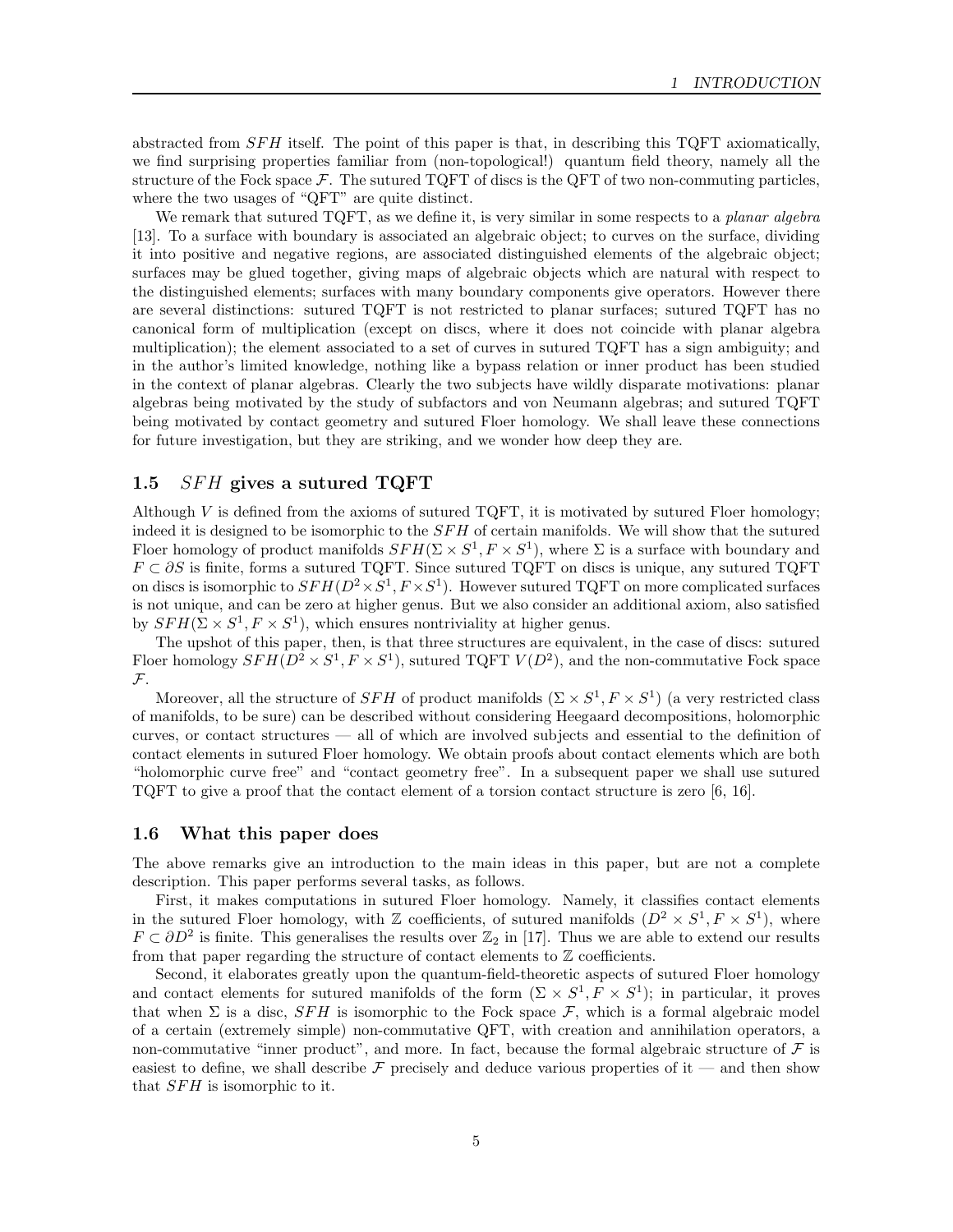Third, it abstracts from  $SFH$  and describes it axiomatically as sutured TQFT. These axioms constrain sutured TQFT on discs to be isomorphic to the Fock space  $\mathcal F$  of two non-commuting particles, although (at least with the axioms as we state them) sutured TQFT is not unique on more complicated surfaces. We show that the sutured Floer homology of manifolds  $(\Sigma \times S^1, F \times S^1)$ , together with contact elements, forms a sutured TQFT.

Moreover, we may eschew sutured Floer homology until the last minute; it is not necessary to the discussion of sutured TQFT or non-commutative QFT, although we do use it to prove that a sutured TQFT exists! In a sense, our SFH results are more general than SFH: they are about suture elements in sutured TQFT, of which contact elements in SFH of product manifolds form an example.

## 1.7 Structure of this paper

The above considerations determine the structure of this paper. First we first establish the formal algebraic structure of our non-commutative quantum field theory (section 2). Then we axiomatically introduce sutured topological quantum field theory (section 3), and deduce many properties of it. We show that  $SFH(\Sigma \times S^1, F \times S^1)$  forms a sutured TQFT (section 4). And then we demonstrate the isomorphism between sutured TQFT of discs, and non-commutative QFT (section 5), and prove some more properties of this structure.

Thus, we begin this paper by describing, in great detail, the non-commutative algebra of  $\mathcal F$  (section 2). Much of the detail in this section (especially the bi-simplicial structure 2.3, differentials, commutation relations, normal form 2.7 and Temperley–Lieb representation 2.8) can be skipped on a first reading: the important details are the Fock space  $F$ , the creation and annihilation operations, the bilinear form  $\langle \cdot | \cdot \rangle$ , and the duality operator H. Similarly, other sections on sutured TQFT (variations on axioms, the isomorphism between duality and rotation, periodicity) are also quite technical.

## 1.8 Acknowledgments

This paper was written during the author's visit to the Mathematical Sciences Research Institute in March 2010, and during the author's postdoctoral fellowship at the Université de Nantes, supported by the ANR grant "Floer power".

## 2 Algebraic non-commutative QFT

## 2.1 Fock space

Let S be a set with two elements,  $S = \{x, y\}$ . Let M be the free monoid on S,  $\mathcal{M} = S^* = \{x, y\}^*$ , i.e. the set of all finite words (including the empty word, which is the identity) on  $\{x, y\}$ , under the operation of concatenation.

Let F be the monoid ring of M over  $\mathbb Z$ . That is, F consists of finite  $\mathbb Z$ -linear combinations of finite words on  $\{x, y\}$ ; multiplication is concatenation, now extended linearly. Alternatively, F is the polynomial ring  $\mathcal{F} = \mathbb{Z}[x, y]$  generated over  $\mathbb{Z}$  by two non-commuting indeterminates x, y. The empty word, denoted 1, is a multiplicative identity.

Clearly M and F have several gradings: degree  $n_x$  in x, degree  $n_y$  in y, and linear combinations of these. Clearly multiplication adds these gradings, making  $\mathcal F$  into a bi-graded ring. Let  $\mathcal M_n$  denote the subset of M consisting of words of length n, i.e. with total degree n, and  $\mathcal{F}_n$  the additive subgroup generated by  $\mathcal{M}_n$ , i.e. linear combinations of words of length n. Thus, as graded abelian group,  $\mathcal{F} = \bigoplus_{n \geq 0} \mathcal{F}_n$  and  $\mathcal{F}_n = (\mathbb{Z}x \oplus \mathbb{Z}y)^{\otimes n}$ . Denote by  $\mathcal{M}_{n_x,n_y}$  the subset of M consisting of words of degree  $n_x, n_y$  in x, y respectively. Let  $\mathcal{F}_{n_x,n_y}$  be the additive subgroup of  $\mathcal F$  generated by  $\mathcal M_{n_x,n_y}$ , i.e. linear combinations of words of degree  $n_x, n_y$  in  $x, y$  respectively.

As an alternative notation, thinking of x as having degree  $-1$  and y as having degree 1, let  $\mathcal{M}_n^e$ denote the subset of M consisting of words of length n and degree e, i.e. such that  $n_y - n_x = e$ . Then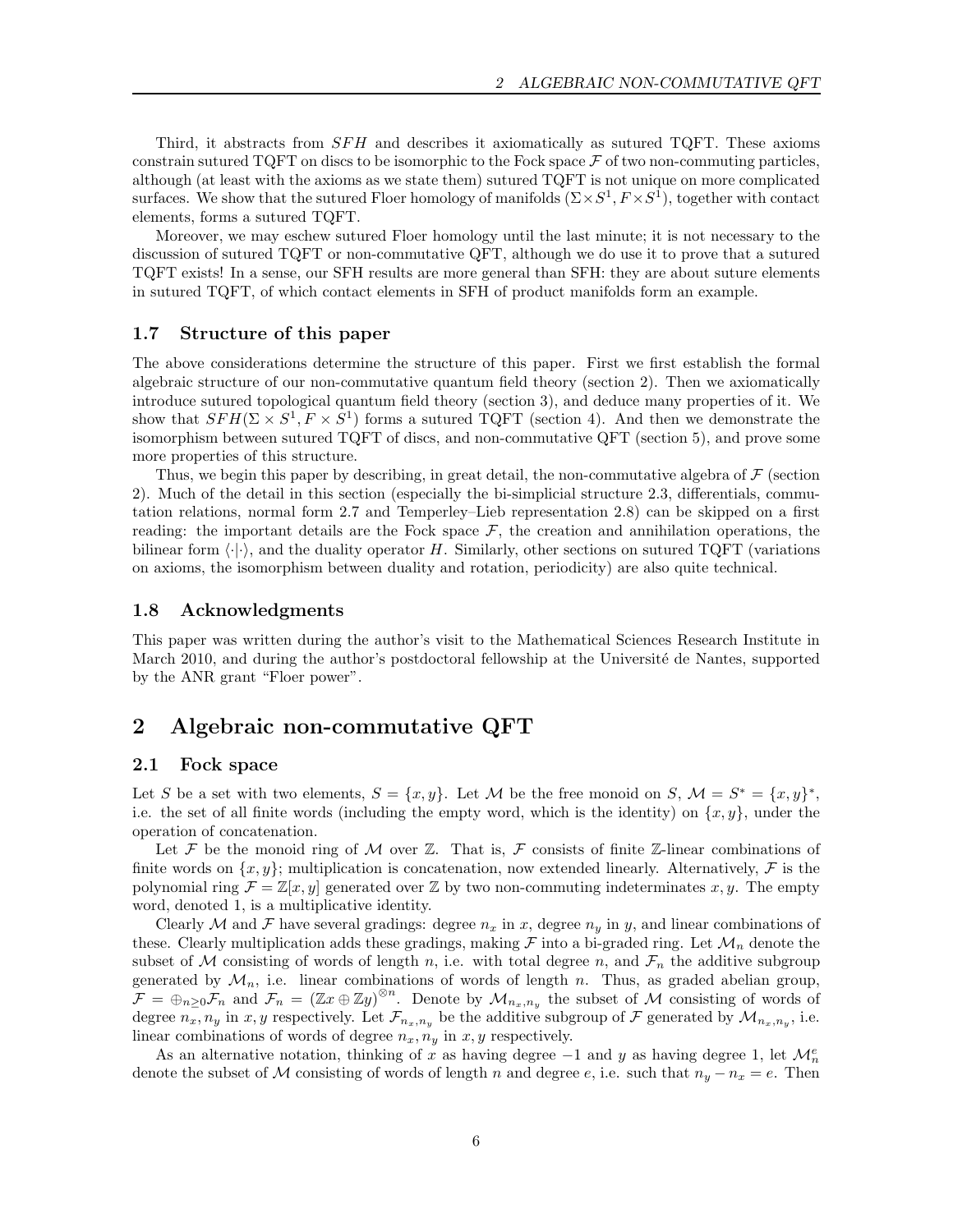.

 $\mathcal{F}_n^e$  is the additive subgroup of  $\mathcal F$  generated by  $\mathcal{M}_n^e$ . So  $n, e, n_x, n_y$  are related by

$$
n = n_x + n_y
$$
,  $e = -n_x + n_y$ ,  $n_x = \frac{n - e}{2}$ ,  $n_y = \frac{n + e}{2}$ 

And we have, obviously,

$$
\mathcal{M}_{n_x,n_y} = \mathcal{M}_{n_x+n_y}^{n_y-n_x}, \quad \mathcal{M}_n^e = \mathcal{M}_{\frac{(n-e)}{2},\frac{n+e}{2}}, \quad \mathcal{F}_{n_x,n_y} = \mathcal{F}_{n_x+n_y}^{n_y-n_x}, \quad \mathcal{F}_n^e = \mathcal{F}_{\frac{n-e}{2},\frac{n+e}{2}}.
$$

Further, clearly,

$$
\mathcal{M} = \bigsqcup_n \mathcal{M}_n = \bigsqcup_{n,e} \mathcal{M}_n^e = \bigsqcup_{n_x,n_y} \mathcal{M}_{n_x,n_y}, \quad \mathcal{F} = \bigoplus_n \mathcal{F}_n = \bigoplus_{n,e} \mathcal{F}_n^e = \bigoplus_{n_x,n_y} \mathcal{F}_{n_x,n_y},
$$

where *n* varies over all non-negative integers, and  $e \in \mathbb{Z}$  satisfies  $|e| \leq n$ , and  $e \equiv n \mod 2$ . As abelian groups

$$
\mathcal{F}_n \cong \mathbb{Z}^{2^n} \quad \text{and} \quad \mathcal{F}_n^e \cong \mathbb{Z}^{\binom{n}{n_x}} = \mathbb{Z}^{\binom{n}{n_y}} = \mathbb{Z}^{\binom{n}{(n-e)/2}} = \mathbb{Z}^{\binom{n}{(n+e)/2}}.
$$

## 2.2 Creation and annihilation operators

On F there we can define many simple operations  $\mathcal{F} \longrightarrow \mathcal{F}$ , which are abelian group (Z-module) homomorphisms. In fact any operation on words (i.e. a function from the free monoid  $\mathcal M$  to itself) induces a linear operator (abelian group endomorphism) on F. Better, any function  $\mathcal{M} \longrightarrow \mathcal{M} \cup \{0\}$ induces a linear operator on F, regarding 0 as the zero in F. Let the following operations  $\mathcal{F} \longrightarrow \mathcal{F}$ be induced from functions on words  $w \in \mathcal{M}$  as follows. Here s denotes a letter in  $\{x, y\}$ .

- (i) (a) Initial annihilation  $a_{s,0}w$ : if w begins with an s, delete it; else return 0.
	- (b) Internal annihilation  $a_{s,i}w$ , for  $1 \leq i \leq n_sw$ : delete the *i*'th *s* in *w*.
	- (c) Final annihilation  $a_{s,n,w+1}w$ : if w ends with an s, delete it; else return 0.
- (ii) (a) *Initial creation*  $a_{s,0}^*w$ : prepend an s to the beginning of w.
	- (b) Internal creation  $a_{s,i}^*w$ , for  $1 \leq i \leq n_sw$ : replace the *i*'th *s* in *w* with *ss*.
	- (c) Final creation  $a_{s,n_s+1}^*w$ : append an s to the end of w.

The first three of these are collectively called annihilation operators. The names initial, internal, and final should be clear; initial and final annihilation are collectively called terminal annihilation. The last three are collectively *creation* operators; we have final, internal, initial, and terminal creations. On each  $\mathcal{F}_n^e$  there are  $n+4$  creation operators and  $n+4$  annihilation operators, each of which map to some  $\mathcal{F}_{n\pm 1}^{e\pm 1}$ :

$$
\begin{array}{ll} a_{x,i} \, : \, \mathcal{F}_n^e \longrightarrow \mathcal{F}_{n-1}^{e+1}, \quad a_{y,i} \, : \, \mathcal{F}_n^e \longrightarrow \mathcal{F}_{n-1}^{e-1}, \\ a_{x,i}^* \, : \, \mathcal{F}_n^e \longrightarrow \mathcal{F}_{n+1}^{e-1}, \quad a_{y,i}^* \, : \, \mathcal{F}_n^e \longrightarrow \mathcal{F}_{n+1}^{e+1}. \end{array}
$$

Here we take  $\mathcal{F}_{-1}^e = \{0\}$ : on the empty word (identity) there are four annihilation operators, all of which give 0. The empty word, or identity, we can also call the *vacuum*.

These operators satisfy various relations which are easily checked. Thinking of  $x$  and  $y$  as two different species of particle, we consider separately the relations between annihilation and creation which are inter- and intra-species:

- (i) Between x and y; inter-species.
	- (a) In almost every case, x-annihilation/creation and  $y$ -creation/annihilation commute. That is, for  $0 \le i \le n_x + 1$  and  $0 \le j \le n_y + 1$ , except for  $(i, j) = (0, 0)$  or  $(n_x + 1, n_y + 1)$ :

$$
a_{x,i} \circ a_{y,j} = a_{y,j} \circ a_{x,i}, \quad a_{x,i}^{*} \circ a_{y,j} = a_{y,j} \circ a_{x,i}^{*},
$$
  

$$
a_{x,i} \circ a_{y,j}^{*} = a_{y,j}^{*} \circ a_{x,i}, \quad a_{x,i}^{*} \circ a_{y,j}^{*} = a_{y,j}^{*} \circ a_{y,j}^{*}.
$$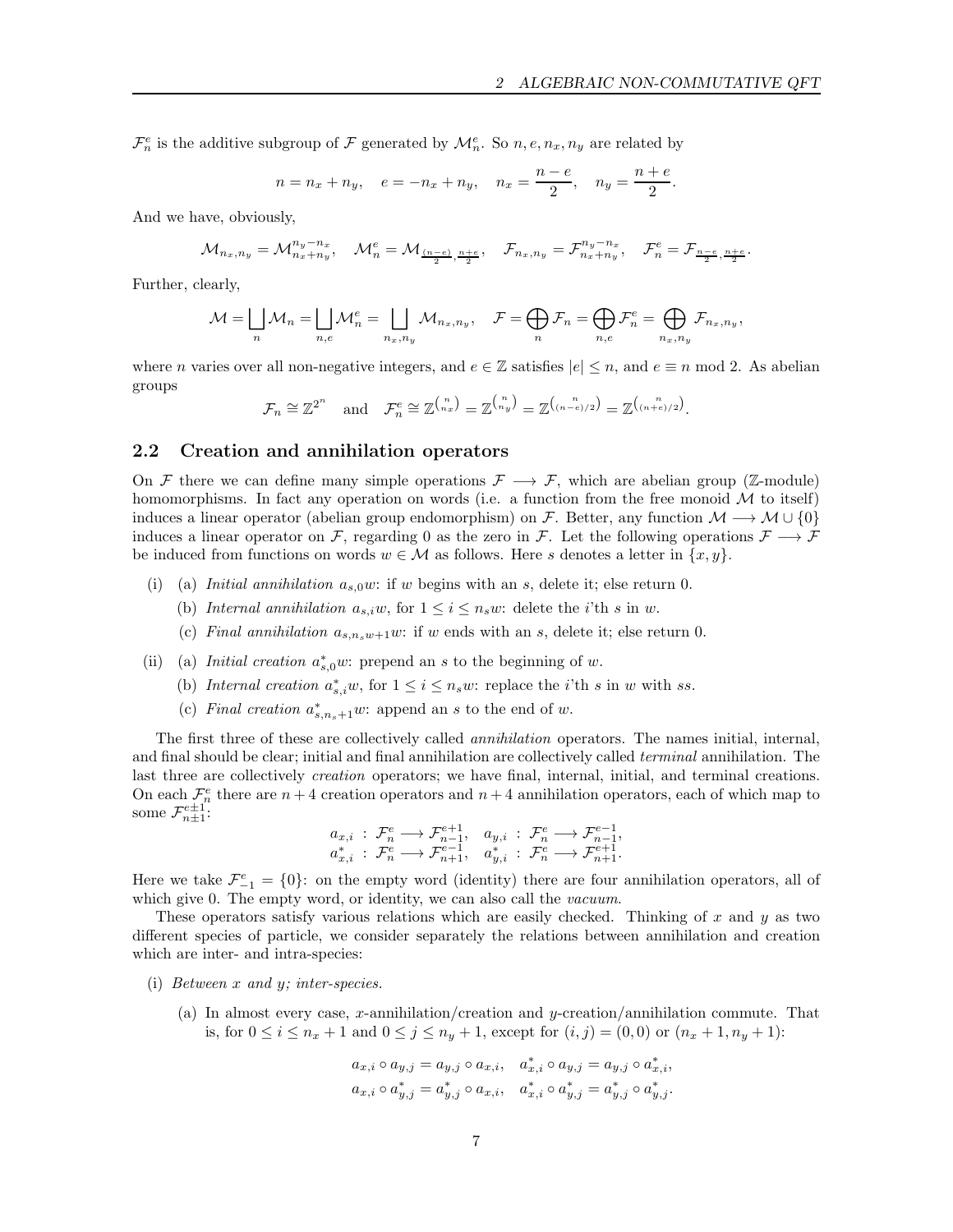(b) Initial x-annihilation/creation and initial y-annihilation/creation do not commute:

$$
a_{x,0} \circ a_{y,0} \neq a_{y,0} \circ a_{x,0}, \quad a_{x,0}^* \circ a_{y,0} \neq a_{y,0} \circ a_{x,0},
$$
  

$$
a_{x,0} \circ a_{y,0}^* \neq a_{y,0}^* \circ a_{x,0}, \quad a_{x,0}^* \circ a_{y,0}^* \neq a_{y,0}^* \circ a_{x,0}^*.
$$

(c) Final x-annihilation/creation and final y-annihilation/creation do not commute:

$$
\begin{aligned} a_{x,n_x+1} \circ a_{y,n_y+1} &\neq a_{y,n_y+1} \circ a_{x,n_x+1}, & a_{x,n_x+1}^* \circ a_{y,n_y+1} &\neq a_{y,n_y+1} \circ a_{x,n_x+1}^*, \\ a_{x,n_x+1} \circ a_{y,n_y+1}^* &\neq a_{y,n_y+1}^* \circ a_{x,n_x+1}, & a_{x,n_x+1}^* \circ a_{y,n_y+1}^* &\neq a_{y,n_y+1}^* \circ a_{x,n_x+1}^*. \end{aligned}
$$

- (ii) Among x or among y; intra-species. Set s to be x or y; we now only consider annihilations and creations of the same type.
	- (a) Annihilations commute after a shift. For  $0 \leq i \leq j \leq n_s + 1$  (not  $i = j$ ):

$$
a_{s,i} \circ a_{s,j} = a_{s,j-1} \circ a_{s,i}.
$$

(b) Annihilations and creations usually commute, with a possible shifting, and are sometimes inverses of each other. For  $0 \le i, j \le n_s + 1$ :

$$
a_{s,i} \circ a_{s,j}^* = \begin{cases} a_{s,j-1}^* \circ a_{s,i} & i < j \\ 1 & i = j, j+1 \\ a_{s,j}^* \circ a_{s,i-1} & i > j+1. \end{cases}
$$

(c) Creations commute, after a shift. For  $0 \le i \le j \le n_s + 1$ :

$$
a_{s,i}^* \circ a_{s,j}^* = a_{s,j+1}^* \circ a_{s,i}^*.
$$

## 2.3 Bi-simplicial structure

As noted in [17], the intra-species relations are identical to those of a *simplicial set*. Indeed we have two simplicial structures on  $\mathcal F$ , one for x and one for y. Under the simplicial structure for x, words with degree  $n_x$  in x have  $n_x + 2$  annihilation operators  $(n_x$  internal and 2 terminal), regarded as face maps, and  $n_x + 2$  creation operators, regarded as degeneracy maps; thus words with degree  $n_x$  in x should be regarded as  $(n_x + 1)$ -dimensional degenerate simplices. Similarly, under the y-simplicial structure, words with degree  $n_y$  in y have  $n_y + 2$  annihilation and creation operators, regarded respectively as face and degeneracy maps, and should be regarded as  $(n_y + 1)$ -dimensional degenerate simplices.

Thus  $\mathcal F$  has the structure of a (bi-)simplicial object in the category of abelian groups, and there are natural contravariant functors

$$
\mathbb{F}_x, \mathbb{F}_y : \Delta \longrightarrow \mathrm{Ab}
$$

with "image  $\mathcal{F}$ ",  $\mathcal{F} = \bigoplus_{n} \mathbb{F}_x(\mathbf{n}) = \bigoplus_{n} \mathbb{F}_y(\mathbf{n})$ , which we now describe. Recall the simplicial category  $\Delta$  has as objects the (set-theoretic) non-negative integers  $\mathbf{n} = \{0, 1, \ldots, n-1\}$  and as morphisms order-preserving functions  $m \to n$  between them. Ab is the category of abelian groups.

In fact not just  $\mathcal F$ , the monoid ring on the free monoid  $\mathcal M$ , but the free monoid  $\mathcal M$  itself has two simplicial structures, arising from functors

$$
\mathbb{F}_x, \mathbb{F}_y : \Delta \longrightarrow \text{Set},
$$

with "image  $\mathcal{M}$ ",  $\Box_n \mathbb{F}_x(\mathbf{n}) = \Box_n \mathbb{F}_y(\mathbf{n}) = \mathcal{M} \cup \{0\}$ . (We must adjoin 0 since terminal annihilation operators may return 0. The zero is different from the empty word/vacuum 1.) Since the elements of the monoid  $M$  form a free basis for  $\mathcal F$  as an abelian group, and functions between them extend to abelian group endomorphisms of the monoid group  $\mathcal{F}$ , the functors  $\mathbb{F}_x$ ,  $\mathbb{F}_y$  to Set extend linearly to the functors to Ab.

The functor  $\mathbb{F}_x$  can be described by regarding a word w on  $\{x, y\}$  as a function. In fact it will be useful to describe such words by functions in several different ways, and we now pause to describe these functions.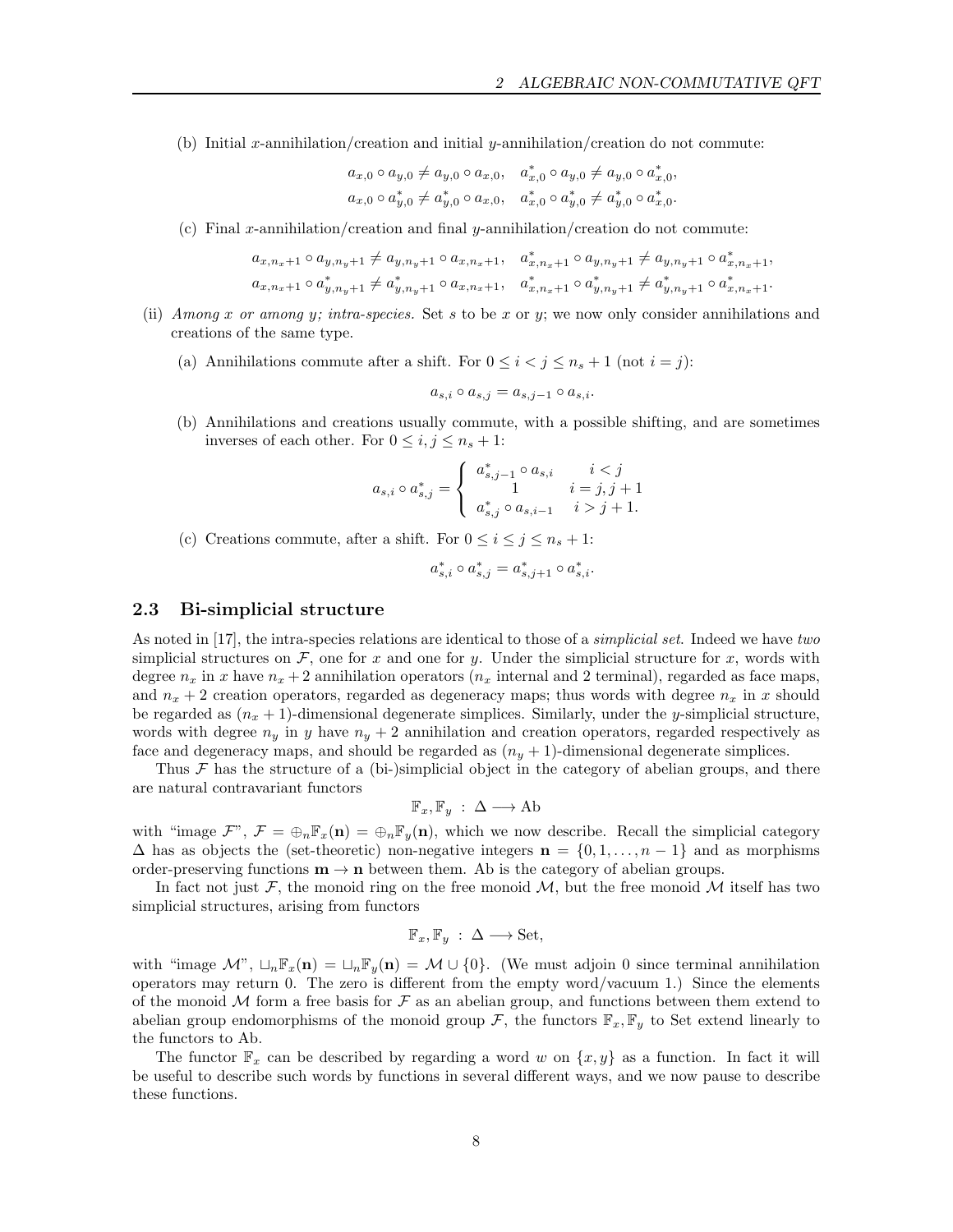**Definition 2.1** Let  $w \in M_{n_x,n_y}$ , and number the x's (resp. y's) in w left to right from 1 to  $n_x$  (resp.  $n_y$ ). Define six functions  $f_w^x, f_w^y, g_w^x, g_w^y, h_w^x, h_w^y$  as follows.

- (i)  $f_w^x: \{1, 2, \ldots, n_x\} \longrightarrow \{0, 1, \ldots, n_y\}, f_w^x(i)$  is the number of y's (strictly) to the left of the i'th x in w.
- (ii)  $f_w^y: \{1, 2, \ldots, n_y\} \longrightarrow \{0, 1, \ldots, n_x\}, f_w^y(i)$  is the number of x's (strictly) to the left of the i'th y in w.
- (iii)  $g_w^x: \{1, 2, \ldots, n_x + n_y\} \longrightarrow \{0, 1, \ldots, n_x\}, g_w^x(i)$  is the number of x's in w up to (and including) the i'th symbol.
- (iv)  $g_w^y: \{1, 2, \ldots, n_x + n_y\} \longrightarrow \{0, 1, \ldots, n_y\}, g_w^y(i)$  is the number of y's in w up to (and including) the i'th symbol.
- (v)  $h_w^x: \{1, 2, \ldots, n_x\} \longrightarrow \{1, 2, \ldots, n_x + n_y\}, h_w^x(i)$  is the position of the i'th x in w.
- (vi)  $h_w^y: \{1, 2, \ldots, n_y\} \longrightarrow \{1, 2, \ldots, n_x + n_y\}, h_w^y(i)$  is the position of the i'th y in w.

For  $s \in \{x, y\}$ , clearly  $f_w^x, f_w^y$  are increasing. The  $g_w^s$  are slowly increasing,  $g_w^s(i + 1) - g_w^s(i) \in \{0, 1\}$ , and  $g_w^s(1) \in \{0,1\}, g_w^s(n_x + n_y) = n_s$ . (Note  $g_w^s(i)$  is like a baseball team's score after i innings, as described in [17].) The  $h_w^s$  are strictly increasing. It's clear that any of these functions corresponds to a unique word w; moreover, there is a bijection between  $\mathcal{M}_{n_x,n_y}$  and functions with these respective properties. These functions are clearly related in many ways; this is clear since any one determines a word, and hence determines all the others. For instance,  $h_w^s(i) = f_w^s(i) + i$ ; the images of  $h_w^x$  and  $h_w^y$ form a partition of  $\{1, ..., n_x + n_y\}$ ; and  $h_w^s(i) = \min\{(g_w^s)^{-1}(i)\}$ ; also  $g_w^x(i) + g_w^y(i) = i$ .

For the moment we only need the  $f_w^s$ . As the  $f_w^s$  are increasing, i.e. order-preserving, they can be regarded as morphisms in  $\Delta$ ; after shifting elements of sets to obtain set-theoretic integers  $\mathbf{n} = \{0, \ldots, n-1\}$ , we have  $f_w^x \in \text{Mor}_{\Delta}(\mathbf{n_x}, \mathbf{n_y} + \mathbf{1})$ ; moreover as noted  $\mathcal{M}_{n_x,n_y}$  and  $\text{Mor}_{\Delta}(\mathbf{n_x}, \mathbf{n_y} + \mathbf{1})$ are bijective.

The idea of  $\mathbb{F}_x$  is to take each object **n** in  $\Delta$  to the set of all words in M with degree n in x. From the foregoing such words are in bijection with  $\sqcup_{n_y} \text{Mor}_{\Delta}(\mathbf{n}, \mathbf{n_y} + 1)$ , which we can denote Mor $\Delta(\mathbf{n}, \cdot)$ . And then  $\mathbb{F}_x$  takes the morphism  $g : \mathbf{m} \to \mathbf{n}$  of  $\Delta$  to the function

$$
\operatorname{Mor}_{\Delta}\left(\mathbf{n},\cdot\right)\stackrel{\mathbb{F}_{\mathit{x}}\mathit{g}}{\longrightarrow}\operatorname{Mor}_{\Delta}\left(\mathbf{m},\cdot\right)
$$

given by pre-composition with g. Note  $\mathbb{F}_x(g)$  takes each Mor<sub>∆</sub>(n, n<sub>y</sub> + 1) to Mor<sub>△</sub>(m, n<sub>y</sub> + 1), hence preserves  $n_y$  (which makes sense as this is the structure of adding and deleting x's).

However this structure does not allow for terminal creation and annihilation operators  $a_{x,0}^*$ ,  $a_{x,n_x+1}^*$ . Hence we modify the basic idea of the above description a little. The idea is to append and prepend an  $x$  to the beginning and end of each word, and then the above gives us the structure we want. Define the subset  $Mor_{\Delta}^{T}(\mathbf{m}, \mathbf{n})$  of  $Mor_{\Delta}(\mathbf{m}, \mathbf{n})$  to be those order-preserving maps  $\mathbf{m} \to \mathbf{n}$  which take  $0 \to 0$ and  $m-1 \mapsto n-1$ , i.e. "terminals to terminals". Call them *terminal-preserving morphisms*. It's clear that there is a natural bijection  $Mor_{\Delta}(\mathbf{m}, \mathbf{n}) \cong Mor_{\Delta}^{T}(\mathbf{m} + 2, \mathbf{n})$  given by shifting a map by one and setting its values on 0 and  $m+1$ . It's also clear that the composition of a morphism in Mor $_{\Delta}^T(\mathbf{m},\mathbf{n})$  and a morphism in  $Mor_{\Delta}^{T}(\mathbf{n}, \mathbf{k})$  is a morphism in  $Mor_{\Delta}^{T}(\mathbf{m}, \mathbf{k})$ : terminal-preserving morphisms are closed under composition.

Words of degree  $n_x, n_y$  in x, y are in bijective correspondence with words of degree  $n_x + 2, n_y$  in x, y which begin and end with x. Similarly, non-decreasing functions  $\mathbf{n_x} \to \mathbf{n_y} + \mathbf{1}$  are in bijective correspondence with  $Mor_{\Delta}^{T}(\mathbf{n_x} + \mathbf{2}, \mathbf{n_y} + \mathbf{1})$ . We define  $\mathbb{F}_x$  to take  $\mathbf{n} \in Ob \Delta$  to the set of all words of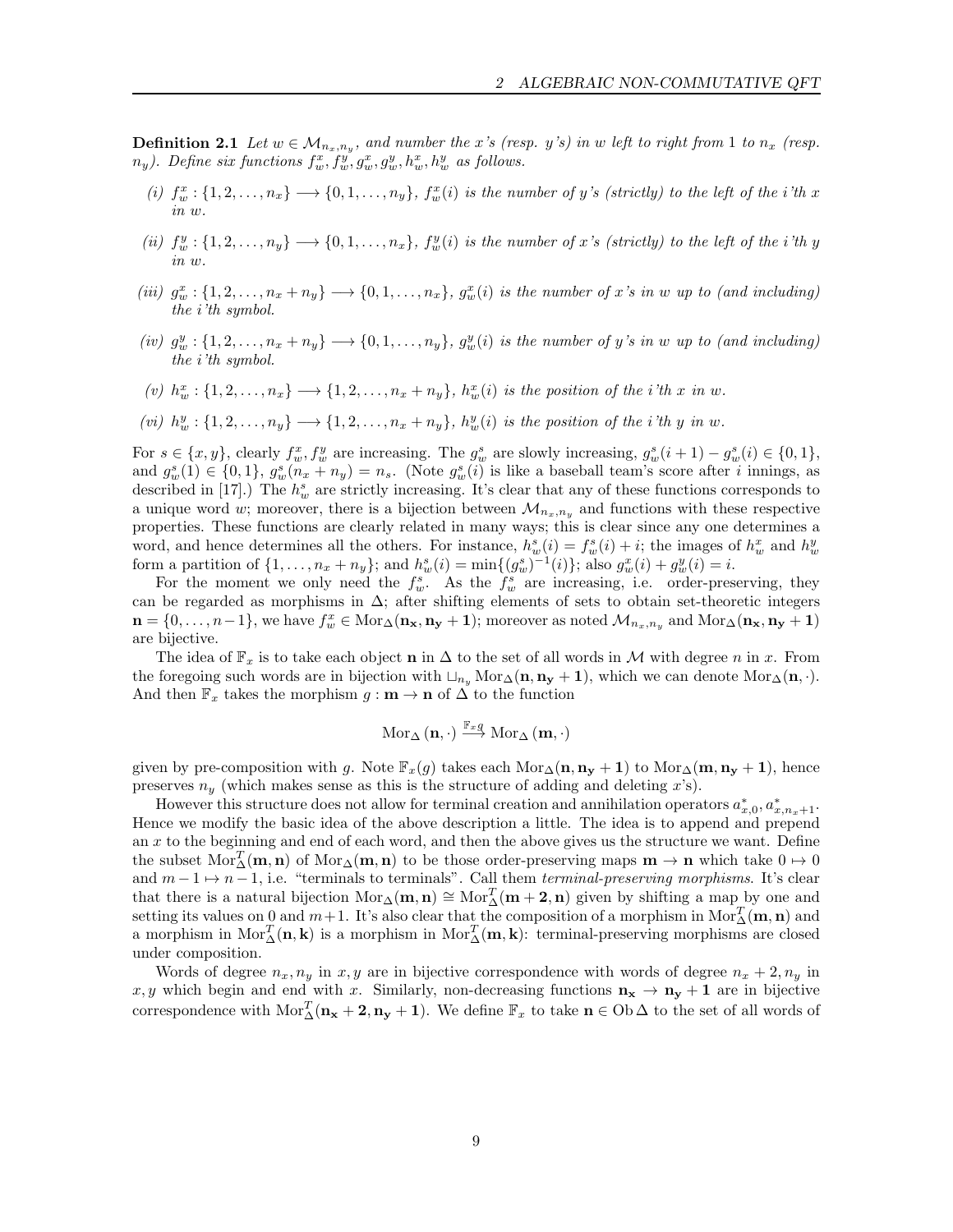degree  $n-2$  in x, along with 0. That is,

$$
\mathbb{F}_x \left( \mathbf{n} \right) = \{0\} \cup \{ \text{words of } x \text{-degree } n - 2 \text{ in } \mathcal{M} \} \cong \{0\} \cup \left\{ \begin{array}{c} \text{words of } x \text{-degree } n \text{ in } \mathcal{M} \\ \text{which begin and end with } x \end{array} \right\}
$$

$$
\cong \{0\} \cup \bigsqcup_{n_y} \text{Mor}_{\Delta}(\mathbf{n} - 2, \mathbf{n_y} + 1) \cong \{0\} \cup \bigsqcup_{n_y} \text{Mor}_{\Delta}^T(\mathbf{n}, \mathbf{n_y} + 1)
$$

$$
\cong \{0\} \cup \text{Mor}_{\Delta}^T(\mathbf{n}, \cdot)
$$

For  $n = 0$  or  $n = 1$  then,  $\mathbb{F}_x(\mathbf{n}) = \{0\}$ . We then define  $\mathbb{F}_x$  to take a morphism  $g \in \text{Mor}_{\Delta}(\mathbf{m}, \mathbf{n})$  to the function

$$
\{0\}\cup\operatorname{Mor}_{\Delta}^{T}\left(\mathbf{n},\cdot\right)\overset{\mathbb{F}_{x}g}{\longrightarrow}\{0\}\cup\operatorname{Mor}_{\Delta}^{T}\left(\mathbf{m},\cdot\right)
$$

which takes  $0 \mapsto 0$  and which pre-composes functions by g, if such pre-composition gives a terminalpreserving morphism; else gives 0. (Note that if  $g$  is terminal-preserving then such a composition is certainly terminal-preserving; if g is not terminal-preserving then the composition may or may not be terminal-preserving.) This  $\mathbb{F}_x g$  preserves the degree in y, unless it maps to 0.

This gives the contravariant functor  $\mathbb{F}_x : \Delta \longrightarrow$  Set with image M as described; this functor then extends to one  $\Delta \longrightarrow$  Ab with image  $\mathcal F$  as described.

For each  $n_x \geq 0$  and  $0 \leq i \leq n_x+1$ , we define  $a_{x,i}$  to be the unique morphism in Mor $\Delta(\mathbf{n_x} + \mathbf{1}, \mathbf{n_x} + \mathbf{2})$ which has image  $(n_x + 2)\{i\} = \{0, 1, \ldots, i-1, i+1, \ldots, n_x+1\}$ , i.e. which takes  $0 \mapsto 0, 1 \mapsto 1, \ldots, i-1$  $1 \mapsto i - 1, i \mapsto i + 1, \ldots, n_x \mapsto n_x + 1$ . Such an  $a_{x,i}$ , under  $\mathbb{F}_x$ , gives a map  $\mathbb{F}_x(\mathbf{n_x} + 2) \to \mathbb{F}_x(\mathbf{n_x} + 1)$ , i.e.

 $\{0\} \cup \{\text{words of } x\text{-degree } n_x \text{ in } \mathcal{M}\} \longrightarrow \{0\} \cup \{\text{words of } x\text{-degree } n_x - 1 \text{ in } \mathcal{M}\},\$ 

which one easily sees that, extended linearly to F, is our  $a_{x,i}$  as originally defined. Note that the terminal annihilation operators  $a_{x,0}, a_{x,n_x+1}$  are not terminal-preserving (a terminal is annihilated rather than preserved!) but all other  $a_{x,i}$  are terminal-preserving; hence  $a_{x,0}, a_{x,n_x+1}$  may sometimes return zero, but the other  $a_{x,i}$  do not.

Similarly, for each  $n_x \ge 0$  and  $0 \le i \le n_x+1$ , let  $a_{x,i}^*$  be the unique morphism in  $Mor_{\Delta}$  ( $\mathbf{n_x} + \mathbf{3}$ ,  $\mathbf{n_x} + \mathbf{2}$ ) which is surjective and takes the value i twice, i.e.  $0 \mapsto 0, 1 \mapsto 1, \ldots, i \mapsto i, i + 1 \mapsto i, \ldots, n_x + 2 \mapsto$  $n_x+1$ . Then  $\mathbb{F}_x(a^*_{x,i}) : \mathbb{F}_x(\mathbf{n_x}+2) \to \mathbb{F}_x(\mathbf{n_x}+3)$  is a map

 $\{0\} \cup \{\text{words of } x\text{-degree } n_x \text{ in } \mathcal{M}\} \longrightarrow \{0\} \cup \{\text{words of } x\text{-degree } n_x + 1 \text{ in } \mathcal{M}\}\$ 

and again, extended to F, is  $a_{x,i}^*$  as originally defined. As each  $a_{x,i}^*$  is terminal-preserving,  $0 \mapsto 0$  but nothing else maps to 0.

The functor  $\mathbb{F}_y$  is defined similarly, but reversing the roles of x and y, and using the increasing functions  $f_w^y$ . The two functions  $f_w^x$  and  $f_w^y$  give two "dual" ways of looking as a word as an orderpreserving map.

#### 2.4 Partial order

Suppose we have two words  $w_0, w_1$ , and consider the functions  $f_{w_i}^s, g_{w_i}^s, h_{w_i}^s$ , for  $i \in \{0,1\}$  and  $s \in$  ${x, y}$ . Inequalities on all these functions are essentially equivalent.

**Lemma 2.2** Let  $w_0, w_1 \in \mathcal{M}$  have the same x- and y-degree. The following inequalities are all equivalent:

 $f_{w_0}^x \leq f_{w_1}^x$ ,  $f_{w_0}^y \geq f_{w_1}^y$ ,  $g_{w_0}^x \geq g_{w_1}^x$ ,  $g_{w_0}^y \leq f_{w_1}^y$ ,  $h_{w_0}^x \leq h_{w_1}^x$ ,  $h_{w_0}^y \geq h_{w_1}^y$ .

PROOF The inequalities on  $f_{w_i}^s$  and  $h_{w_i}^s$  are clearly equivalent, since  $h_w^s(i) = f_w^s(i) + i$ . The inequalities on  $g_{w_i}^s$  and  $h_{w_i}^s$  are equivalent since the  $g_{w_i}^s$  are slowly increasing and  $h_w^s(i) = \min\{(g_w^s)^{-1}(i)\}\.$  The inequalities on  $h_{w_i}^x$  and  $h_{w_i}^y$  are equivalent since their images are complementary.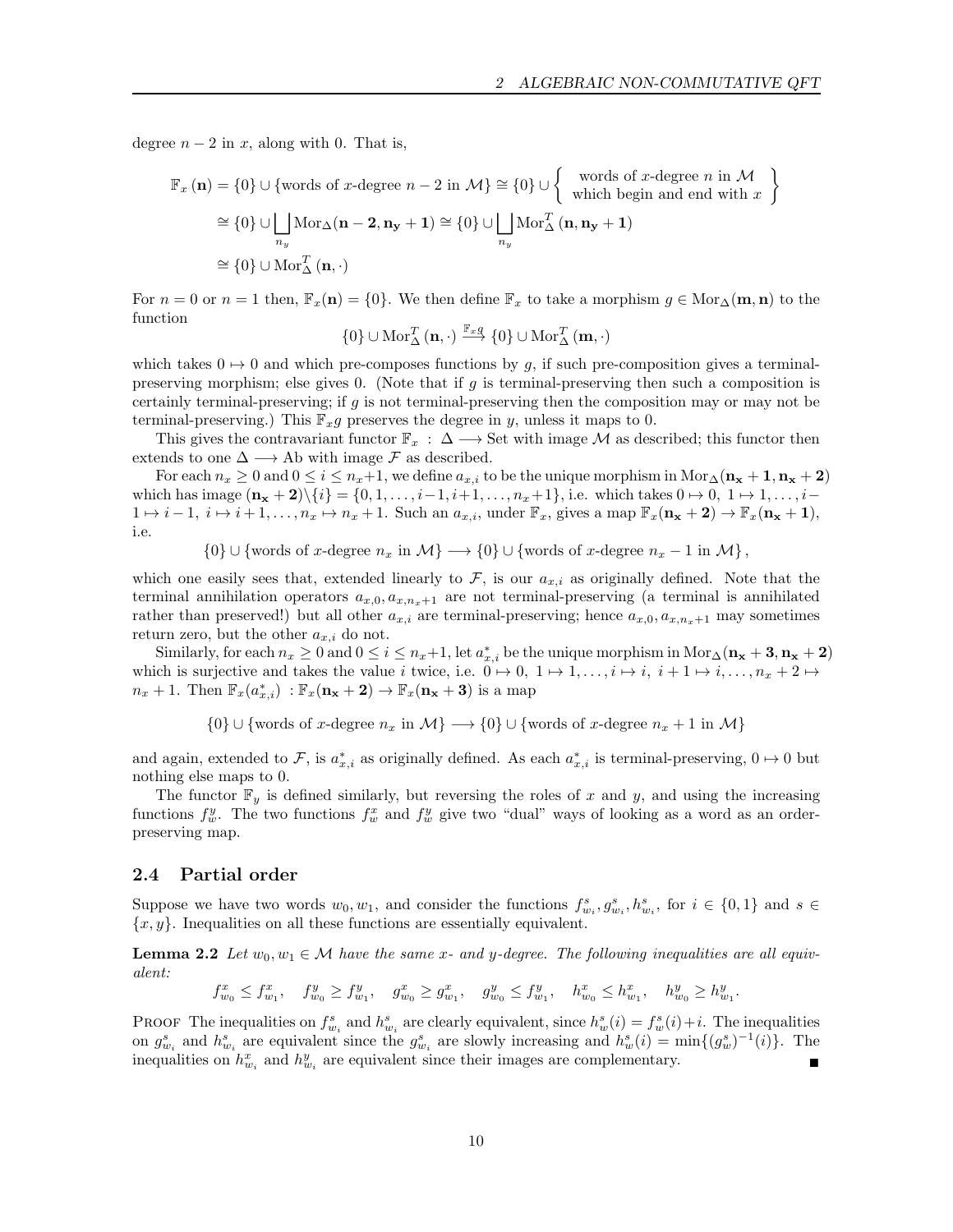If any (hence all) of these inequalities hold, we say that  $w_0 \leq w_1$ . It's clear this gives a partial order on  $\mathcal{M}$ ;  $\leq$  only relates words in the same  $\mathcal{M}_{n_x,n_y}$ . It's clear that  $\leq$  is a sub-order of the lexicographic (total) ordering on each  $\mathcal{M}_{n_x,n_y}$  (x comes before y).

It's obvious that if  $f \leq g$ , then for any order-preserving function h,  $h \circ f \leq h \circ g$ . Recall that the creation operators  $a_{s,i}^*$  are terminal-preserving morphisms  $\mathbf{n_s} + 3 \to \mathbf{n_s} + 2$ , and under  $\mathbb{F}_s$  map  $Mor^T_{\Delta}(\mathbf{n_s} + \mathbf{2}, \cdot) \rightarrow Mor^T_{\Delta}(\mathbf{n_s} + \mathbf{3}, \cdot)$  by pre-composition. Hence

$$
w_0 \le w_1 \quad \text{implies} \quad a_{s,i}^* w_0 \le a_{s,i}^* w_1
$$

and in fact the converse is also true.

The same is not true for annihilation operators. For one thing, terminal annihilations may map to zero, so that for instance  $a_{s,i}w_0$  might be a word but  $a_{s,i}w_1$  zero, and no comparison possible. Even in the nonzero case we may have  $w_0 \nleq w_1$  but  $a_{s,i}w_0 \leq a_{s,i}w_1$ ; e.g.  $yxxy \nleq xyyx$  but, applying  $a_{1,x}$  to both sides,  $yxy \leq yyx$ . It is however true that if  $w_0 \leq w_1$  and  $a_{s,i}w_0 \neq 0$ ,  $a_{s,i}w_1 \neq 0$  then  $a_{s,i}w_0 \leq a_{s,i}w_1.$ 

Later on (section 3.13) we shall to examine this partial order in more detail; we will need a notion of difference between words, and a notion of minimum and maximum of two words.

**Definition 2.3** Given two words  $w_0, w_1 \in M_{n_x,n_y}$  (comparable or not), the difference between  $w_0$  and  $w_1$  is

$$
d(w_0, w_1) = \sum_{i=1}^{n_x} h_{w_1}^x(i) - h_{w_0}^x(i).
$$

Since  $h_w^x(i)$  gives the position of the *i*'th x in w,  $h_{w_1}^x(i) - h_{w_0}^x(i)$  gives the difference in position between the *i*'th x's in  $w_0$  and  $w_1$ . If we regard x's as pawns and y as empty squares on a  $1 \times n$  chessboard, pawns moving left to right, then  $d(w_0, w_1)$  is the number of signed pawn moves required to go from  $w_0$  to  $w_1$ . If  $w_0 \leq w_1$ , then only left-to-right moves are required (all terms in the sum are positive) and  $d(w_0, w_1)$  is the number of such moves.

**Lemma 2.4** For any  $w_0, w_1 \in M_{n_x,n_y}$  (comparable or not), there are decompositions

$$
w_0 = w_0^0 w_0^1 \cdots w_0^{2k-1}, \quad w_1 = w_1^0 w_1^1 \cdots w_1^{2k-1}
$$

where each  $w_0^i, w_1^i$  have the same numbers of each symbol, i.e.  $w_0^i, w_1^i \in \mathcal{M}_{n_x^i, n_y^i}$  for some  $n_x^i, n_y^i$ , and such that  $w_0^i \leq w_1^i$  if i is even and  $w_1^i \leq w_0^i$  if i is odd. The words  $w_0^0, w_1^0, w_0^{2k-1}, w_1^{2k-1}$  might be empty, but the other  $w_j^i$  are not.

**PROOF Recall**  $g_w^s(i)$  is the number of instances of the symbol s in w up to and including the *i*'th position; and  $g_w^x(i) + g_w^y(i) = i$ . In particular,  $g_{w_0}^x(i) = g_{w_1}^x(i)$  iff  $g_{w_0}^y(i) = g_{w_1}^y(i)$ , iff up to the *i*'th position, both  $w_0$  and  $w_1$  have the same number of x's and y's. We split the words  $w_0, w_1$  at such locations.

The difference  $g_{w_0}^y - g_{w_1}^y$  increments slowly:  $g_{w_0}^y(i+1) - g_{w_1}^y(i+1) = g_{w_0}^y(i) - g_{w_1}^y(i) + \delta$  where  $\delta \in \{-1,0,1\}$ . In the baseball interpretation of [17], the difference in score between two teams changes by at most 1 each innings. When scores are level, we split the words  $w_0, w_1$ ; once on each interval of the game in which scores remain level.

Thus we split  $w_0, w_1$  into sub-words such that the difference has a constant sign on each sub-word. Any baseball game splits into sub-games on which one team has the lead. At the end of each sub-game, scores are level; so each  $w_0^i, w_1^i$  lie in the same  $\mathcal{M}_{n_x^i, n_y^i}$ . In the control of the control of the control of the control of the control of

Having done this, let

$$
w_- = w_0^0 w_1^1 w_0^2 w_1^3 \cdots w_1^{2k-1}, \quad w_+ = w_1^0 w_0^1 w_1^2 w_0^3 \cdots w_0^{2k-1}.
$$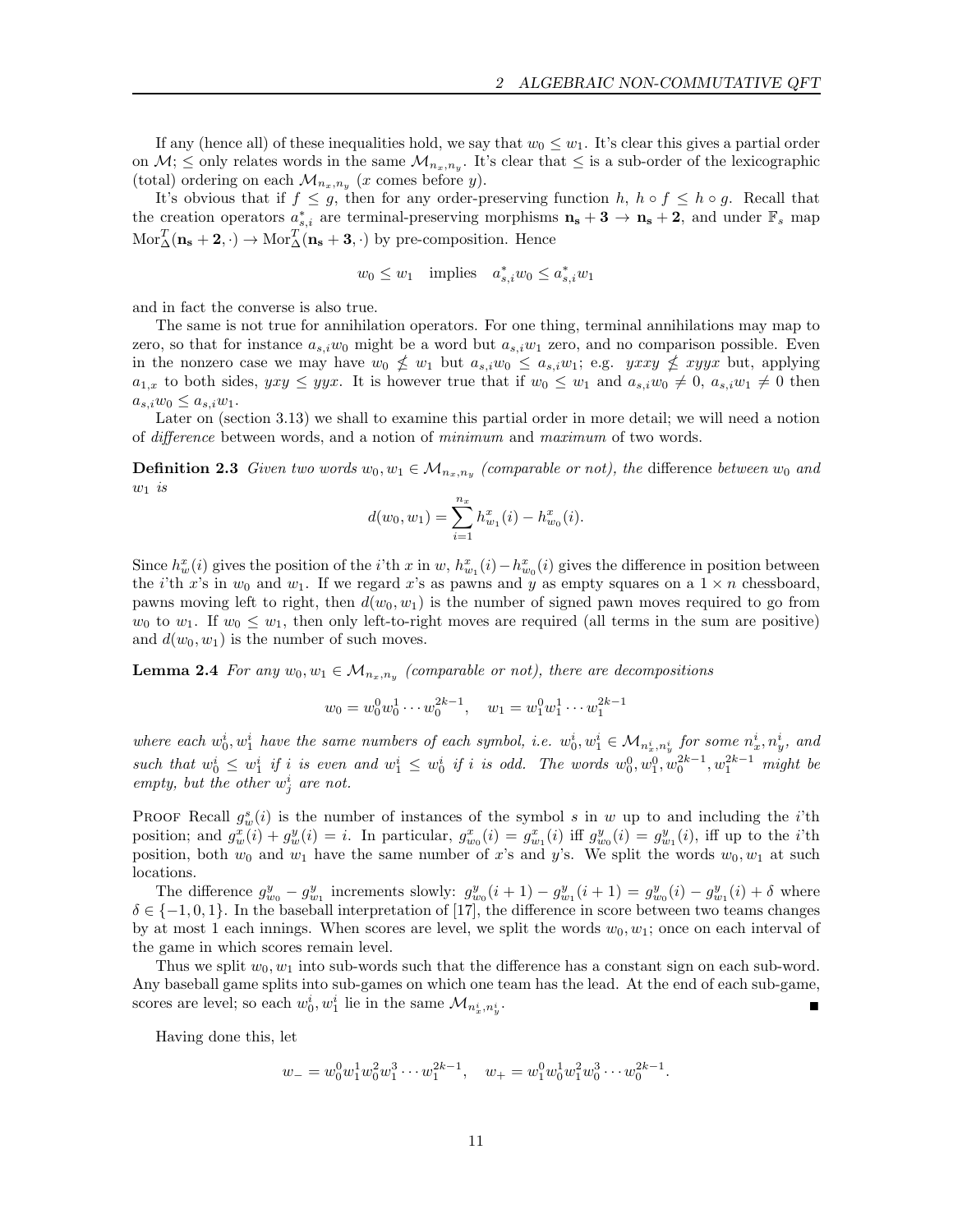One can easily verify

$$
\begin{array}{lll} f^x_w = \min(f^x_{w_0}, f^x_{w_1}), & g^y_{w_-} = \min(g^y_{w_0}, g^y_{w_1}), & h^x_{w_-} = \min(h^x_{w_0}, h^x_{w_1}), \\ f^x_{w_+} = \max(f^x_{w_0}, f^x_{w_1}), & g^y_{w_+} = \max(g^y_{w_0}, g^y_{w_1}), & h^x_{w_+} = \max(h^x_{w_0}, h^x_{w_1}), \end{array}
$$

and similar relations. In particular,  $w_-\leq w_+$  and, although there might be many ways to split  $w_0, w_1$ (baseball can remain tied for several innings), the resulting  $w_-, w_+$  are unique. Thus we define  $w_-\;$  to be the minimum and  $w_+$  the maximum of the pair  $(w_0, w_1)$ . Note that if  $w_0 \leq w_1$  then the minimum of  $(w_0, w_1)$  is  $w_0$  and the maximum is  $w_1$ .

## 2.5 Adjoints, bilinear form

The provocative notation  $a_{s,i}$  and  $a_{s,i}^*$  for annihilation and creation operators suggests that they should be adjoint. They are indeed adjoint with respect to the partial order  $\leq$ , but only in one direction each. We have

$$
a_{y,i}^* w_0 \le w_1
$$
 iff  $w_0 \le a_{y,i} w_1$ 

for all i from 0 to  $n_y(w_1)$ , the y-degree of  $w_1$  (note  $w_1$  has y-degree one larger than that of  $w_0$ ). We also have

$$
a_{x,i} \ w_0 \le w_1 \quad \text{iff} \quad w_0 \le a_{x,i}^* \ w_1
$$

for  $0 \leq i \leq n_x(w_0)$  (here  $w_0$  has x-degree one larger than that of  $w_1$ ).

These inequalities hold even for terminal creations and annihilations: if a terminal annihilation gives 0 then we count the inequality as false. To see this, note that  $a_{y,0}^*w_0$  starts with y; if  $w_1$  begins with x then  $a_{y,0}^*w_0 \nleq w_1$  and  $w_0 \nleq a_{y,0}w_1 = 0$ . Similar considerations apply for the operators with  $(s, i) = (y, n_y + 1), (x, 0), (x, n_x + 1).$ 

(Note these "adjoint inequalities" are only true in one direction. It is not true that  $a_{y,i}w_0 \leq w_1$  iff  $w_0 \le a_{y,i}^* w_1$ : for instance  $xxy = a_{y,1} yxxy \le xyx$  but  $yxxy \nleq a_{y,1}^* xyx = xyyx$ . Similarly, it is not true that  $a_{x,i}^{*}w_0 \leq w_1$  iff  $w_0 \leq a_{x,i}w_1$ : for instance  $a_{x,1}^{*}yxy = yxxy \nleq xyxy$  but  $yxy \leq a_{x,1}xyyx = yyx$ .

We therefore introduce the notation  $\langle \cdot | \cdot \rangle$ , which is a boolean version of  $\leq$ . We can define  $\langle \cdot | \cdot \rangle$ :  $\mathcal{M}\times\mathcal{M}\longrightarrow\{0,1\}$ , so that for two words  $w_0, w_1\in\mathcal{M}, \langle w_0|w_1\rangle = 1$  iff  $w_0\leq w_1$ ; otherwise  $\langle w_0|w_1\rangle = 0$ . We then extend linearly to a map  $\mathcal{F} \otimes \mathcal{F} \longrightarrow \mathbb{Z}$ .

We can easily verify various properties of  $\langle \cdot | \cdot \rangle$ .

- It is bilinear over  $Z$  (by definition).
- It is not symmetric, indeed far from it: if  $\langle w_0|w_1\rangle = \langle w_1|w_0\rangle = 1$  then  $w_0 = w_1$ .
- "Words have norm one":  $\langle w|w \rangle = 1$ .
- The decomposition  $\mathcal{F} = \bigoplus_{n_x,n_y} \mathcal{F}_{n_x,n_y}$  is orthogonal with respect to  $\langle \cdot | \cdot \rangle$ : if  $w_0, w_1$  have different x- or y-degree then they are not related by  $\leq$ , hence  $\langle w_0|w_1\rangle = 0$ .
- Creation and annihilation operators  $a_{s,i}, a_{s,i}^*$  are partially adjoint as above,

$$
\langle a_{x,i}w_0|w_1\rangle = \langle w_0|a_{x,i}^*w_1\rangle \quad \text{and} \quad \langle w_0|a_{y,i}w_1\rangle = \langle a_{y,i}^*w_0|w_1\rangle,
$$

for  $0 \leq i \leq n_x(w_0)$ ,  $0 \leq i \leq n_y(w_1)$  respectively.

• "Creation operators are isometries" (but annihilation operators are not), as discussed above,

$$
\langle w_0|w_1\rangle = \langle a_{s,i}^* w_0|a_{s,i}^* w_1\rangle.
$$

- It is "multiplicative": if  $(a, c) \in \mathcal{M}_{n_x, n_y}$  and  $(b, d) \in \mathcal{M}_{n'_x, n'_y}$ , then  $\langle ab|cd \rangle = \langle a|c \rangle \langle b|d \rangle$ .
- It is nondegenerate: see below.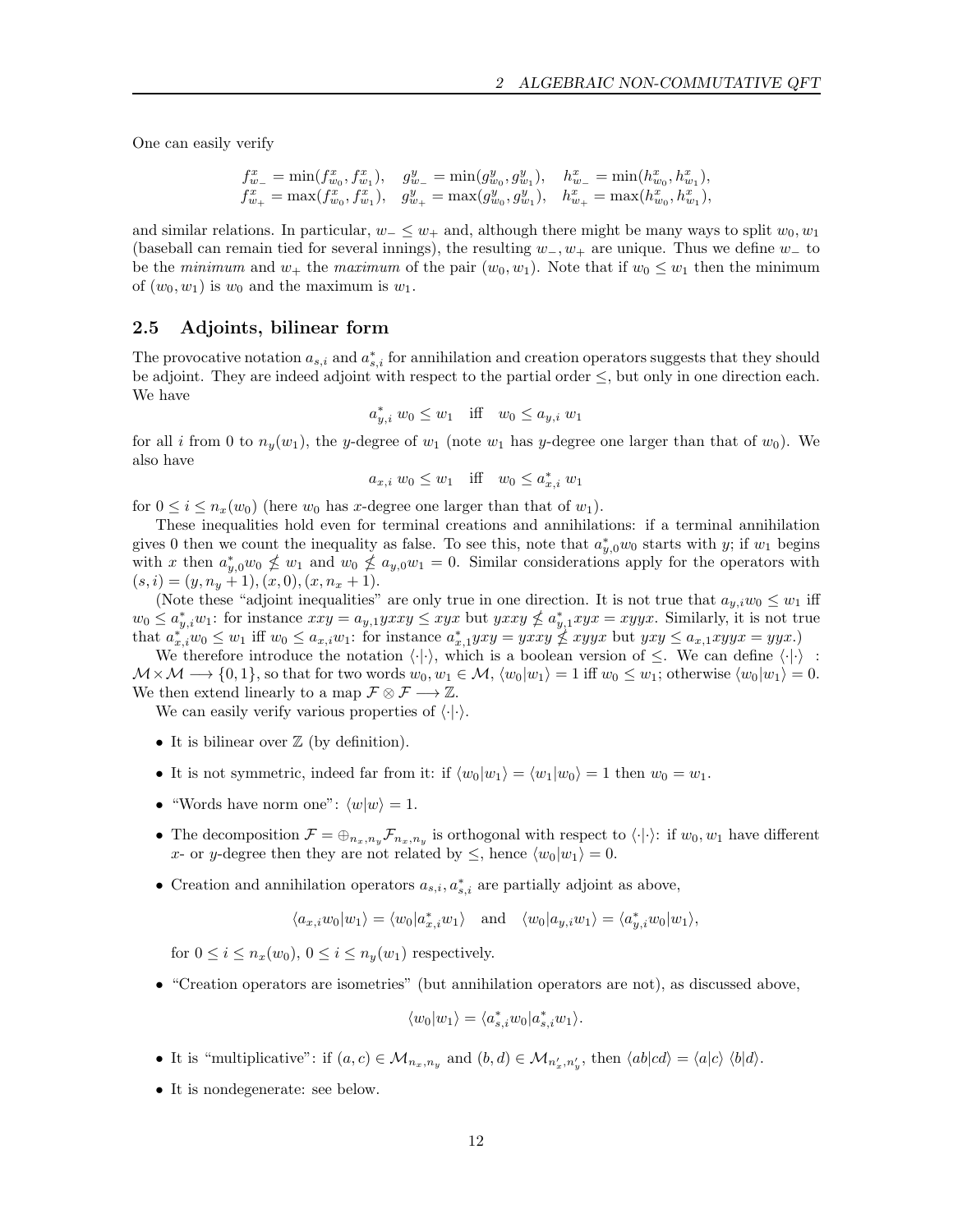To see that the bilinear form  $\langle \cdot | \cdot \rangle$  is nondegenerate, suppose  $\langle v | \cdot \rangle = 0$ , for some  $v \neq 0$ ,  $v = \sum_i a_i w_i$ , a sum of words  $w_i \in \mathcal{M}$ , with coefficients  $0 \neq a_i \in \mathbb{Z}$ . By orthogonality of each  $\mathcal{F}_{n_x,n_y}$  we may assume all  $w_i$  have the same x- and y-degree. Let  $w_-\,$  be the lexicographically first among the  $w_i$ ; then we have  $\langle w_-|w_-\rangle = 1$  but for every other  $w_i$ ,  $\langle w_i|w_-\rangle = 0$ . Thus  $0 = \langle v|w_-\rangle = \langle a_-w_-|w_-\rangle = a_- \neq 0$ , a contradiction. Similarly if  $\langle \cdot | v \rangle = 0$  then by taking  $w_+$ , the lexicographically last among the  $w_i$ , we obtain  $\langle w_+|v\rangle \neq 0$ , a contradiction. This gives nondegeneracy.

In fact, our bilinear form  $\langle | \rangle$  is essentially unique, in the following sense.

**Proposition 2.5** Suppose  $B : \mathcal{F} \otimes \mathcal{F} \longrightarrow \mathbb{Z}$  is a bilinear form such that

- (i) Distinct summands  $\mathcal{F}_n^e$  are orthogonal: If  $w_0 \in \mathcal{M}_{n_0}^{e_0}$ ,  $w_1 \in \mathcal{M}_{n_1}^{e_1}$ , with  $(n_0, e_0) \neq (n_1, e_1)$ , then  $B(w_0, w_1) = 0.$
- (ii) Creations and annihilations are partially adjoint: for  $0 \le i \le n_x(w_0)$ ,  $B(a_{x,i}w_0, w_1) = B(w_0, a_{x,i}^*w_1)$ ; and for  $0 \leq i \leq n_y(w_1)$ ,  $B(w_0, a_{y,i}w_1) = B(a_{y,i}^*w_0, w_1)$ . (When a terminal annihilation gives 0, we have  $B(0, \cdot) = 0$  or  $B(\cdot, 0) = 0$ .)

(*iii*)  $B(1, 1) = 1$ .

Then  $B = \langle \cdot | \cdot \rangle$ .

PROOF First note that condition (ii) implies that creation operators are isometries:  $B(a_{x,i}^*w_0, a_{x,i}^*w_1) =$  $B(a_{x,i}a_{x,i}^*w_0, w_1) = B(w_0, w_1)$  and  $B(a_{y,i}^*w_0, a_{y,i}^*w_1) = B(w_0, a_{y,i}a_{y,i}^*w_1) = B(w_0, w_1)$ . Note that this works for all creation operators, including both terminal creations.

Given any two words  $w_0, w_1 \in \mathcal{M}_n^e$ , we note that  $B(w_0, w_1)$  can be simplified if  $w_0$  has a repeated y or if  $w_1$  has a repeated x, since then  $w_0 = a_{y,i}^* w_0'$  or  $w_1 = a_{x,i}^* w_1'$ ; so suppose there are no such repeated symbols. If  $w_0, w_1$  begin with the same symbol then we may simplify, since then  $w_0 = a_{y,0}^* w'_0$ or  $w_1 = a_{x,0}^* w_1'$ ; so suppose they do not. If  $w_0$  begins with y and  $w_1$  begins with x, then let  $w_1 = a_{x,0}^* w_1'$ so that  $B(w_0, w_1) = B(w_0, a_{x,0}^* w_1') = B(a_{x,0} w_0, w_1') = 0$ . Thus we may simplify to the case where  $w_0$ begins with x and has no repeated y; and  $w_1$  begins with y and has no repeated x; but  $w_0, w_1$  lie in the same  $\mathcal{M}_n^e$ .

It follows from these conditions that  $w_0$  has  $e \leq 0$ ; and that  $w_1$  has  $e \geq 0$ . As  $w_0, w_1$  lie in the same  $\mathcal{M}_n^e$ , we must have  $e = 0$ , so that  $w_0$  is of the form  $(xy)^m$  and  $w_1$  is of the form  $(yx)^m$ . Moreover, B is determined from its values on such words. We now compute, for  $m \geq 1$ :

$$
B ((xy)^m, (yx)^m) = B ((xy)^m y, (yx)^m y)
$$
  
=  $B (a_{y,m}^*(xy)^m, (yx)^m y) = B ((xy)^m, a_{y,m}(yx)^m y) = B ((xy)^m, (yx)^{m-1} xy)$   
=  $B ((xy)^{m-1}, (yx)^{m-1})$ 

(In the first line we apply a terminal creation. In the second line we use adjoint relations to reorder some symbols. In the third line each we remove terminal creations.) Applying this repeatedly we have  $B((xy)^m, (yx)^m) = B(1, 1) = 1$ , and hence  $B = \langle \cdot | \cdot \rangle$ .

We remark that, since the "stackability map" of [17], mod 2, easily satisfies the hypotheses of this proposition, this gives another proof of the result, proved directly in [17], that the stackability map mod 2 is the boolean version of  $\leq$ .

#### 2.6 Duality

By nondegeneracy, the bilinear form  $\langle \cdot | \cdot \rangle$  gives a duality map on each  $\mathcal{F}_{n_x,n_y}$ , which is an isomorphism, at least over the rationals. In fact, as  $\langle \cdot | \cdot \rangle$  is asymmetric, there are two such maps, which are isomorphisms over the rationals. (We will shortly see that these are also isomorphisms over  $\mathbb{Z}$ .)

$$
\begin{array}{ccc}\iota_{-}&\colon\mathcal{F}_{n_{x},n_{y}}\stackrel{\cong}{\longrightarrow}&\left(\mathcal{F}_{n_{x},n_{y}}\right)^{*},&v\mapsto\langle v|\cdot\rangle\\ \iota_{+}&\colon\mathcal{F}_{n_{x},n_{y}}\stackrel{\cong}{\longrightarrow}&\left(\mathcal{F}_{n_{x},n_{y}}\right)^{*},&v\mapsto\langle\cdot|v\rangle\end{array}
$$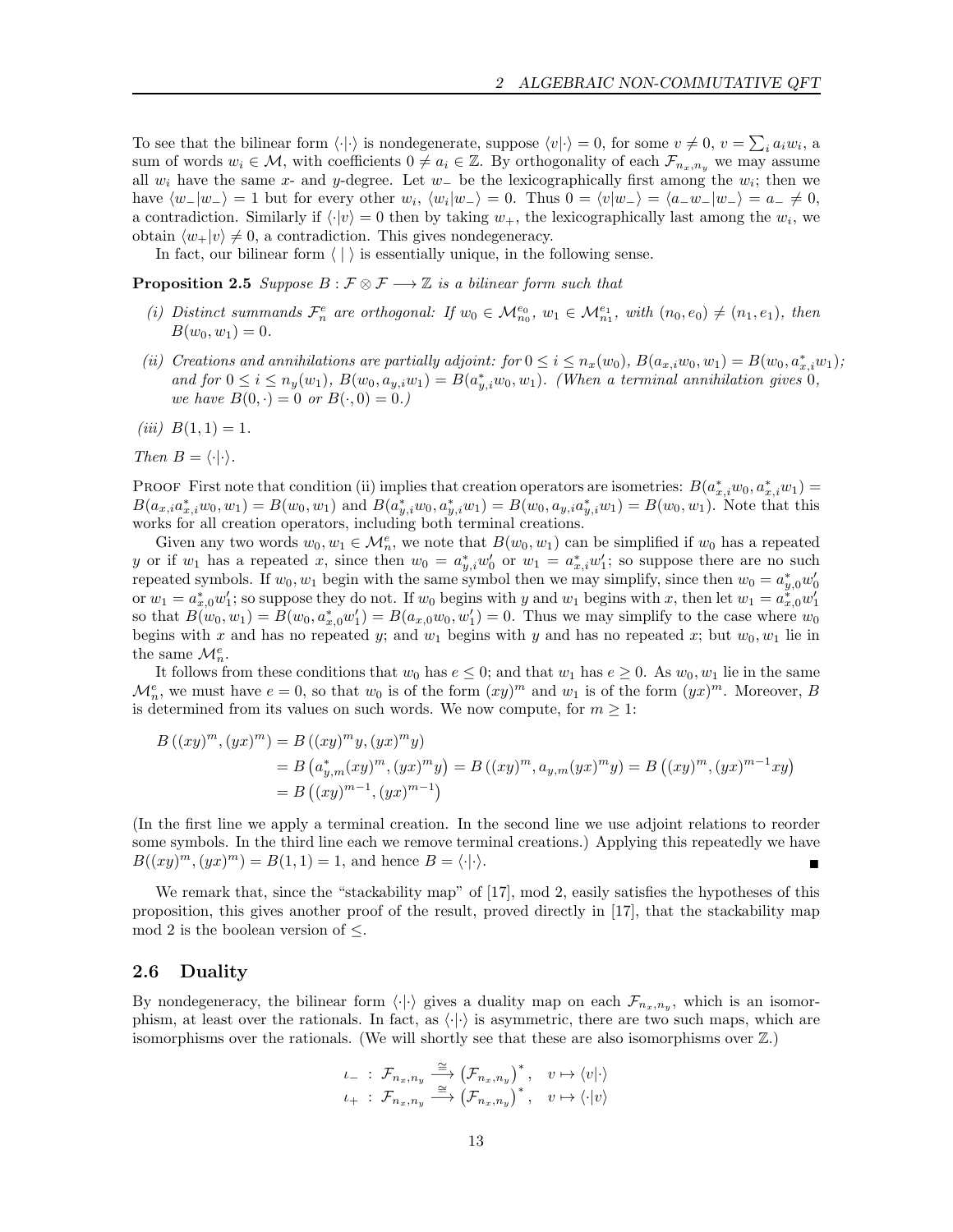Composing these two maps in the two possible directions gives two inverse automorphisms of each  $\mathcal{F}_n^e$ .

$$
H = \iota_+^{-1} \circ \iota_- : \mathcal{F}_n^e \longrightarrow \mathcal{F}_n^e,
$$
  

$$
H^{-1} = \iota_-^{-1} \circ \iota_+ : \mathcal{F}_n^e \longrightarrow \mathcal{F}_n^e.
$$

It's clear from the definition that  $\langle u|v \rangle = \langle v|Hu \rangle = \langle H^{-1}v|u \rangle$ . Thus H is "unitary" with respect to  $\langle \cdot | \cdot \rangle$ ,  $H^* = H^{-1}$ ; H is an isometry,  $\langle u | v \rangle = \langle Hu | Hv \rangle$ .

As mentioned in the introduction, if  $\langle \cdot | \cdot \rangle$  were symmetric (resp. antisymmetric), then  $H = 1$  (resp.  $-1$ ). We will show that H is periodic, the period depending only on the degrees  $n_x, n_y$ . We will prove this theorem in section 5.4 using sutured TQFT; we know no direct algebraic proof of this result.

**Theorem 2.6** On  $\mathcal{F}_n^e = \mathcal{F}_{n_x,n_y}$ ,  $H^{n+1} = (-1)^{n_x n_y}$ . In particular  $H^{2n+2} = 1$ . The period of H is  $2n + 2$ , if both  $n_x, n_y$  are odd; else the period is  $n + 1$ .

As a free abelian group,  $\mathcal F$  has basis  $\mathcal M$ , i.e. the monomials. There is another bilinear form on F, which we denote by a dot, with respect to which this basis is orthonormal. Let  $w_0 \cdot w_1 = 1$ if  $w_0 = w_1$  and  $w_0 \cdot w_1 = 0$  otherwise. This  $\cdot$  is clearly symmetric, Z-bilinear, and nondegenerate. Creation and annihilation are no longer adjoint operators. Creation operators are still isometries:  $w_0 \cdot w_1 = a_{s,i}^* w_0 \cdot a_{s,i}^* w_1$  for  $s \in \{x, y\}$  and  $0 \le i \le n_s + 1$ . Annihilation operators are still not isometries, e.g.  $xy \cdot yx = 0$  but  $(a_{x,1}xy) \cdot (a_{x,1}yx) = y \cdot y = 1$ . It is still the case that if  $w_0 \cdot w_1 = 1$  and  $a_{s,i}w_0, a_{s,i}w_1 \neq 0$  then  $w_0 \cdot w_1 = a_{s,i}w_0 \cdot a_{s,i}w_1$ ; but this does not say much since in this case  $w_0 = w_1$ .

By nondegeneracy of both bilinear forms  $\langle \cdot | \cdot \rangle$  and  $\cdot$ , it follows that there are operators  $Q_+, Q_-$ :  $\mathcal{F}_n^e \longrightarrow \mathcal{F}_n^e$ , over Q, which are isomorphisms over Q, intertwining the two forms, i.e. such that for all  $u, v \in \mathcal{F}_n^e$ 

$$
u \cdot v = \langle u | Q_+ v \rangle = \langle Q_- u | v \rangle
$$

But since  $\cdot$  is symmetric, we have also

$$
u \cdot v = v \cdot u = \langle v|Q_{+}u \rangle = \langle Q_{-}v|u \rangle = \langle H^{-1}Q_{+}u|v \rangle = \langle u|HQ_{-}v \rangle.
$$

It follows that

$$
H = Q_+ Q_-^{-1},
$$

and hence  $(Q_{-}Q_{+}^{-1})^{n+1} = (-1)^{n_x n_y}$  on  $\mathcal{F}_{n_x,n_y}$ .

Given a word w, it consists of alternating blocks of x and y's. Read x left to right. An x which is the last in its block, other than possibly an x at the end of  $w$ , is called a *exceptional*  $x$ . So the exceptional x's are precisely those followed by a y. Let  $E_w^x$  denote the set of exceptional x's in w. For every subset  $T \subseteq E_w^x$ , let  $\psi_T^x : \mathcal{M}_{n_x,n_y} \longrightarrow \mathcal{M}_{n_x,n_y}$  denote the operation of taking each x in T, and its immediately following y, and replacing this  $xy$  with  $yx$ , i.e. "moving the x forwards one position" or "moving the y backwards one position". For example, if  $w = x_1x_2y_1y_2x_3y_3y_4x_4y_5x_5$  (we use subscripts to distinguish distinct letters x and y), then  $E_w^x = \{x_2, x_3, x_4\}$ , and if  $T = \{x_2, x_4\}$ then  $\psi_T^x w = x_1 y_1 x_2 y_2 x_3 y_3 y_4 y_5 x_4 x_5$ . Similarly we denote  $E_w^y$  the set of exceptional y's in w, i.e. those which are followed by an x. For every subset  $T \subseteq E_w^y$  denote by  $\psi_T^y$  the operation of taking each y in T, and its following x, and replacing this yx with xy, "moving the y forwards one position" or "moving" the x backwards one position. If our word is a one-dimensional chessboard,  $x$ 's are pawns, and  $y$ 's are empty squares, then  $\psi^x$  advances a pawn to the right, and  $\psi^y$  advances a pawn to the left.

We then have the following explicit formulas for  $Q_{\pm}$  and their inverses, describing them on the basis  $\mathcal{M}_n^e$  for  $\mathcal{F}_n^e$  as free abelian group.

**Proposition 2.7** For any word  $w \in \mathcal{M}_n^e$ ,

$$
Q_{+}w = \sum_{T \subseteq E_{w}^{y}} (-1)^{|T|} \psi_{T}^{y} w, \quad Q_{+}^{-1}w = \sum_{w_{i} \le w} w_{i}
$$

$$
Q_{-}w = \sum_{T \subseteq E_{w}^{x}} (-1)^{|T|} \psi_{T}^{x} w, \quad Q_{-}^{-1}w = \sum_{w_{i} \ge w} w_{i}
$$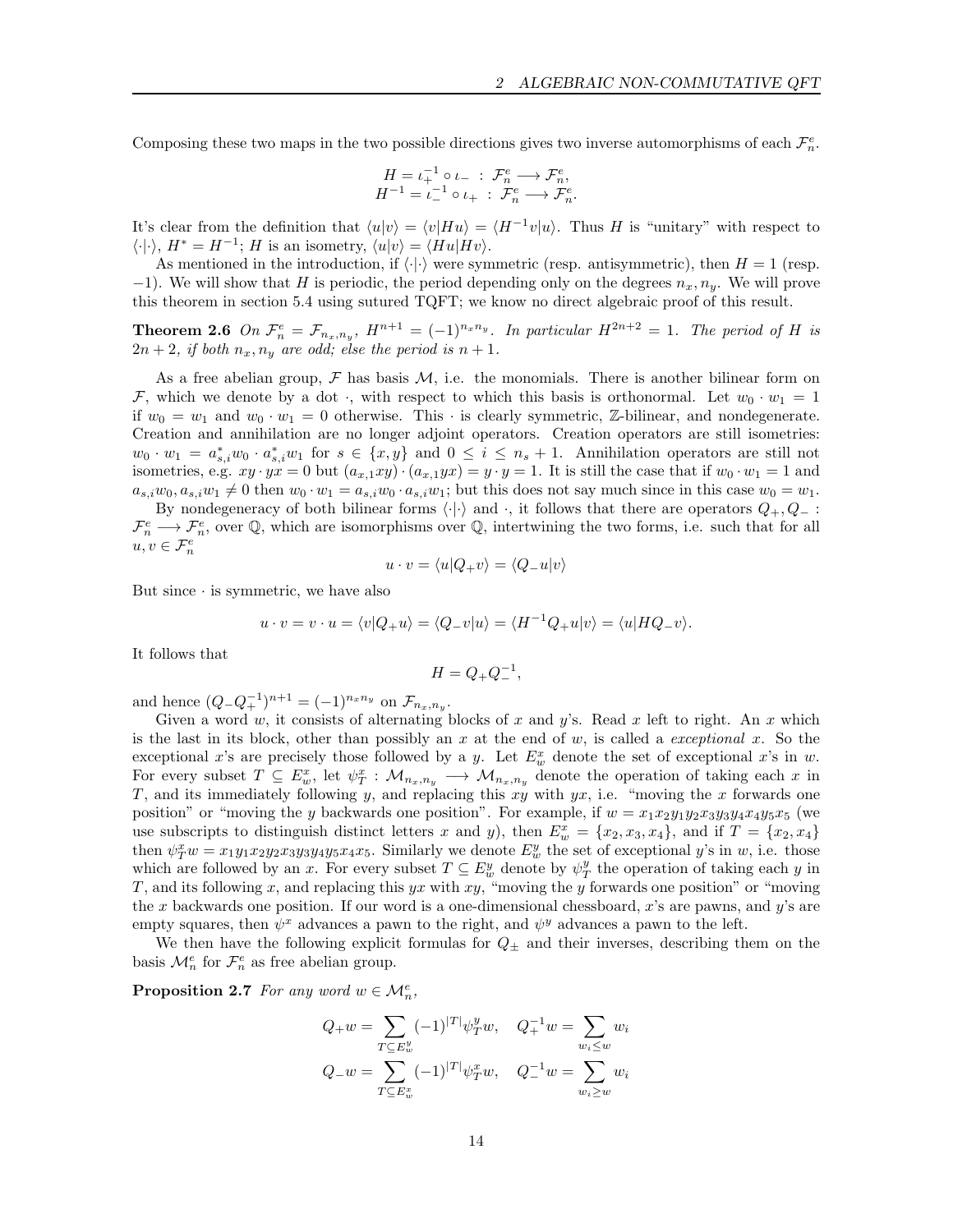(So, for example, if  $w = xyxy$  then  $Q_w = xyxy - xyyx - yxxy + yxyx$  and  $Q_+w = xyxy - xxyy$ .)

Note it follows that both  $Q_+, Q_-$  and their inverses have integer coefficients; hence  $Q_+, Q_-$  are automorphisms of each  $\mathcal{F}_{n_x,n_y}$  with integer coefficients; hence so is H. Clearly the inner product  $\cdot$ induces isomorphisms between  $\mathcal{F}_{n_x,n_y}$  and the dual  $(\mathcal{F}_{n_x,n_y})^*$ ; as the two bilinear forms are related by the automorphisms  $Q_{\pm}$ , it follows that  $\iota_{\pm}$  are isomorphisms also. Hence all of the above holds over  $\mathbb{Z}$ , not just over Q.

PROOF First, consider  $Q_+^{-1}$ . For any words  $w_0, w_1 \in \mathcal{M}_n^e \subset \mathcal{F}_n^e$  we have

$$
w_0 \cdot Q_+^{-1} w_1 = \langle w_0 | w_1 \rangle = \begin{cases} 1 & w_0 \le w_1, \\ 0 & \text{otherwise.} \end{cases}
$$

As words are all orthogonal with respect to  $\cdot$ ,  $Q_+^{-1}w_1$  contains  $w_0$  with coefficient 1 whenever  $w_0 \leq w_1$ , otherwise with coefficient 0. Thus  $Q_+^{-1}w$  is as claimed. The proof for  $Q_-^{-1}$  is similar.

Now consider  $Q_{-}$ . We will show that, for all  $w, w_0 \in \mathcal{M}_n^e$ ,

$$
\sum_{T \subseteq E_w^x} (-1)^{|T|} \langle \psi_T^x w \mid w_0 \rangle = \left\langle \sum_{T \subseteq E_w^x} (-1)^{|T|} \psi_T^x w \mid w_0 \right\rangle = w \cdot w_0 = \begin{cases} 1 & w_0 = w, \\ 0 & \text{otherwise,} \end{cases}
$$

which gives the desired expression for  $Q_{-}$ . Thus we consider when  $\langle \psi_T^x w | w_0 \rangle$  is 0 or 1.

Consider the function  $f_w^x: \{1, \ldots, n_x\} \longrightarrow \{0, \ldots, n_y\}$  defining w i.e.  $f_w^x(i)$  is the number of y's to the left of the *i*'th x in w. We note that  $\psi_T^x$  has the following effect on the function  $f^x$ :

$$
f_{\psi_T^x w}^x(i) = \begin{cases} f_w^x(i) & \text{if the } x \text{ numbered } i \text{ is not in } T, \\ f_w^x(i) + 1 & \text{if the } x \text{ numbered } i \text{ is in } T. \end{cases}
$$

Thus,  $\langle \psi_T^x w | w_0 \rangle = 1$  iff  $f_w^x(i) \leq f_{w_0}^x(i)$  for all i numbering x's of w not in T, and  $f_w^x(i) + 1 \leq f_{w_0}^x(i)$ for all  $i$  numbering  $x$ 's of  $w$  in  $T$ .

So, let  $\{1, \ldots, n_x\}$ , numbering the x's in w, be partitioned into three sets  $S_0, S_1, S_2$  as follows:

$$
S_0 = \{i : f_w^x(i) \le f_{w_0}^x - 1\}
$$
  
\n
$$
S_1 = \{i : f_w^x(i) = f_{w_0}^x(i)\}
$$
  
\n
$$
S_2 = \{i : f_w^x(i) \ge f_{w_0}^x + 1\}
$$

If  $S_2$  is nonempty, then some x in w lies to the right of the corresponding x in  $w_0$ . So  $\langle w|w_0 \rangle = 0$ , and any  $\langle \psi_T^x w | w_0 \rangle = 0$ ; also  $w_0 \cdot w = 0$ . Thus, we may assume  $S_2 = \emptyset$ .

If T contains an element i of  $S_1$ , then the i'th x in  $\psi_T^x w$  lies to the right of the corresponding x in  $w_0$ , so  $\langle \psi_T^x w | w_0 \rangle = 0$ . We have  $\langle \psi_T^x w | w_0 \rangle = 1$  iff  $T \subseteq S_0$  and  $S_2 = \emptyset$ . Let  $T_0 = S_0 \cap E_w^x$ . Then

$$
\sum_{T \subseteq E_w^x} (-1)^{|T|} \langle \psi_T^x w | w_0 \rangle = \sum_{T \subseteq T_0} (-1)^{|T|} \langle \psi_T^x w | w_0 \rangle = \sum_{T \subseteq T_0} (-1)^{|T|}.
$$

The first equality follows since for every T containing an element outside  $S_0$ ,  $\langle \psi_T^x w | w_0 \rangle = 0$ . The second equality follows since whenever  $T \subseteq T_0$ , we have  $T \subseteq S_0$  and hence  $\langle \psi_T^x w | w_0 \rangle = 1$ . But the final sum is 0, unless  $T_0$  is the empty set. So the expression above is 1 only when  $S_2 = \emptyset$ , and  $T_0 = E_w^x \cap S_0 = \emptyset$ , i.e.  $E_w^x \subseteq S_1$ . That is, the expression is 1 iff  $w \leq w_0$  and every block-ending x in w lies in the same position as the corresponding x in  $w_0$ . This implies  $w = w_0$ , so that the expression for  $Q_-\$  is as claimed.

The case of  $Q_+$  is similar.

As a corollary we have an explicit description for H.

## Corollary 2.8

$$
Hw = Q_+Q_-^{-1}w = \sum_{w_i \geq w} \sum_{T \subseteq E_{w_i}^y} (-1)^{|T|} \psi_T^y w_i
$$

We shall discuss  $H$  in more detail in sections 5.2, 5.3 and 5.4.

Ë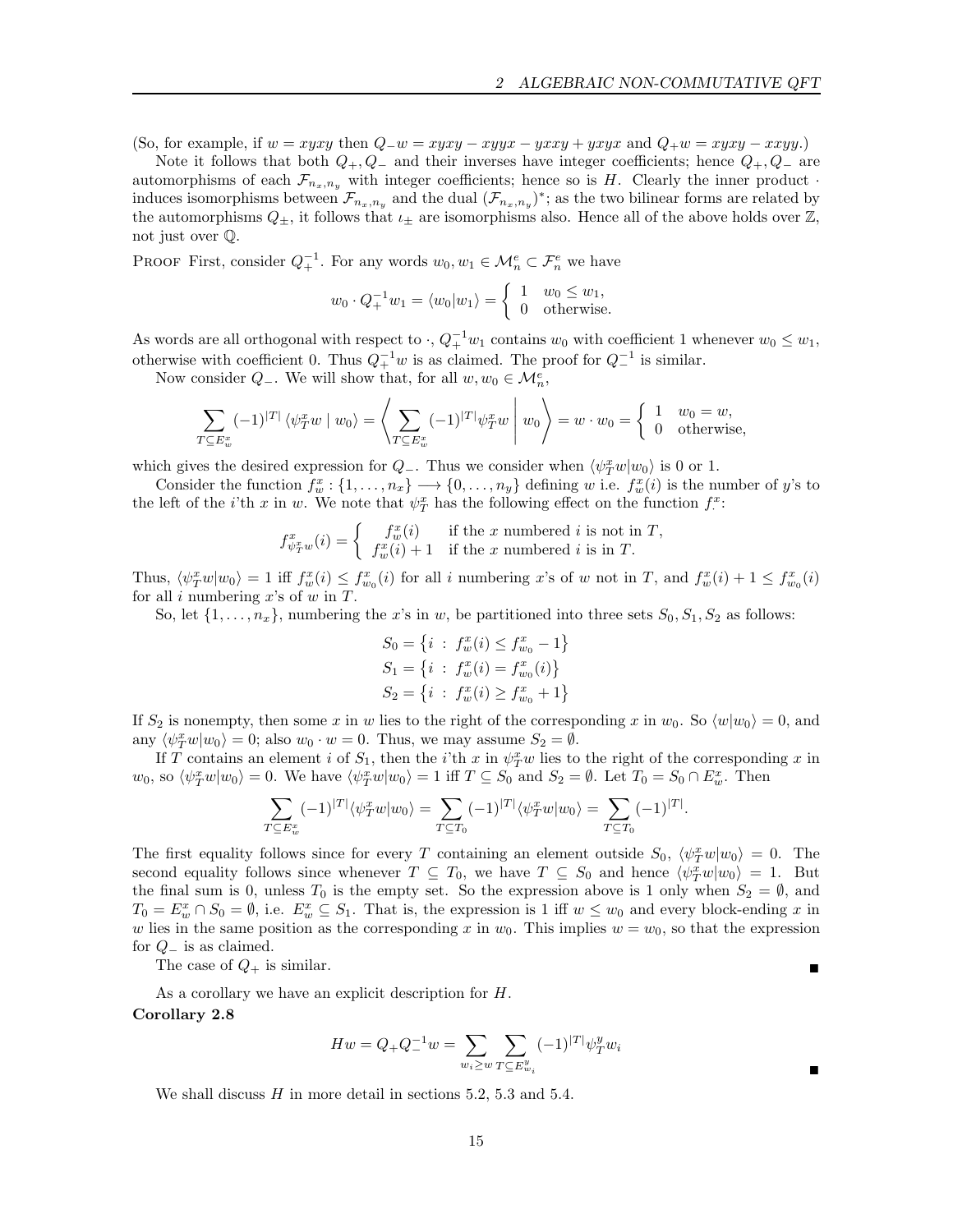#### 2.7 Differentials, commutation relations, normal form

In quantum field theory, for a creation operator  $a^*$  and annihilation a, one usually has  $[a, a^*]=1$  or  ${a, a^*} = 1$ . A term  $aa^*$  creates an particle, and then annihilates every one among that new set of particles; while  $a^*a$  annihilates each among the original set of particles, then a new particle is created. Thus  $aa^*$  and  $a^*a$  count an identical set of situations, except that  $aa^*$  counts the original state once more. For bosons then  $[a, a^*] = aa^* - a^*a = 1$ , and for fermions  $\{a, a^*\} = aa^* + a^*a = 1$ .

Our non-commutative setting is a little more symmetric than the commutative case: our creations create once, and annihilations annihilate once. The standard physical creation and annihilation are asymmetric: creation creates once, but annihilation annihilates everything in its turn. But in our situation, we can take a sum (or alternating sum) over i of annihilation operators  $a_{s,i}$ , which should behave similarly to the usual annihilation operator. In any case, define operators

$$
a_s = \sum_{i=1}^{n_s} a_{s,i},
$$
  $d_s = \sum_{i=1}^{n_s} (-1)^i a_{s,i}$  on  $\mathcal{F}_{n_x,n_y}$ .

In the first case we obtain  $[a_s, a_{s,0}^*]=1$ ; in the second case we have  $\{d_s, a_{s,0}^*\}=1$ .

Note that  $a_s$  is nothing more than partial differentiation by the symbol  $s \in \{x, y\}$ , if we regard each word as a monomial in the two non-commuting variables  $x, y, a_s = \frac{\partial}{\partial s}$ . It follows that the two corresponding operators in x, y commute,  $a_x a_y = a_y a_x$ . Obviously  $a_s$  is compatible with the ring structure on F, satisfying a Leibniz rule:  $a_s(w_0w_1) = (a_sw_0)w_1 + w_0(a_sw_1)$ .

On the other hand,  $d_s$  is similar to an exterior differential;  $d_s^2 = 0$ ;  $d_s(w_0w_1) = (d_sw_0)w_1 +$  $(-1)^k w_0(d_s w_1)$  where k is the degree of  $w_0$  in s; and  $d_x d_y = d_y d_x$ . We may regard  $d_x, d_y$  as boundary operators arising from the two simplicial structures on  $F$ . (For this we could also take  $d_s = \sum_{i=0}^{n_s+1} (-1)^i a_{s,i}$ , the sum including terminal annihilations; this is also a differential,  $d_s^2 = 0$  and  $[d_x, d_y] = 0$ . Our choice fits better with the physical analogy.)

The differential  $d_x$  is a linear operator  $\mathcal{F}_{n_x,n_y} \longrightarrow \mathcal{F}_{n_x-1,n_y}$ , and  $d_y$  is  $\mathcal{F}_{n_x,n_y} \longrightarrow \mathcal{F}_{n_x,n_y-1}$ . Thus the abelian groups  $\mathcal{F}_{n_x,n_y}$  become a double chain complex, and the relation  $\{d_s, a_{s,0}^*\}=1$  says that  $a_{s,0}^*$  is a chain homotopy from 1 to 0; thus the homology of this complex is trivial. In fact, the relation  $d_s a_{s,0}^* + a_{s,0}^* d_s = 1$  explicitly shows that any "closed" element z,  $d_s z = 0$ , is a "boundary" since  $d_s a_{s,0}^* z + a_{s,0}^* d_s z = d_s (a_{s,0}^* z) = z$ . (See also the argument of proposition 7.5 of [17], following [5].)

The simplicial set relations show us how to commute creation and annihilation operators of the same species  $s \in \{x, y\}$ . It follows immediately from them that any sequence of l s-creation and k s-annihilation operators can be written uniquely in the form (annihilating then creating)

$$
a_{s,i_1}^* a_{s,i_2}^* \cdots a_{s,i_k}^* a_{s,j_1} a_{s,j_2} \cdots a_{s,j_l}
$$

where  $i_1 > i_2 > \cdots > i_k$  (note strict inequality), and  $j_1 \geq j_2 \geq \cdots \geq j_l$ . Alternatively, such a sequence of creation and annihilation operators can be written in the form (creating then annihilating)

$$
a_{s,j_1}a_{s,j_2}\cdots a_{s,j_l}a_{s,i_1}^*a_{s,i_2}^*\cdots a_{s,i_k}^*
$$

satisfying the same inequalities.

## 2.8 Temperley–Lieb representation

We can now introduce more operators on  $M$ , extended linearly to  $\mathcal{F}$ :

$$
T_{s,i} = a_{s,i} - a_{s,i+1}, \quad T_{s,i}^* = a_{s,i}^* - a_{s,i+1}^*,
$$

for  $s \in \{x, y\}$  and  $0 \leq i \leq n_s$ .

These operators  $T_{s,i}$  have various obvious properties. For  $1 \leq i \leq n_s - 1$ ,  $T_{s,i}w = 0$  iff w has the i'th and  $(i + 1)$ 'th s symbols adjacent. And  $T_{s,0}w = 0$  iff w begins with s;  $T_{s,n_s}w = 0$  iff w ends with s. We have

$$
a_{s,i+1}T_{s,i}^* = a_{s,i+1} \left( a_{s,i}^* - a_{s,i+1}^* \right) = 1 - 1 = 0,
$$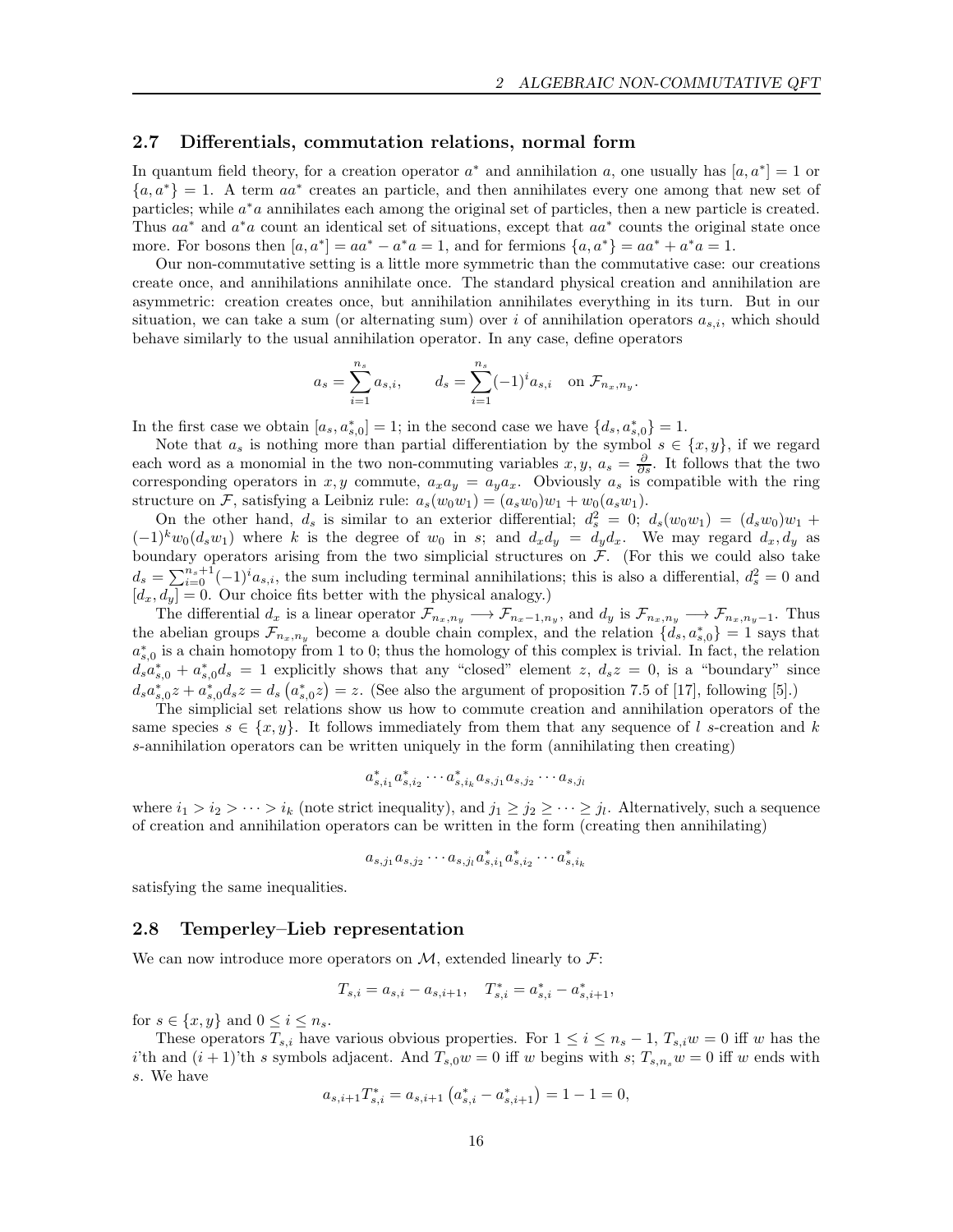and so if we define

$$
U_{s,i} = T_{s,i}^* a_{s,i+1} = (a_{s,i}^* - a_{s,i+1}^*) a_{s,i+1}
$$

then we have  $(U_{s,i}^*)^2 = 0$ . For  $1 \le i \le n_s - 1$ , the effect of  $U_{s,i}$  on a word w is to return 0, if the *i*'th and  $(i + 2)$ 'th s symbols are in the same block. Otherwise it gives difference between the two words, one obtained by moving the  $(i+1)'$ th s back to be adjacent to the i'th s, the other obtained by moving the  $(i+1)$ 'th s forward to the  $(i+2)$ 'th s. This makes combinatorially clear why  $(U_{s,i})^2 = 0$ . It's then also clear that  $U_{s,i}$  and  $U_{s,j}$  commute when  $|i - j| \geq 2$ .

We can then consider  $U_{s,i}, U_{s,j}$  when  $|i - j| = 1$ . We can compute (e.g. putting various products in normal form) that

$$
U_{s,i}U_{s,i+1}U_{s,i} = -U_{s,i}
$$
  

$$
U_{s,i+1}U_{s,i}U_{s,i+1} = -U_{s,i+1}
$$

Thus the  $U_{s,i}$  satisfy relations similar to the *Temperley-Lieb algebra*. This algebra is defined by the relations  $U_i^2 = \delta U_i$ ,  $U_i U_{i+1} U_i = U_i$ ,  $U_{i+1} U_i U_{i+1} = U_{i+1}$ , and  $U_i U_j = U_j U_i$  for  $|i - j| \ge 2$  [20, 1, 2]; we have  $\delta = 0$  and some sign changes, a "twisted" representation.

## 2.9 A distinguished subset

We will now define some distinguished elements in  $\mathcal{F}$ .

First, consider the initial creation operators.  $a_{x,0}^*, a_{y,0}^*$ . From the vacuum 1, applying these operators gives precisely all of the elements of  $M$ , hence a basis for  $\mathcal F$ . This distinguished basis subset  $\mathcal{M} \subset \mathcal{F}$  is preserved under all creation and non-terminal annihilation operators, and of course is preserved under multiplication (in M and in F). The set  $\{0\} \cup \mathcal{M}$  is also preserved under all creation and annihilation operators and closed under multiplication.

Now we consider a larger set of operators, which are in a sense "positive". Define the set

$$
\mathcal{C}^1 = \left\{ a_{s,i}^*, a_{s,i}, T_{s,i}^* \right\} \cdot 1,
$$

i.e. the set of elements which can be obtained by applying these operators to the vacuum 1. That is,  $C_1$ is the orbit of 1 under the action of the operators  $a_{s,i}^*, a_{s,i}, T_{s,i}^*$ , over all  $s \in \{x, y\}$  and all  $0 \le i \le n_s + 1$ in each  $\mathcal{F}_n^e$ . Similarly, define

$$
\mathcal{C}^2 = \left\{ a_{s,0}^*, a_{s,0}, H \right\} \cdot 1, \n\mathcal{C}^3 = \left\{ a_{s,n_s+1}^*, a_{s,n_s+1}, H \right\} \cdot 1,
$$

So  $\mathcal{C}^2$  is the orbit of 1 under the action of the initial creation and annihilation operators and H;  $\mathcal{C}^3$  is the orbit of 1 under the action of final creation and annihilation operators and  $H$ . In fact these are all the same (and hence one can find many other sets of operators which give this set as their orbit).

## Proposition 2.9  $C^1 = C^2 = C^3$ .

Thus we may write C for this set. Let  $\mathcal{C}_n = \mathcal{C} \cap \mathcal{F}_n$ , and similarly  $\mathcal{C}_{n_x,n_y} = \mathcal{C} \cap \mathcal{F}_{n_x,n_y}$ ,  $\mathcal{C}_n^e = \mathcal{C} \cap \mathcal{F}_n^e$ .

#### Theorem 2.10

- (i) The set C is not closed under addition or multiplication by  $\mathbb Z$ . However C is closed under negation, multiplication, and creation and annihilation operators, and the operators  $T_{s,i}, T_{s,i}^*$ ,  $U_{s,i}$ .
- (ii) (a) Each element  $v \in C$  lies in a particular  $\mathcal{F}_n^e$  ( $v \in C_n^e$ ) and is of the form  $v = \sum_i a_i w_i$  where  $a_i = \pm 1$  and the  $w_i$  are distinct words in  $\mathcal{M}_n^e$ .
	- (b) Among the words  $w_i$  there is a lexicographically first w<sub>-</sub> and last w<sub>+</sub>. Then for all i,  $w_-\leq w_i\leq w_+$ . If a word w<sub>0</sub> among the w<sub>i</sub> is comparable to all these w<sub>i</sub> with respect to  $\leq$ , then  $w_0 \in \{w_-, w_+\}$ . If  $w_-\neq w_+$  then  $\sum a_i = 0$ .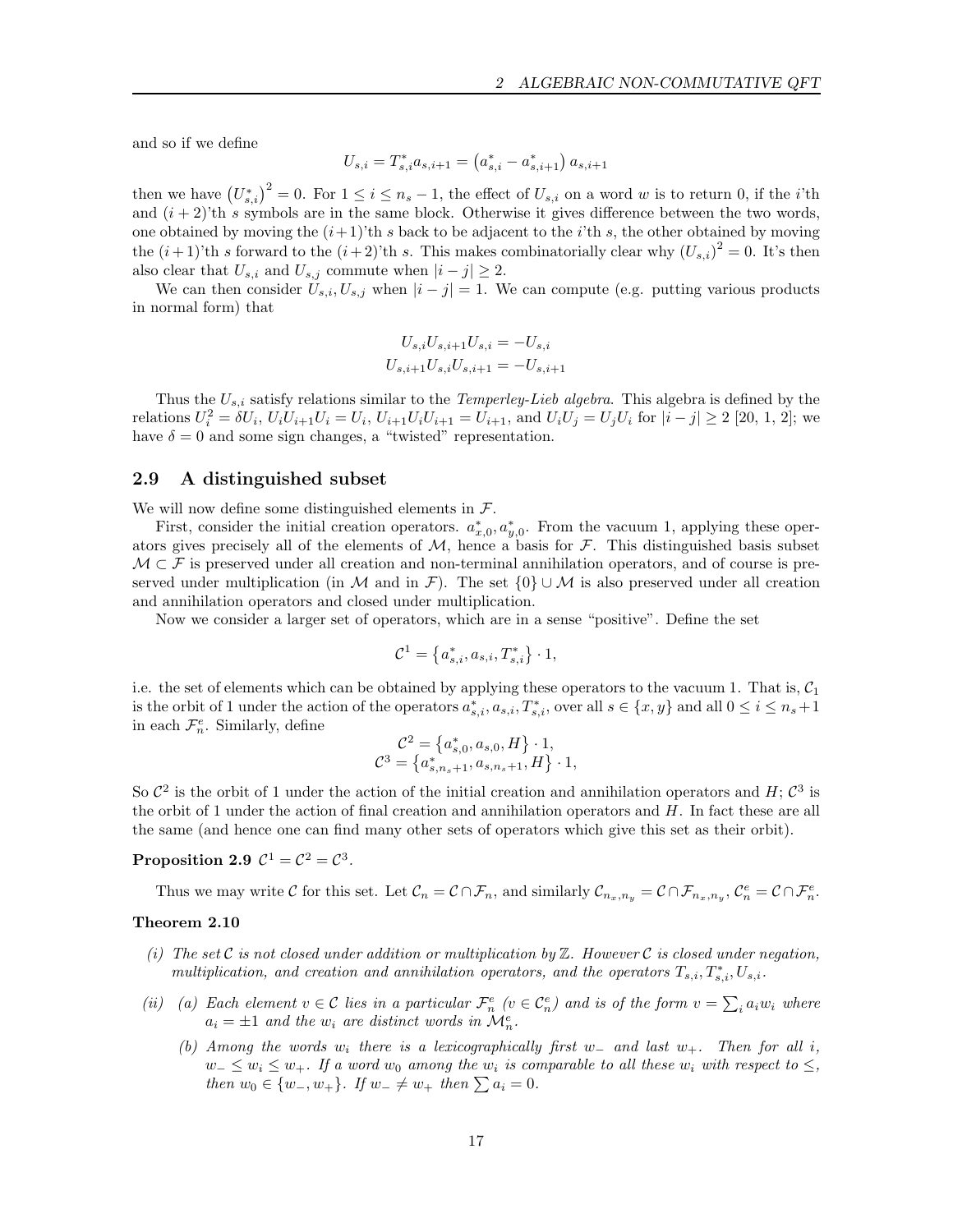

Figure 2: Edge smoothing and unsmoothing.

- (c) For every pair  $w_-\leq w_+$  in  $\mathcal{M}_n^e$  there are precisely two  $v \in \mathcal{C}_n^e$  with  $w_-, w_+$  being the lexicographically first and last words occurring in v; one is the negative of the other.
- (d) The number of pairs  $w_-\leq w_+$  in  $\mathcal{M}_n^e$  is the Narayana number  $N_n^e$ , and  $\sum_e N_n^e = C_n$ , the *n'th Catalan number. Thus*  $|\mathcal{C}_n| = 2C_n$  and  $|\mathcal{C}_n^e| = 2N_n^e$ .
- (iii) The operators  $Q_+, Q_-$  do not preserve C; but  $Q_+C = Q_-C$ , and these have the same cardinality as  $C$  in each grading:  $|Q_{\pm} C_n^e| = 2N_n^e$ .
- (iv) For any  $v \in \mathcal{C}$ ,  $\langle v|v \rangle = 1$  and  $\langle v|Hv \rangle = 1$ . For any  $v_0, v_1 \in \mathcal{C}$ ,  $\langle v_0|v_1 \rangle \in \{-1, 0, 1\}$ .
- (v) If the sum or difference of two distinct nonzero elements u, v of  $\mathcal C$  is also a nonzero element of C, then after switching signs of u, v and swapping u, v if necessary, the triple is  $u, v, u - v$ , and  $\langle u|v\rangle = 1, \langle v|u\rangle = 0.$  There exists an operator  $A^*: \mathcal{F}_2^0 \longrightarrow \mathcal{F}_n^e$ , which is a composition of initial creation operators and applications of H, such that  $A(xy) = u$  and  $A(yx) = v$ .
- (vi) If  $u, v \in \mathcal{C}$  and  $\langle u | v \rangle = 1$ , then there exists a sequence  $u = v_0, v_1, \ldots, v_m = v$  in  $\mathcal{C}$  such that each  $v_i - v_{i+1} \in \mathcal{C}$ ; and for each  $i \leq j$ ,  $\langle v_i | v_j \rangle = 1$ .

The proof of this theorem will be given via building up a theory of sutured TQFT and proving isomorphisms between it and the above non-commutative QFT, culminating in section 5.1. The Narayana numbers  $N_n^e$  here are as defined in [17].

There are some further tenuous physical analogies and speculations. Elements of  $\mathcal C$  can be regarded as "pure states". The operator  $H$  can perhaps be considered as a Hamiltonian generating a time evolution, its periodicity some manifestation of a term  $e^{iHt}$ . The operators  $Q_{\pm}$ , which taken together define H, can be considered as supersymmetry;  $Q_{+}C$  can be regarded as super-partner-states. Is there some interpretation of sutured manifolds with corners having spacelike and timelike boundaries, and a Hamiltonian giving something like a partition function for contact manifolds?

# 3 Sutured TQFT

## 3.1 Sutured surfaces

For our purposes, a *sutured 3-manifold*  $(M, \Gamma)$  is a 3-manifold with boundary, with  $\Gamma \subset \partial M$  a properly embedded oriented 1-manifold (i.e. a collection of oriented loops on  $\partial M$ ), such that  $\partial M\backslash\Gamma = R_+ \cup R_-$ , where  $R_{\pm}$  is an oriented surface with boundary  $\pm \Gamma$ . (In particular, crossing  $\Gamma$  along  $\partial M$  takes us from  $R_{\pm}$  to  $R_{\mp}$ .)

A sutured 3-manifold may have corners on its boundary; there may be a curve C on  $\partial M$  along which two smooth surfaces meet. If so, sutures are required not to match along  $C$ , but to *interleave*; see figure 2. The surface may be smoothed; in doing so, sutures are rounded and complementary regions  $R_{\pm}$  joined as shown.

In the following, we take sutures on surfaces, but without any associated 3-manifold. Define a sutured surface  $(\Sigma, \Gamma)$  to be a compact oriented surface  $\Sigma$ , possibly disconnected, possibly with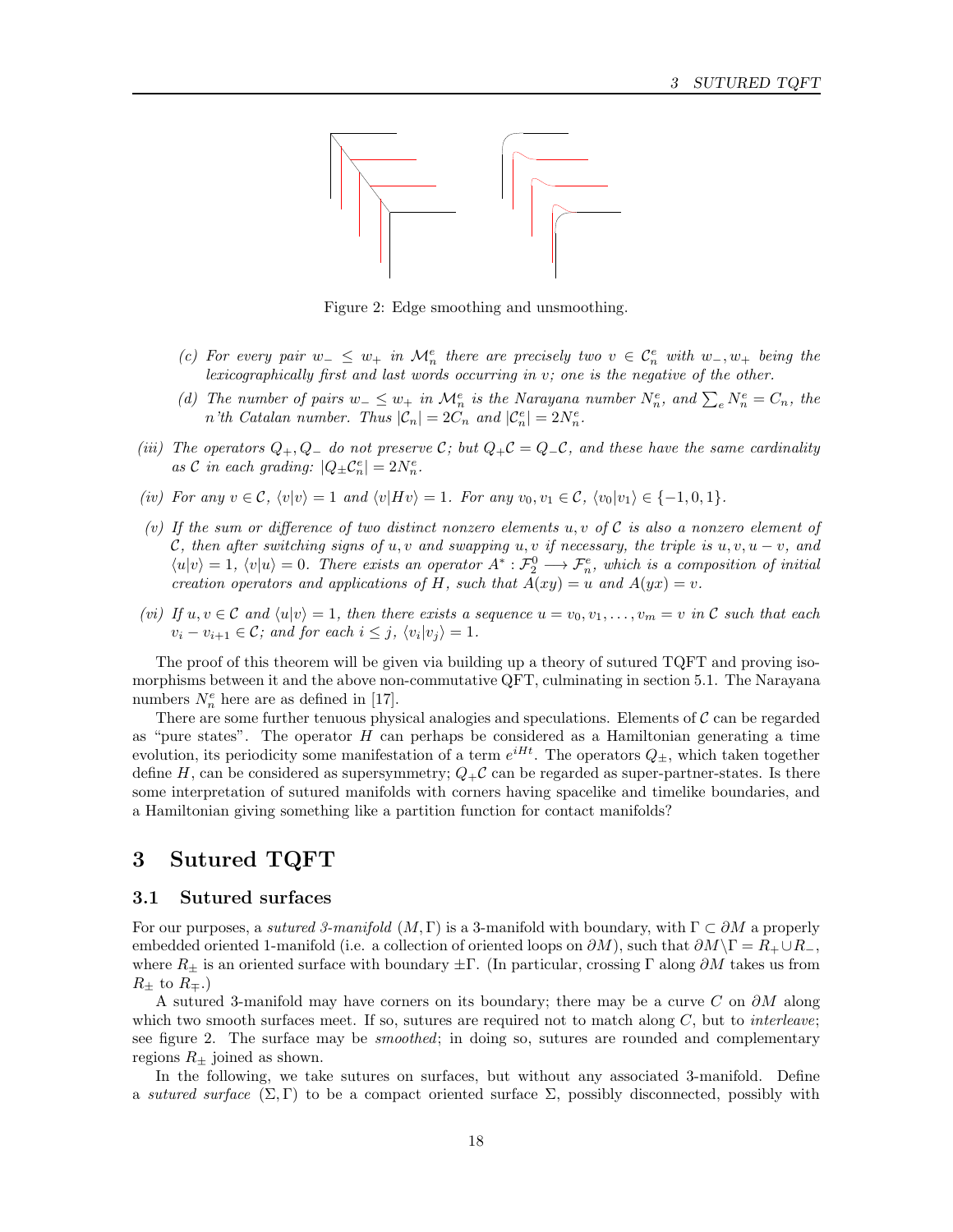boundary, with  $\Gamma \subset \Sigma$  a properly embedded oriented 1-submanifold;  $\Gamma$  must have the property that  $\Sigma\backslash\Gamma = R_+ \cup R_-,$  where the  $R_\pm$  are oriented as  $\pm \Sigma$ , and where  $\partial R_\pm \cap \Gamma = \pm \Gamma$  as oriented 1-manifolds. Again  $(\Sigma, \Gamma)$  may have corners, with interleaving sutures; corners may be smoothed as described above. In this paper, we will only consider sutured surfaces with nonempty boundary.

We define also a *sutured background surface* (or simply *sutured background*). Note that the boundary of an oriented 1-manifold may be regarded as a set of points signed + or −. A sutured background surface  $(\Sigma, F)$  is a compact oriented surface  $\Sigma$  (possibly disconnected) with nonempty boundary, together with a finite set of signed points  $F \subset \partial \Sigma$ , such that  $\partial \Sigma \backslash F = C_+ \cup C_-$ , where  $C_{\pm}$  are arcs oriented as  $\pm \partial \Sigma$ , and  $\partial C_+ = \partial C_- = F$  as sets of signed points. (Hence each boundary component C of Σ has a positive even number of points of F, which cut it alternately into arcs of  $C_+$  and  $C_-\$ .) A set of sutures Γ on a sutured background surface  $(\Sigma, F)$  is an an oriented properly embedded 1-submanifold of  $\Sigma$  such that  $\partial \Gamma = \partial \Sigma \cap \Gamma = F$  and such that  $(\Sigma, \Gamma)$  is a sutured surface, with  $\partial R_{\pm} = \pm \Gamma \cup C_{\pm} \cup F$ . Again a sutured background surface may have corners.

Given a sutured background surface  $(\Sigma, F)$  with  $\partial \Sigma \backslash F = C_+ \cup C_-$  as above, we define *gluings* of it. Consider two disjoint 1-manifolds  $G_0, G_1 \subseteq \partial \Sigma$ , and a homeomorphism  $\tau : G_0 \stackrel{\cong}{\longrightarrow} G_1$  which identifies marked points and positive/negative arcs,  $G_0 \cap F \stackrel{\cong}{\to} G_1 \cap F$ ,  $G_0 \cap C_{\pm} \stackrel{\cong}{\to} G_1 \cap C_{\pm}$ . Then gluing  $(\Sigma, F)$ along  $\tau$  gives a surface  $\#_{\tau}(\Sigma, F)$ . If there remain marked points on each boundary component then  $\#_{\tau}(\Sigma, F)$  is also a sutured background surface and we call  $\tau$  a *sutured gluing map*. If  $\Gamma$  is a set of sutures on  $(\Sigma, F)$  then a sutured gluing map gives a glued set of sutures  $\#_{\tau} \Gamma$  on  $\#_{\tau} (\Sigma, F)$ .

A set of sutures Γ on  $(\Sigma, F)$  has a (relative) Euler class, defined by  $e(\Gamma) = \chi(R_+) - \chi(R_-)$ . Let  $|F| = 2n$ . On a disc, it's clear that, if Γ contains no contractible components, then  $|e(\Gamma)| \leq n-1$ and  $e(\Gamma) \equiv n-1$  mod 2. Cutting  $\Sigma$  along a properly embedded arc which intersects  $\Gamma$  in one interior point has the effect that e is preserved,  $\chi(\Sigma)$  increases by 1 and n increases by 1; hence e and  $n-\chi(\Sigma)$ are preserved. In the other direction, a gluing  $\tau$  which identifies two arcs on  $\partial \Sigma$ , each containing one point of F, also preserves e and  $n - \chi(\Sigma)$ . Hence, on a general  $(\Sigma, F)$ , if  $\Gamma$  contains no contractible components, then  $|e(\Gamma)| \leq n - \chi(\Sigma)$  and  $e(\Gamma) \equiv \chi(\Sigma) \mod 2$ .

Following [17], we label marked points F on a sutured background surface  $(\Sigma, F)$  as follows. Choose a basepoint of F on each component of  $\partial \Sigma$ . Basepoints are chosen so that, with the orientation on  $\partial \Sigma$  induced from the orientation on Σ, passing through the basepoint one travels from a positive to negative region.

On a disc sutured background  $(D^2, F_{n+1})$  with  $|F_{n+1}| = 2(n+1)$ , drawn in the plane and inheriting its orientation, we number the points of  $F_{n+1}$  as in [17]. The basepoint is numbered 0. The arc of  $\partial D^2$  immediately clockwise (resp. anticlockwise) of 0 is signed positive (resp. negative). The points of  $F_{n+1}$  are numbered clockwise, modulo  $2(n+1)$ . Given a chord diagram  $\Gamma$  on  $(D^2, F_{n+1})$ , from n and e we define  $n_ - = (n - e)/2$ ,  $n_ + = (n + e)/2$ , so  $n_-, n_+$  are non-negative integers,  $n = n_- + n_+$ and  $e = n_+ - n_-$ . The point of F numbered  $2n_+ + 1 \equiv -2n_- - 1$  mod  $2(n + 1)$  is called the root point. Cutting  $\partial D^2$  at base and root points gives two arcs. The arc containing  $1, \ldots, 2n_+$  is called the eastside. The arc containing  $-1, \ldots, -2n$  is called the *westside*.

## 3.2 TQFT axioms

As in any TQFT, we would like to be associate algebraic objects to our topological objects. Here the topological objects are sutured background surfaces, sets of sutures, and gluings. Thus, we define a sutured TQFT to be the following set of assignments with the following properties.

**Axiom 1** To each sutured background surface  $(\Sigma, F)$ , assign an abelian group  $V(\Sigma, F)$ , depending only on the homeomorphism type of the pair  $(\Sigma, F)$ .

**Axiom 2** To a set of sutures  $\Gamma$  on  $(\Sigma, F)$ , assign a subset of suture elements  $c(\Gamma) \subset V(\Sigma, F)$ , depending only on the isotopy class of  $\Gamma$  relative to boundary.

(We would have liked a single suture element, but this will turn out not to be possible, as we discuss below in section 3.4. Quantum states differing by a unit are physically indistinguishable.)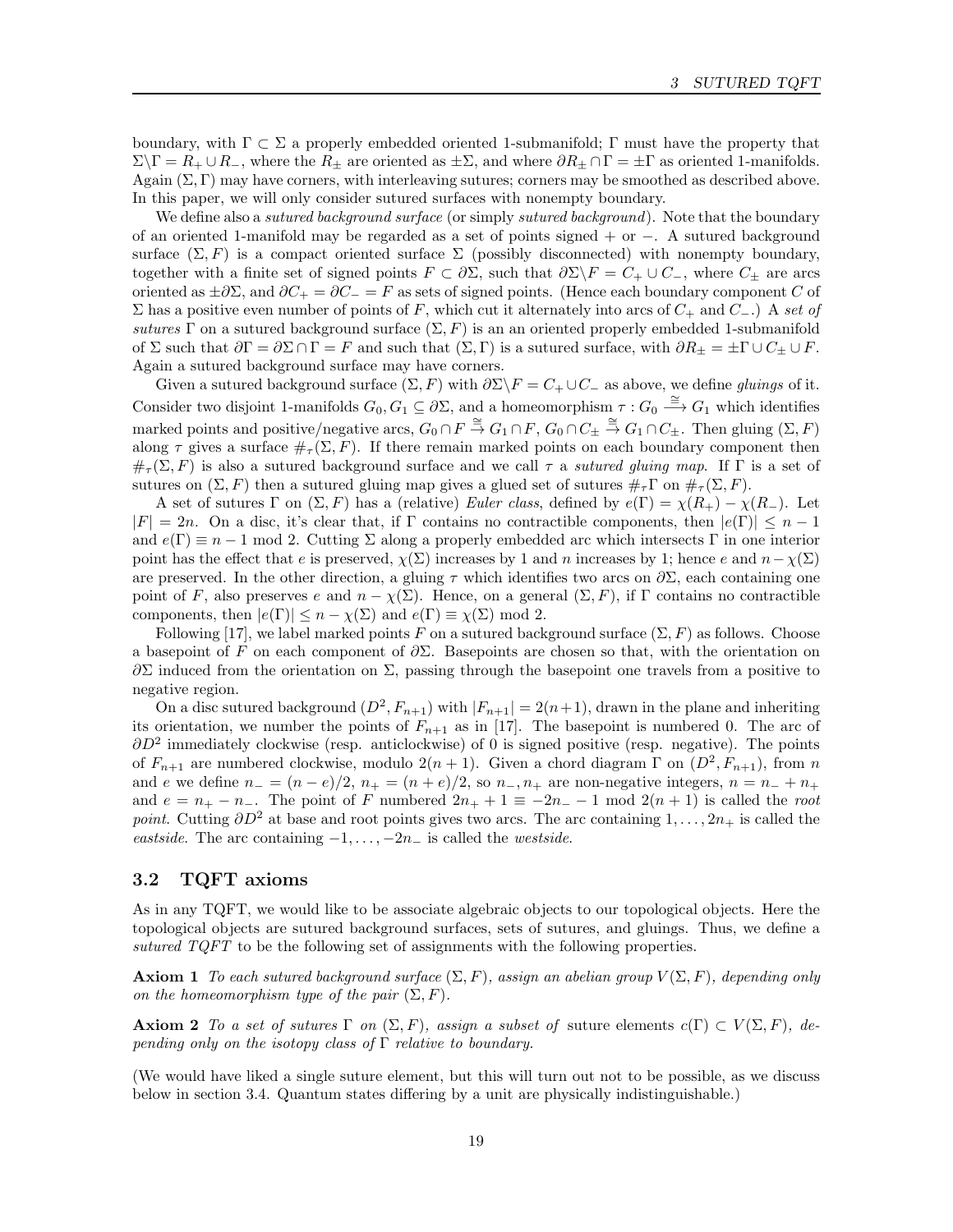**Axiom 3** For a sutured gluing map  $\tau$  of a sutured background surface  $(\Sigma, F)$ , assign a collection of linear maps  $\Phi^i_\tau : V(\Sigma, F) \longrightarrow V(\#_\tau(\Sigma, F)).$ 

(We would have liked one canonical map, but this will turn out not to be possible.)

**Axiom 4** For a finite disjoint union of sutured background surfaces  $\sqcup_i(\Sigma_i, F_i)$ ,

$$
V(\sqcup_i(\Sigma_i,F_i))=\otimes_i V(\Sigma_i,F_i).
$$

**Axiom 5** If  $\Gamma$  is a set of sutures on  $(\Sigma, F)$  and  $\tau$  is a gluing of  $(\Sigma, F)$  then each  $\Phi^i_\tau$  takes suture elements to suture elements surjectively,  $c(\Gamma) \rightarrow c(\#_{\tau}\Gamma)$ .

These conditions are not quite the standard TQFT axioms but are similar to the standard axioms for a  $(1+1)$ -dimensional TQFT. In particular, in a  $(1+1)$ -dimensional TQFT we would assign a vector space to a 1-manifold; instead we assign an abelian group to a decorated 2-manifold with boundary. We would assign an element of a vector space to a 2-manifold bounded by a 1-manifold; instead we assign it to a choice of sutures "bounded by" the sutured background. We would assign a homomorphism between vector spaces to a 2-dimensional cobordism between 1-manifolds; instead we assign it to a sutured gluing of 2-manifolds.

It follows from the above that any  $V(\Sigma, F)$  can be interpreted as a space of operators. Take some components of  $\partial \Sigma$  and call them *incoming*; call the rest *outgoing*. Write  $\partial \Sigma = (\partial \Sigma)_{in} \cup (\partial \Sigma)_{out}$  and  $F = F_{in} \cup F_{out}$ . Suppose we have a sutured background surface  $(\Sigma_{in}, F_{in})$  which has boundary  $(\partial \Sigma_{in})$ identified with  $(\partial \Sigma)_{in}$  by a gluing  $\tau$ ; and  $\tau$  identifies  $F_{in}$  and positive/negative boundary arcs on both surfaces. The gluing gives a sutured background surface  $(\Sigma_{out}, F_{out})$ , where  $\Sigma_{out} = \Sigma_{in} \cup \Sigma$ , and a (possibly not unique) map

$$
\Phi_{\tau} : V(\Sigma_{in}, F_{in}) \otimes V(\Sigma, F) \longrightarrow V(\Sigma_{out}, F_{out}),
$$

which is natural with respect to suture elements: if  $\Gamma$ ,  $\Gamma$ <sub>in</sub> are respectively sets of sutures on  $(\Sigma, F)$  and  $(\Sigma_{in}, F_{in})$ , then  $\Gamma_{out} = \Gamma_{in} \cup \Gamma$  is a set of sutures on  $(\Sigma_{out}, F_{out})$ , and  $\Phi_{\tau}$  maps  $c(\Gamma_{in} \cup \Gamma) \to c(\Gamma_{out})$ respectively.

Thus, a choice of sutures Γ on  $(\Sigma, F)$ , together with a choice of representative  $c \in c(\Gamma) \subset V(\Sigma, F)$ gives a specific  $V(\Sigma_{in}, F_{in}) \longrightarrow V(\Sigma_{out}, F_{out})$  which we denote  $\Phi_{\tau,c}$ 

$$
\Phi_{\tau,c} : V(\Sigma_{in}, F_{in}) \longrightarrow V(\Sigma_{out}, F_{out}), \quad x \mapsto \Phi_{\tau}(x \otimes c).
$$

(Note the choices involved here: choice of Γ; choice of  $\Phi_{\tau}$ ; choice of  $c \in c(\Gamma)$ .) In a tenuous sense, sutured TQFT can regarded as something like a functor from a cobordism category to an algebraic category, even though we really have no cobordisms, and we think of "incoming" and "outgoing" in the above tenuous way. With this formulation, we are viewing the situation as an inclusion of background surfaces  $(\Sigma_{in}, F_{in}) \hookrightarrow (\Sigma_{out}, F_{out})$ , together with a set of sutures Γ on  $(\Sigma_{out}\setminus\Sigma_{in}, F_{in} \cup F_{out})$ . Note that the inclusion must be strict in the sense that  $\Sigma_{in}$  lies in the interior of  $\Sigma_{out}$ . In this way we can regard our "TQFT" is a " $2 + 1 = 2$  dimensional TQFT".

In fact, we can reformulate gluing axioms 3 and 5 in terms of inclusions. This is the way maps are described in [12].

**Axiom (3')** To an inclusion  $(\Sigma_{in}, F_{in}) \xrightarrow{\iota} (\Sigma_{out}, F_{out})$  of sutured background surfaces, with  $\Sigma_{in}$  lying in the interior of  $\Sigma_{out}$ , together with  $\Gamma$  a set of sutures on  $(\Sigma_{out}\backslash\Sigma_{in}, F_{in}\cup F_{out})$ , assign a collection of linear maps  $\Phi_{\iota,\Gamma}^i : V(\Sigma_{in}, F_{in}) \longrightarrow V(\Sigma_{out}, F_{out})$ .

**Axiom (5')** If  $\Gamma_{in}$  is a set of sutures on  $(\Sigma_{in}, F_{in})$ , let  $\Gamma_{out} = \Gamma_{in} \cup \Gamma$  be the corresponding set of sutures on  $(\Sigma_{out}, F_{out})$ . Then each  $\Phi_{i,\Gamma}^i$  maps takes suture elements to suture elements surjectively,  $c(\Gamma_{in}) \rightarrow c(\Gamma_{out}).$ 

Lemma 3.1 Axioms 3 and 5 are equivalent to axioms 3' and 5'.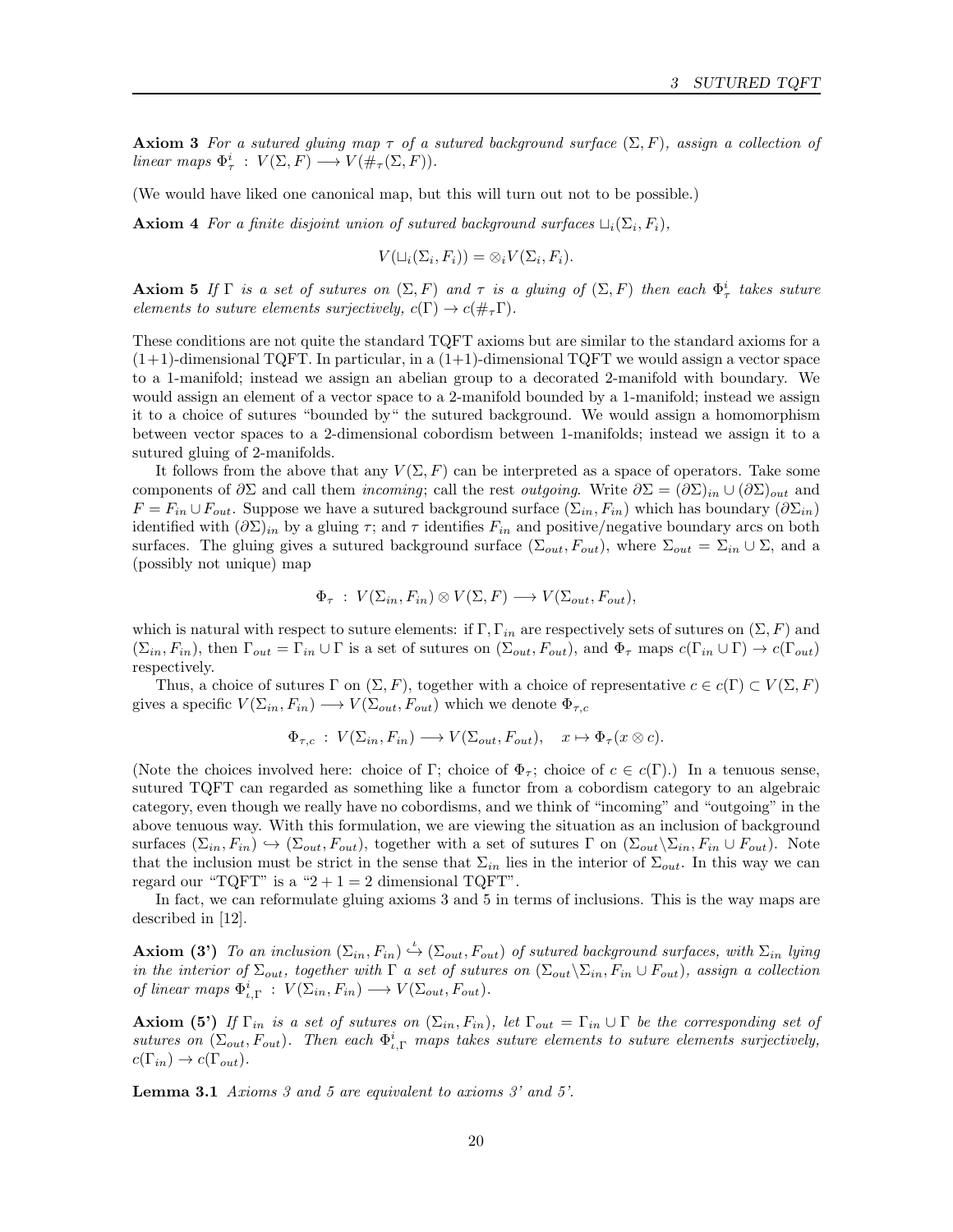PROOF From axioms 3 and 5, for any gluing  $\tau$  we have gluing maps  $\Phi^i_\tau$ . As discussed above, given an inclusion  $(\Sigma_{in}, F_{in}) \stackrel{\iota}{\hookrightarrow} (\Sigma_{out}, F_{out})$  and sutures  $\Gamma$  on  $(\Sigma, F) = (\Sigma_{out} \setminus \Sigma_{in}, F_{in} \cup F_{out})$ , consider the gluing  $\tau$  of  $(\Sigma_{in}, F_{in}) \sqcup (\Sigma, F)$  achieved by the inclusion, the gluing maps  $\Phi_{\tau}^i : V(\Sigma_{in}, F_{in}) \otimes V(\Sigma, F) \longrightarrow$  $V(\Sigma_{out}, F_{out})$ , and take a representative  $c \in c(\Gamma) \subset V(\Sigma, F)$ ; then define

$$
\Phi_{\iota,\Gamma}^i = \Phi_{\tau,c}^i : V(\Sigma_{in}, F_{in}) \longrightarrow V(\Sigma_{out}, F_{out}), \quad x \mapsto \Phi_{\tau}^i(x \otimes c).
$$

In the other direction, assume axioms 3' and 5', so an inclusion  $\iota$  and sutures Γ as above give inclusion maps  $\Phi_{i,\Gamma}^i$ . Now given a gluing  $\tau$  of  $(\Sigma, F)$ , removing a neighbourhood of the boundary of  $(\Sigma, F)$ , after gluing, gives an inclusion  $(\Sigma, F) \stackrel{\iota}{\hookrightarrow} \#_{\tau}(\Sigma, F)$ , and lying in its interior. Moreover, there is a natural set of sutures Γ on a neighbourhood of the boundary of  $(\Sigma, F)$ , taking a product neighbourhood of the boundary. After choosing  $c \in c(\Gamma)$ , we obtain inclusion maps  $\Phi_{\iota,\Gamma}^i : V(\Sigma, F) \longrightarrow V(\#_{\tau}(\Sigma, F))$ , which we define to be  $\Phi^i_\tau$ . (See figure 13 of [12].)

We now impose another condition, rather similar to what occurs in knot theory invariants; alternatively, saying that overtwisted contact elements are zero.

#### **Axiom 6** If  $\Gamma$  contains a closed contractible loop then  $c(\Gamma) = \{0\}.$

(Perhaps more generally we could set  $c(\Gamma)$  to be some power of an indeterminate  $\delta$  in this case; this would be closer to the sort of situation arising from skein relations in knot theory; perhaps this can be regarded as  $\delta = 0$  in a semiclassical limit. But the analogy from contact geometry and sutured Floer homology suggests that one closed loop is equivalent to many.)

For a disc  $D^2$ , let  $(D^2, F_n)$  denote the sutured background surface which is a disc with 2n points chosen on the boundary. One of these will be fixed to be a basepoint. Consider  $(D^2, F_1)$ . There is only one set of sutures  $\Gamma$  on this  $(D^2, F_1)$  with no contractible loops, namely a single arc. We will call this  $\Gamma$  the vacuum  $\Gamma_{\emptyset}$ , and  $(D^2, F_1)$  the vacuum background. We will impose the condition, usual in quantum field theory, that the vacuum is nonzero, and normalise the vacuum and its background.

**Axiom 7**  $V(D^2, F_1) = \mathbb{Z}$  and  $c(\Gamma_{\emptyset}) \subseteq \{-1, 1\}.$ 

In more generality, we could set  $V(D^2, F_1)$  to be a ground ring R and then say that sutured TQFT is over R coefficients. In [17] we essentially considered the simpler sutured TQFT with  $\mathbb{Z}_2$  coefficients; here we focus on  $\mathbb Z$  coefficients, though we will need to make reference to  $\mathbb Z_2$  coefficients and previous work at times.

Note that for any sutured background surface  $(\Sigma, F)$  and sutures Γ on it, there is an inclusion  $(D^2, F_1) \hookrightarrow (\Sigma, F)$ , and sutures  $\Gamma'$  on  $(\Sigma \backslash D^2, F \cup F_1)$ , taking  $\Gamma_{\emptyset} \mapsto \Gamma_{\emptyset} \cup \Gamma' = \Gamma$ . Then axiom 3' gives a map  $\mathbb{Z} \cong V(D^2, F_1) \longrightarrow V(\Sigma, F)$  taking  $c(\Gamma_{\emptyset}) \subseteq \{-1, 1\} \longrightarrow c(\Gamma)$  surjectively and we immediately have the following.

**Lemma 3.2** For any sutures Γ on any sutured background  $(\Sigma, F)$ ,  $c(\Gamma)$  is either a singleton or is of the form  $\{c, -c\}$ .

Over  $\mathbb{Z}_2$  coefficients rather than  $\mathbb{Z}$ , these two possibilities are the same, and so  $c(\Gamma)$  is always a welldefined single element.

A set of sutures  $\Gamma$  on  $(D^2, F_n)$  with no closed curves is just a chord diagram. Any disc with a chord diagram may be included into a larger sutured disc in which the sutures simplify to the vacuum. The corresponding inclusion, after making appropriate choices, gives a map  $V(D^2, F_n) \longrightarrow V(D^2, F_1) = \mathbb{Z}$ which takes  $c(\Gamma) \to c(\Gamma \emptyset) \subseteq \{-1,1\}$  surjectively.

**Lemma 3.3** If Γ is a chord diagram then  $0 \notin c(\Gamma)$  and every element of  $c(\Gamma)$  is primitive and nontorsion.

The "interesting" elements in each  $V(\Sigma, F)$  are the suture elements. We will require our sutured TQFT to be "minimal" in the following sense. One can easily imagine relaxing or abandoning this axiom; we impose it largely for convenience, and to avoid technical details which, at least for now, we would rather not consider.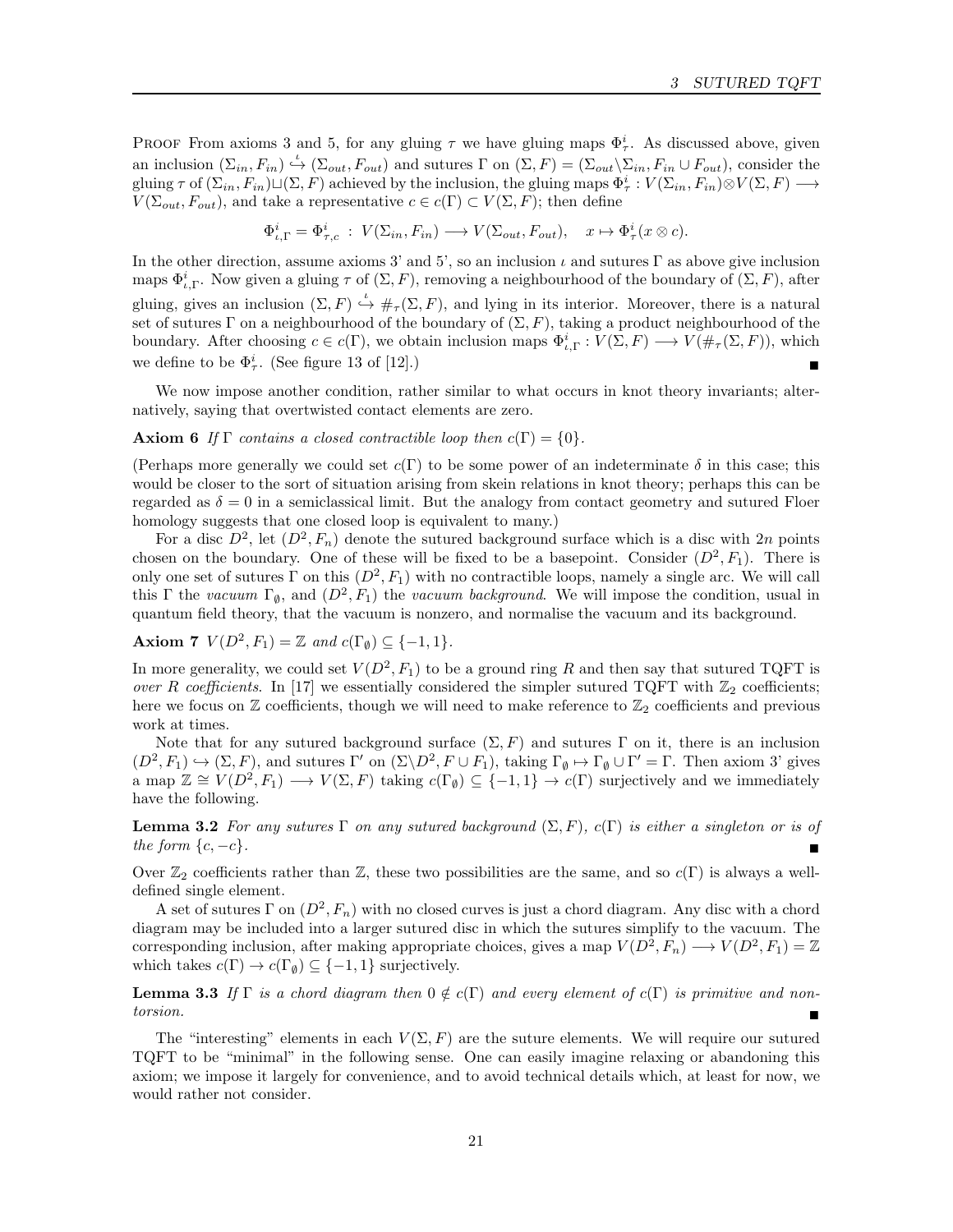**Axiom 8** Every  $V(\Sigma, F)$  is spanned by suture elements.

There clearly exists a non-trivial theory with the axioms so far. For example, take  $V(\Sigma, F)$  =  $\bigoplus_{\Gamma} \mathbb{Z}c_{\Gamma}$ , with one Z summand for each isotopy class of sutures  $\Gamma$  on  $(\Sigma, F)$  without contractible loops, and free basis c<sub>Γ</sub>. Given a set of sutures Γ without contractible loops, take  $c(\Gamma) = \{c_\Gamma\}$ ; if Γ has a contractible loop then  $c(\Gamma) = \{0\}$ . Clearly axioms 1, 2, 4, 6, 7 and 8 are satisfied. From a sutured gluing map  $\tau$  on  $(\Sigma, F)$  we get a natural map on sets of sutures,  $\Gamma \mapsto \#_{\tau} \Gamma$ ; take  $\Phi_{\tau}$  to map  $c_{\Gamma} \mapsto c_{\#_{\tau}} \Gamma$ , if  $\#_7\Gamma$  has no contractible components, else  $c_{\Gamma} \mapsto 0$ . As the  $c_{\Gamma}$  form a free basis of  $V(\Sigma, F)$ , this defines  $\Phi_{\tau}$  uniquely. This clearly satisfies axioms 3 and 5. We will consider this "free pre-sutured TQFT" later in section 3.13.

We will impose a final axiom which essentially gives all the structure in the TQFT. We will define the bilinear form  $\langle \cdot | \cdot \rangle : V(D^2, F_n) \otimes V(D^2, F_n) \longrightarrow \mathbb{Z}$  as mentioned in the introduction, the "non-commutative inner product" arising from stacking sutured discs. Our axiom will be a kind of nondegeneracy up to sign.

Let  $(\Sigma, \Gamma)$  be the sutured surface which is a cylinder  $S^1 \times [0,1]$ , with  $\Gamma$  consisting of 2n parallel arcs of the form  $\{\cdot\}\times[0,1]$ ; and then with a small neighbourhood of a point on one of those sutures removed (a "leak"). Thus topologically  $\Sigma$  is a pair of pants. Regard the two ends of the cylinder as incoming and the boundary of the "leak" as outgoing. Consider two incoming sutured background surfaces which are discs  $(D^2, F_n)$ . When we glue in incoming surfaces we glue them as ends of the original cylinder, so that there are corners; after gluing and rounding, we have the vacuum background  $(D^2, F_1)$ . Choosing a map  $\Phi_{\tau}$  for gluing in incoming surfaces, and a  $c \in c(\Gamma) \subset V(\Sigma, \Gamma)$ , we obtain a map

$$
\langle \cdot | \cdot \rangle = \Phi_{\tau,c} : V(D^2, F_n) \otimes V(D^2, F_n) \longrightarrow V(D^2, F_1) = \mathbb{Z}.
$$

(In particular, there may be several choices for  $\langle \cdot | \cdot \rangle$ ; for now, make an arbitrary choice; we may adjust it later.) Thus  $\langle \cdot | \cdot \rangle$  describes "inclusion into a leaky cylinder". If we have two sets of sutures  $\Gamma_0, \Gamma_1$ on  $(D^2, F_n)$  and  $c_0 \in c(\Gamma_0)$ ,  $c_1 \in c(\Gamma_1)$ , we glue them to  $S^1 \times \{0\}$ ,  $S^1 \times \{1\}$  respectively. We then have  $\langle c_0|c_1\rangle \in \{-1, 0, 1\}$ . To see why, note that after inclusion into the leaky cylinder and rounding corners, the resulting set of sutures on  $(D^2, F_1)$  is either the vacuum, and  $\langle c_0 | c_1 \rangle = \pm 1$ , or there is a contractible suture, and  $\langle c_0 | c_1 \rangle = 0$ . That is, taking the "non-leaky" cylinder with 2n parallel sutures (without a small disc removed) and inserting the sutured discs,  $\langle c_0|c_1\rangle = \pm 1$  (resp. 0) iff after rounding corners, we have a sutured sphere with connected (resp. disconnected) sutures.

We can now state our axiom precisely.

**Axiom 9** Suppose two elements  $x, y \in V(D^2, F_n)$  have the following property: for any set of sutures  $\Gamma$  on  $(D^2, F_n)$ , there exists  $c \in c(\Gamma)$  such that  $\langle x | c \rangle = \pm \langle y | c \rangle$ . Then  $x = \pm y$ .

Despite appearances, as mentioned in the introduction, we shall see that this axiom is essentially equivalent to the bypass relation. The formulation of nondegeneracy is somewhat unorthodox; in section 3.3 we consider several different alternatives and state their and state their equivalence or non-equivalence; these statements are proved in section 3.13.

Note that the statement of this axiom is limited to discs; there is no requirement at all for other surfaces. If one tries to define something similar for more complicated surfaces, there is a question of how to define it canonically; and the result of gluing two surfaces into a similar cylinder and removing a disc will no longer have genus 0, so that there is no longer a clear answer of  $\pm 1$  or 0. In this sense (and maybe this sense alone), sutured TQFT is "inherently planar".

We can now give a precise version of theorem 1.1. A much more general statement is given in theorem 5.1.

**Theorem 3.4** In any sutured TQFT, there is an isomorphism

$$
(\mathbf{V}(D^2,F_{n+1}),\langle\cdot|\cdot\rangle)=\Big(\mathcal{F}_n,\langle\cdot|\cdot\rangle\Big).
$$

(Note: this theorem does not assert that any sutured TQFT actually exists!)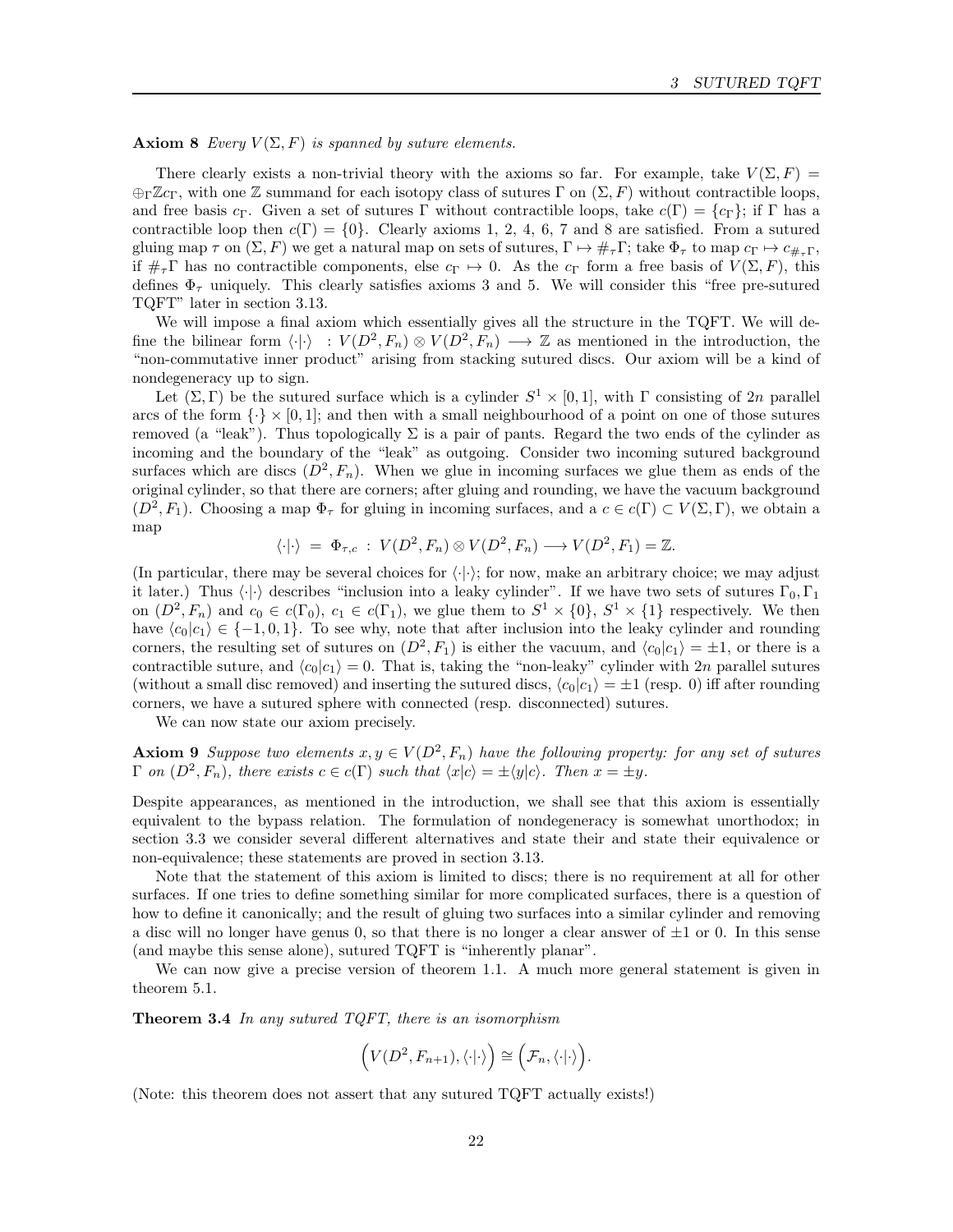

Figure 3: Sutures in the bypass relation.

## 3.3 Nondegeneracy axioms and bypass relations

The nondegeneracy axiom 9 implies certain relations between suture elements. Consider  $(D^2, F_3)$ , and the three sets of sutures  $\Gamma_0, \Gamma_1, \Gamma_2$  shown in figure 3. Let  $c_i \in c(\Gamma_i) \subset V(D^2, F_3)$  be suture elements.

We easily obtain:

$$
\begin{array}{rcl}\n\langle c_0 | c_0 \rangle & = & \pm 1, & \langle c_0 | c_1 \rangle & = & \pm 1, & \langle c_0 | c_2 \rangle & = & 0 \\
\langle c_1 | c_0 \rangle & = & 0, & \langle c_1 | c_1 \rangle & = & \pm 1, & \langle c_1 | c_2 \rangle & = & \pm 1 \\
\langle c_2 | c_0 \rangle & = & \pm 1, & \langle c_2 | c_1 \rangle & = & 0, & \langle c_2 | c_2 \rangle & = & \pm 1\n\end{array}
$$

Take  $\alpha = c_0 \pm c_1$ , with the plus or minus chosen so that  $\langle \alpha | c_1 \rangle = 0$ . Then we have

$$
\langle \alpha | c_0 \rangle = \pm 1, \quad \langle \alpha | c_1 \rangle = 0, \quad \langle \alpha | c_2 \rangle = \pm 1
$$

Thus, by axiom 9,  $\alpha = \pm c_2$ . In particular,  $c_0, c_1, c_2$  are linearly dependent, and  $c_2 = \pm c_0 \pm c_1$  for some choice of sign.

On a sutured surface  $(\Sigma, \Gamma)$ , we may consider the operation of removing an embedded disc D in the interior of  $\Sigma$  on which the sutures are isotopic (rel boundary of the smaller disc) to a set shown in figure 3 above; and then replacing the sutures on this smaller disc with a different set shown in figure 3. Such an operation is called bypass surgery and comes in two versions: up, which takes  $\Gamma_0 \mapsto \Gamma_1 \mapsto \Gamma_2 \mapsto \Gamma_0$ ; and down, which takes  $\Gamma_0 \mapsto \Gamma_2 \mapsto \Gamma_1 \mapsto \Gamma_0$ . Bypass surgery preserves Euler class; bypass-related sutured surfaces naturally come in triples. If  $\Gamma'_0$ ,  $\Gamma'_1$ ,  $\Gamma'_2$  are a bypass-related triple of sutures on  $(\Sigma, F)$ , consider including the smaller disc (considered as a sutured background surface) into a larger surface (with fixed sutures) to give  $(\Sigma, F)$ ; choose a gluing map and a suture element for the annulus to obtain a map  $V(D^2, F_3) \longrightarrow V(\Sigma, F)$  taking each  $c(\Gamma_i) \longrightarrow c(\Gamma'_i)$ ; thus the linear dependency persists.

**Lemma 3.5** Let  $\Gamma_0, \Gamma_1, \Gamma_2$  be a bypass related triple of sets of sutures on a sutured background  $(\Sigma, F)$ . Choose any  $c_i \in c(\Gamma_i)$ . Then there exists a choice of signs such that  $c_0 = \pm c_1 \pm c_2$ .

If we only consider the groups  $V(\Sigma, F)$  mod 2, then of course  $c_0, c_1, c_2$  are single elements and  $c_0 + c_1 + c_2 = 0$ . In [17] we defined groups  $SFH_{comb}(T, n)$ , which were generated by chord diagrams of n chords, subject to the relation that bypass related triples sum to zero. As such, over  $\mathbb{Z}_2$  a sutured TQFT has each  $V(D^2, F_n)$  a quotient of  $SFH_{comb}(T, n)$ . In fact more is true.

**Proposition 3.6** In any sutured  $TQFT$  over  $\mathbb{Z}_2$ ,  $V(D^2, F_{n+1}) \cong SFH_{comb}(T, n+1) \cong \mathbb{Z}_2^{2^n}$ . This isomorphism takes a chord diagram  $\Gamma$  in  $SFH_{comb}(T, n+1)$  to the suture element  $c(\Gamma) \in V(D^2, F_{n+1})$ .

The proof is almost immediate from the definition of sutured TQFT, given our previous work; it is given in section 3.6. In sections 3.6 and 3.7 we recall our previous work and consider sutured TQFT of discs mod 2.

As mentioned above, the formulation of nondegeneracy in axiom 9 is a little unorthodox. Various other formulations are equivalent; along with various formulations of the bypass relation.

**Proposition 3.7** In the presence of axioms  $1-\delta$  of sutured TQFT, the following axioms are equivalent.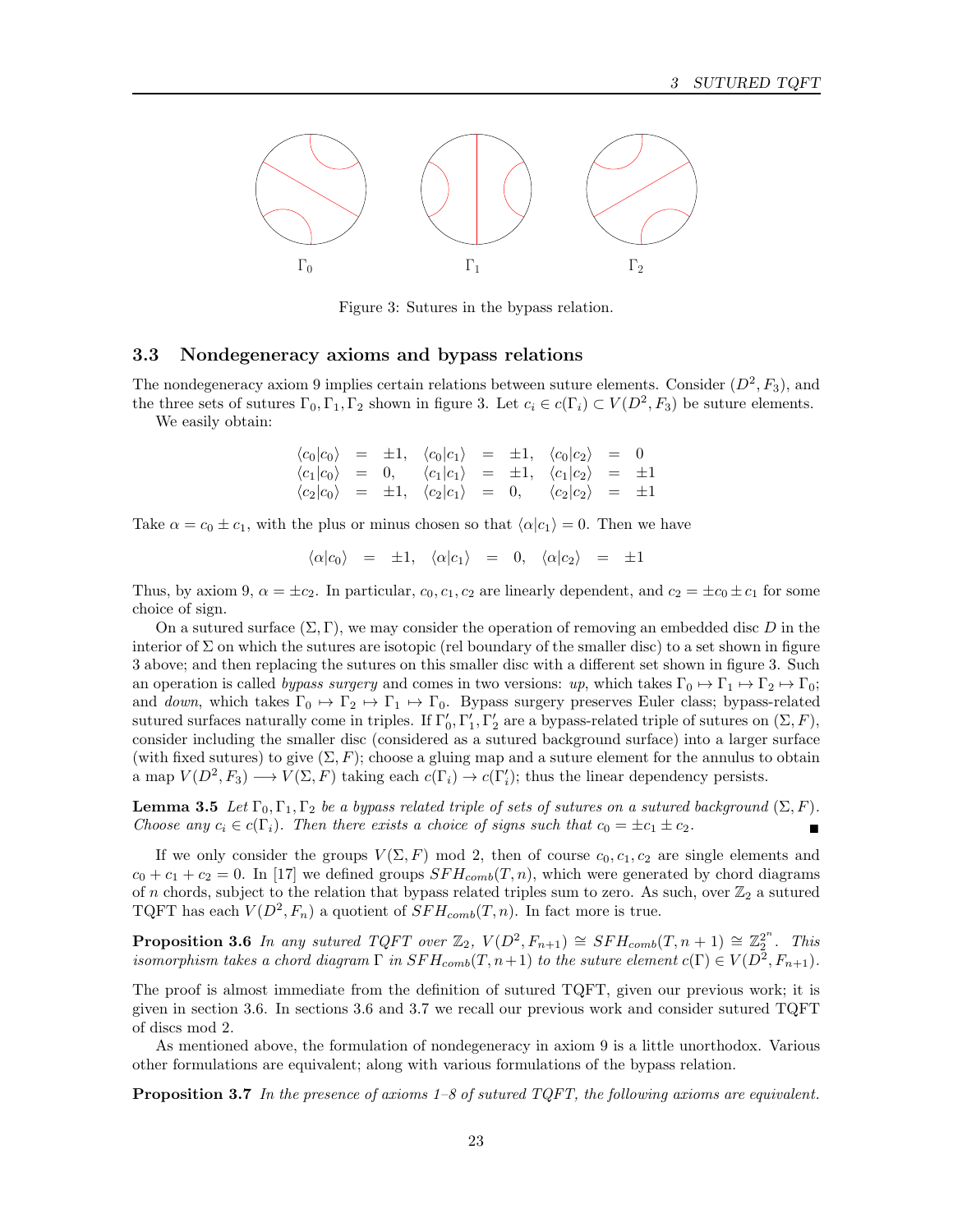- (i) Suppose two elements  $x, y \in V(D^2, F_n)$  have the following property: for any set of sutures  $\Gamma$  on  $(D^2, F_n)$  and for all  $c \in c(\Gamma)$ ,  $\langle x | c \rangle = \pm \langle y | c \rangle$ . Then  $x = \pm y$ .
- (ii) (Original axiom 9.) Suppose two elements  $x, y \in V(D^2, F_n)$  have the following property: for any set of sutures  $\Gamma$  on  $(D^2, F_n)$ , there exists  $c \in c(\Gamma)$  such that  $\langle x | c \rangle = \pm \langle y | c \rangle$ . Then  $x = \pm y$ .
- (iii) Suppose two elements  $x, y \in V(D^2, F_3)$  have the following property: for any set of sutures  $\Gamma$  on  $(D^2, F_3)$  and for all  $c \in c(\Gamma)$ ,  $\langle x | c \rangle = \pm \langle y | c \rangle$ . Then  $x = \pm y$ .
- (iv) Suppose two elements  $x, y \in V(D^2, F_3)$  have the following property: for any set of sutures  $\Gamma$  on  $(D^2, F_3)$ , there exists  $c \in c(\Gamma)$  such that  $\langle x | c \rangle = \pm \langle y | c \rangle$ . Then  $x = \pm y$ .
- (v) Suppose  $\Gamma_0, \Gamma_1, \Gamma_2$  are a bypass triple of sutures on  $(D^2, F_n)$ . For any  $c_0, c_1, c_2$  suture elements in  $c(\Gamma_0), c(\Gamma_1), c(\Gamma_2)$  respectively, there exist  $\epsilon_1, \epsilon_2 \in \{-1, 1\}$  such that  $c_0 = \epsilon_1 c_1 + \epsilon_2 c_2$ .
- (vi) Suppose  $\Gamma_0, \Gamma_1, \Gamma_2$  are a bypass triple of sutures on  $(D^2, F_n)$ . Then there exist  $c_0, c_1, c_2$  suture elements in  $c(\Gamma_0), c(\Gamma_1), c(\Gamma_2)$  respectively, and  $\epsilon_1, \epsilon_2 \in \{-1, 1\}$  such that  $c_0 = \epsilon_1 c_1 + \epsilon_2 c_2$ .
- (vii) Suppose  $\Gamma_0, \Gamma_1, \Gamma_2$  are a bypass triple of sutures on  $(D^2, F_3)$ . For any  $c_0, c_1, c_2$  suture elements in  $c(\Gamma_0), c(\Gamma_1), c(\Gamma_2)$  respectively, there exist  $\epsilon_1, \epsilon_2 \in \{-1, 1\}$  such that  $c_0 = \epsilon_1 c_1 + \epsilon_2 c_2$ .
- (viii) Suppose  $\Gamma_0, \Gamma_1, \Gamma_2$  are a bypass triple of sutures on  $(D^2, F_3)$ . Then there exist  $c_0, c_1, c_2$  suture elements in  $c(\Gamma_0), c(\Gamma_1), c(\Gamma_2)$  respectively, and  $\epsilon_1, \epsilon_2 \in \{-1, 1\}$  such that  $c_0 = \epsilon_1 c_1 + \epsilon_2 c_2$ .

Given the foregoing, it's not difficult to see that  $(i) \Leftrightarrow (ii) \Rightarrow (iii) \Leftrightarrow (iv) \Rightarrow (v) \Leftrightarrow (vi) \Leftrightarrow (vii) \Leftrightarrow (viii) \Leftrightarrow (viv) \Leftrightarrow (viv) \Leftrightarrow (viv) \Leftrightarrow (viv) \Leftrightarrow (viv) \Leftrightarrow (viv) \Leftrightarrow (viv) \Leftrightarrow (viv) \Leftrightarrow (viv) \Leftrightarrow (viv) \Leftrightarrow (viv) \Leftrightarrow (viv) \Leftrightarrow ($ (*viii*). The difficult part is to show  $[(v)-(viii)] \Rightarrow [(i)-(ii)]$ ; we do this in section 3.13.

Still, none of the versions of nondegeneracy imposed upon  $\langle \cdot | \cdot \rangle$  so far appear orthodox. A more orthodox form of nondegeneracy in fact is not equivalent.

**Proposition 3.8** In the presence of sutured  $TQFT$  axioms 1–8, the following two axioms are equivalent.

- (i) Suppose  $x \in V(D^2, F_n)$  has the following property: for any set of sutures  $\Gamma$  on  $(D^2, F_n)$  and for any suture element  $c \in c(\Gamma)$ ,  $\langle x | c \rangle = 0$ . Then  $x = 0$ .
- (ii) Suppose  $x \in V(D^2, F_n)$  has the following property: for any  $y \in V(D^2, F_n)$ ,  $\langle x|y \rangle = 0$ . Then  $x=0.$

There exists a sutured TQFT obeying axioms 1–8 and these two alternative axioms 9, such that  $V(D^2, F_n) \cong \mathbb{Z}^{C_n}$ . Here  $C_n$  is the n'th Catalan number; denoting the  $C_n$  chord diagrams on  $(D^2, F_n)$ by  $\{\Gamma_i\}_{i=1}^{C_n}$ , each  $c(\Gamma_i) = \{\pm c_i\}$  and the the  $c_i$  form a basis for each  $V(D^2, F_n)$ .

The proof is given in section 3.13. We will construct the example explicitly; there will be no linear relation between suture elements for distinct chord diagrams, let alone a bypass relation.

## 3.4 Impossibility of coherent signs

We would like to have each  $c(\Gamma)$  a single element. This is possible if we are working modulo 2, as then signs do not matter. However, as long as  $c(\Gamma_{\emptyset})$  is non-torsion this is impossible; it remains impossible even if we relax several of the axioms. Everything in this section is a more pedantic version of material appearing in [12].

Proposition 3.9 Consider making assignments:

- 1'. to each (homeomorphism class of)  $(D^2, F_n)$ , an abelian group  $V(D^2, F_n)$ ;
- 2'. to each (isotopy class of) set of sutures  $\Gamma$  on  $(D^2, F_n)$ , a suture element  $c(\Gamma) \in V(D^2, F_n)$ ;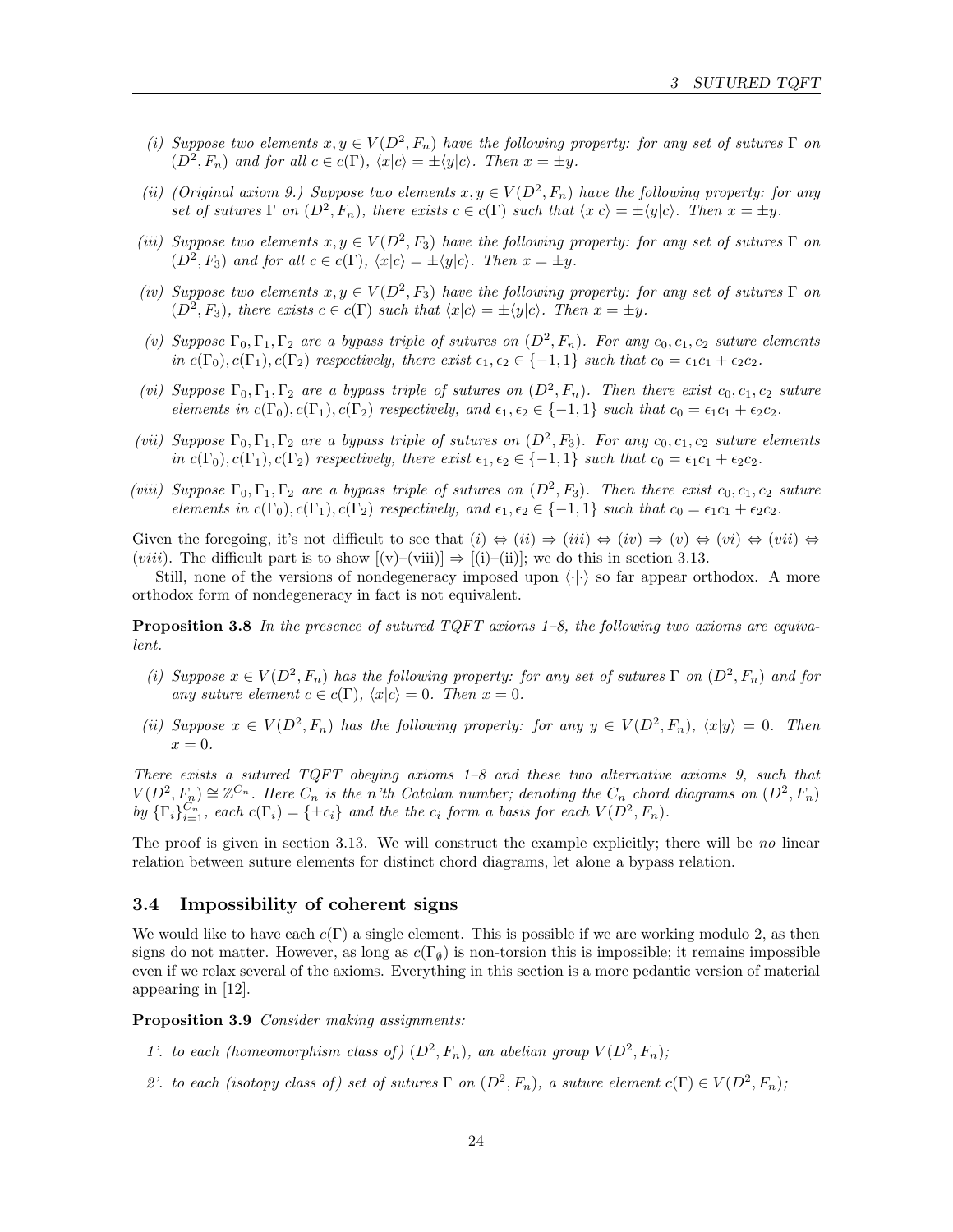

Figure 4: Gluing annuli  $\Phi_a, \Phi_b, \Phi_c$ .

3'. to an inclusion  $(D^2, F_n) \hookrightarrow (D^2, F_m)$  with a set of sutures  $\Gamma$  on the intermediate  $(S^1 \times I, F_n \cup F_m)$ , a collection of linear maps  $\Phi^i : V(D^2, F_n) \longrightarrow V(D^2, F_m)$ .

Suppose such assignments satisfy:

- 5'. Each  $\Phi^i$  is natural with respect to suture elements, i.e. for a set of sutures Γ' on  $(D^2, F_n)$ ,  $c(\Gamma') \mapsto c(\Gamma' \cup \Gamma).$
- 6. If  $\Gamma$  contains a closed contractible loop then  $c(\Gamma) = 0$ .
- 7'.  $c(\Gamma_{\emptyset})$  is torsion-free.
- 9'. Let  $\Gamma_0, \Gamma_1, \Gamma_2$  be the three sets of sutures on  $(D^2, F_3)$  in figure 3. Then the three suture elements  $c(\Gamma_0), c(\Gamma_1), c(\Gamma_2) \in V(D^2, F_3)$  are linearly dependent over  $\mathbb{Z}$ .

Then all suture elements are 0.

Here axioms 1', 2', 3' are simply the original axioms 1,2,3, restricted to discs, a particular class of gluings, and suture elements being singletons. Axiom 5' is the original axiom 5 restricted to discs, our particular class of gluings, and singleton suture elements, and axioms 7', 9' are consequences of the original axioms 7, 9 but are weaker. Axioms 4 and 8 are omitted altogether.

PROOF Consider the three chord diagrams  $\Gamma_0, \Gamma_1, \Gamma_2$ , sets of sutures on  $(D^2, F_3)$  of figure 3. Consider the inclusion  $(D^2, F_3) \hookrightarrow (D^2, F_2)$  together with the sets of sutures  $\Gamma_a, \Gamma_b, \Gamma_c$  on the intermediate annulus as shown in figure 4. From axiom 3' then we can choose maps  $\Phi_a, \Phi_b, \Phi_c : V(D^2, F_3) \longrightarrow$  $V(D^2, F_2)$ .

From the inclusion maps, and contractible loops giving zero, we immediately obtain

$$
\begin{array}{cccc}\n\Phi_a: & c(\Gamma_0) \rightarrow c(\Gamma_+) & c(\Gamma_1) \rightarrow c(\Gamma_+) & c(\Gamma_2) \rightarrow 0 \\
\Phi_b: & c(\Gamma_0) \rightarrow 0 & c(\Gamma_1) \rightarrow c(\Gamma_-) & c(\Gamma_2) \rightarrow c(\Gamma_-) \\
\Phi_c: & c(\Gamma_0) \rightarrow c(\Gamma_+) & c(\Gamma_1) \rightarrow 0 & c(\Gamma_2) \rightarrow c(\Gamma_+) \\
\end{array}
$$

where  $\Gamma_-, \Gamma_+$  are as shown in figure 5.

As  $c(\Gamma_0), c(\Gamma_1), c(\Gamma_2)$  are linearly dependent, let  $\alpha c(\Gamma_0) + \beta c(\Gamma_1) + \gamma c(\Gamma_2) = 0$  for some  $\alpha, \beta, \gamma \in \mathbb{Z}$ , not all zero. From  $\Phi_a$ ,  $\Phi_b$ ,  $\Phi_c$  we then obtain  $(\alpha + \beta)c(\Gamma_+) = 0$ ,  $(\beta + \gamma)c(\Gamma_-) = 0$ , and  $(\gamma + \alpha)c(\Gamma_+) = 0$ respectively. We may then include  $(D^2, F_2) \hookrightarrow (D^2, F_1)$  in various ways so that  $\Gamma_+$  or  $\Gamma_-$  becomes the vacuum Γ<sub>ø</sub>. Thus  $(\alpha + \beta)c(\Gamma_{\emptyset}) = (\beta + \gamma)c(\Gamma_{\emptyset}) = (\gamma + \alpha)c(\Gamma_{\emptyset}) = 0$ . As  $c(\Gamma_{\emptyset})$  is non-torsion, we have either  $\alpha + \beta = \beta + \gamma = \gamma + \alpha = 0$  or  $c(\Gamma_{\emptyset}) = 0$ . In the first case  $\alpha = \beta = \gamma = 0$ , a contradiction. In the second case  $c(\Gamma_{\emptyset}) = 0$ ; now an inclusion into any other set of sutures gives that every suture element is 0.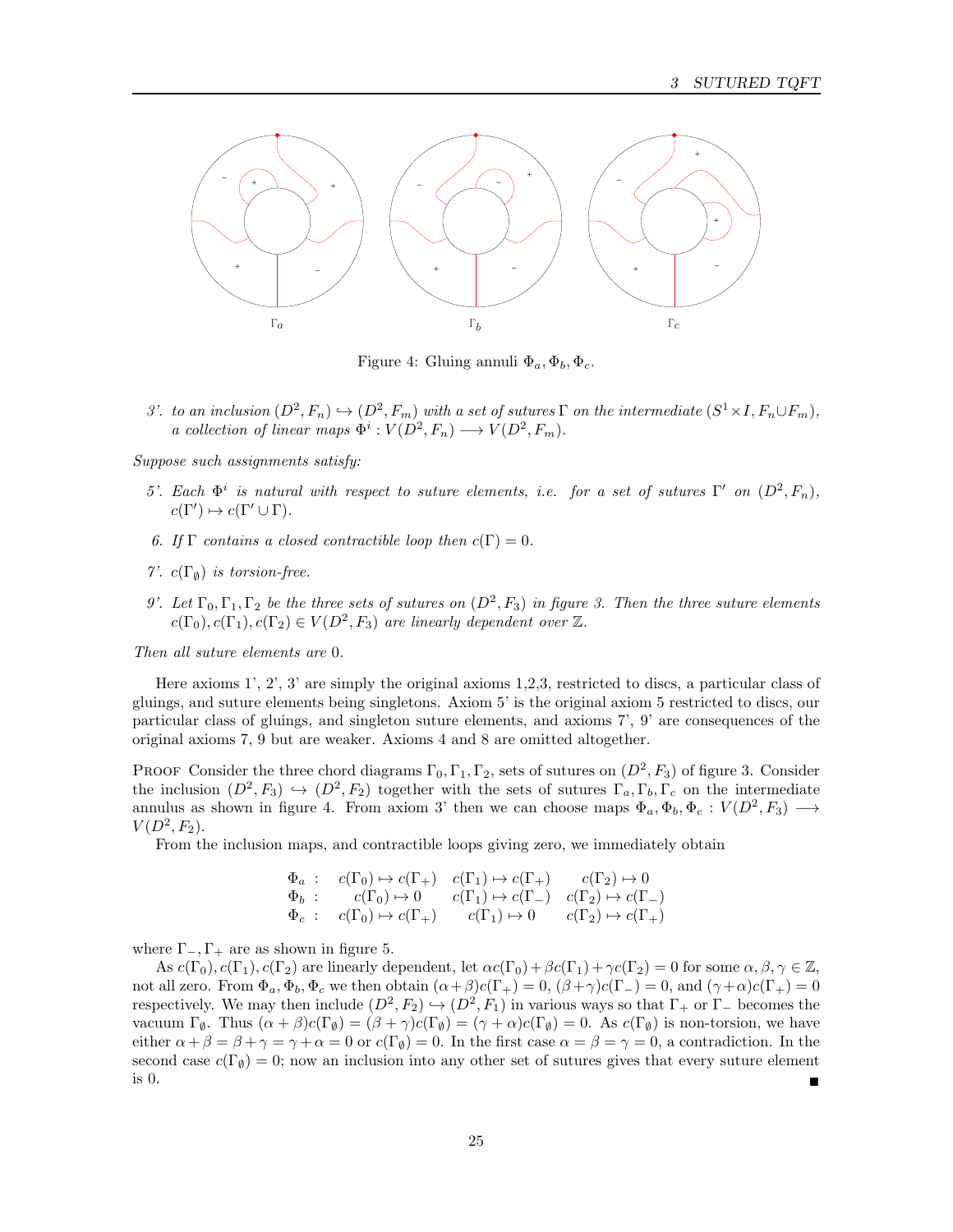

Figure 5: Sutures  $\Gamma_-, \Gamma_+$ .

Return now to our original axioms. It follows that, at least on a disc, all chord diagrams have sign ambiguity.

**Proposition 3.10** Let  $\Gamma$  be a set of sutures on  $(D^2, F_n)$ . If  $\Gamma$  contains a closed loop then  $c(\Gamma) = \{0\}$ . Otherwise,  $\Gamma$  is a chord diagram, and  $c(\Gamma)$  has two distinct elements and is of the form  $\{x, -x\}$ .

PROOF When Γ contains a closed loop, it contains a contractible closed loop, so  $c(\Gamma) = \{0\}$ . Otherwise Γ is a chord diagram, and can be included into a larger disc, gluing an annulus to the outside, to obtain the vacuum  $\Gamma_{\emptyset}$ . Choosing a gluing map and a suture element for the annulus, we obtain a linear map  $V(D^2, F_n) \longrightarrow V(D^2, F_1)$  which takes  $c(\Gamma) \mapsto c(\Gamma_\emptyset)$  surjectively. Conversely,  $\Gamma_\emptyset$  includes into a larger disc, gluing an annulus to the outside, which gives a linear map  $V(D^2, F_1) \longrightarrow V(D^2, F_n)$  taking  $c(\Gamma_{\emptyset}) \rightarrow c(\Gamma)$  surjectively. The composition of these two maps is a surjection from a finite set to itself; hence a bijection. Thus for any chord diagram Γ,  $|c(\Gamma)| = |c(\Gamma_{\emptyset})|$ . If  $|c(\Gamma_{\emptyset})| = 1$  then we have  $|c(\Gamma)| = 1$  for all chord diagrams Γ, contradicting the previous proposition. Thus every  $|c(\Gamma)| = 2$ ; so  $c(\Gamma_{\emptyset}) = \{-1, 1\}$ , and every  $c(\Gamma)$  is of the form  $\{x, -x\}$ .

Note that proposition 3.10 does not rely on axiom 9; it relies upon the argument of proposition 3.9, which in turn relies upon a weaker form of axiom 9. In particular, axiom 9' of proposition 3.9 is implied by any of the formulations in proposition 3.7; to see it is implied by any of axioms  $(i)$ – $(iv)$  we use the argument of lemma 3.5. Thus, we have the following, which we shall need later.

**Lemma 3.11** Assume axioms 1–8 of sutured TQFT and any of the 8 alternative formulations of axiom 9 in proposition 3.7. Let  $\Gamma$  be any chord diagram. Then  $c(\Gamma)$  contains precisely two elements and is of the form  $\{x, -x\}$ .

Consider now the ambiguity in gluing maps; let  $\tau$  be a gluing on a sutured background surface  $(\Sigma, F)$ . Axiom 3 gives at least one map  $\Phi_{\tau}: V(\Sigma, F) \longrightarrow V(\#_{\tau}(\Sigma, F))$ ; axiom 7 requires that  $\Phi_{\tau}$  takes  $c(\Gamma) \to c(\#_{\tau}\Gamma)$  surjectively. By the above, at least on discs, and under the torsion-free assumption,  $-\Phi_{\tau}$  will have the same properties. Thus there is no canonical such  $\Phi_{\tau}$ , and any gluing/inclusion necessarily has ambiguity.

## 3.5 Creation and annihilation operators

We will use gluing/inclusion to define various operators in sutured TQFT. We generally follow [17], though with some notational differences; see there for further description.

Creation operators are maps  $V(D^2, F_n) \longrightarrow V(D^2, F_{n+1})$ ; a creation operator includes a disc into a larger disc (or glues a disc to an annulus to give a larger disc) and has the effect of inserting a new outermost chord into a chord diagram in a specific place. Annihilation operators are maps  $V(D^2, F_n) \longrightarrow V(D^2, F_{n-1});$  an annihilation operator also includes a disc into a larger disc, but has the effect of joining two specific adjacent endpoints of a a chord diagram, closing off the region between two marked points  $i, i + 1$ . Formally, each operator is defined by giving a specific sutured annulus. In properly defining each operator, we must choose a gluing map  $\Phi^i_\tau$ , and a suture element for the sutures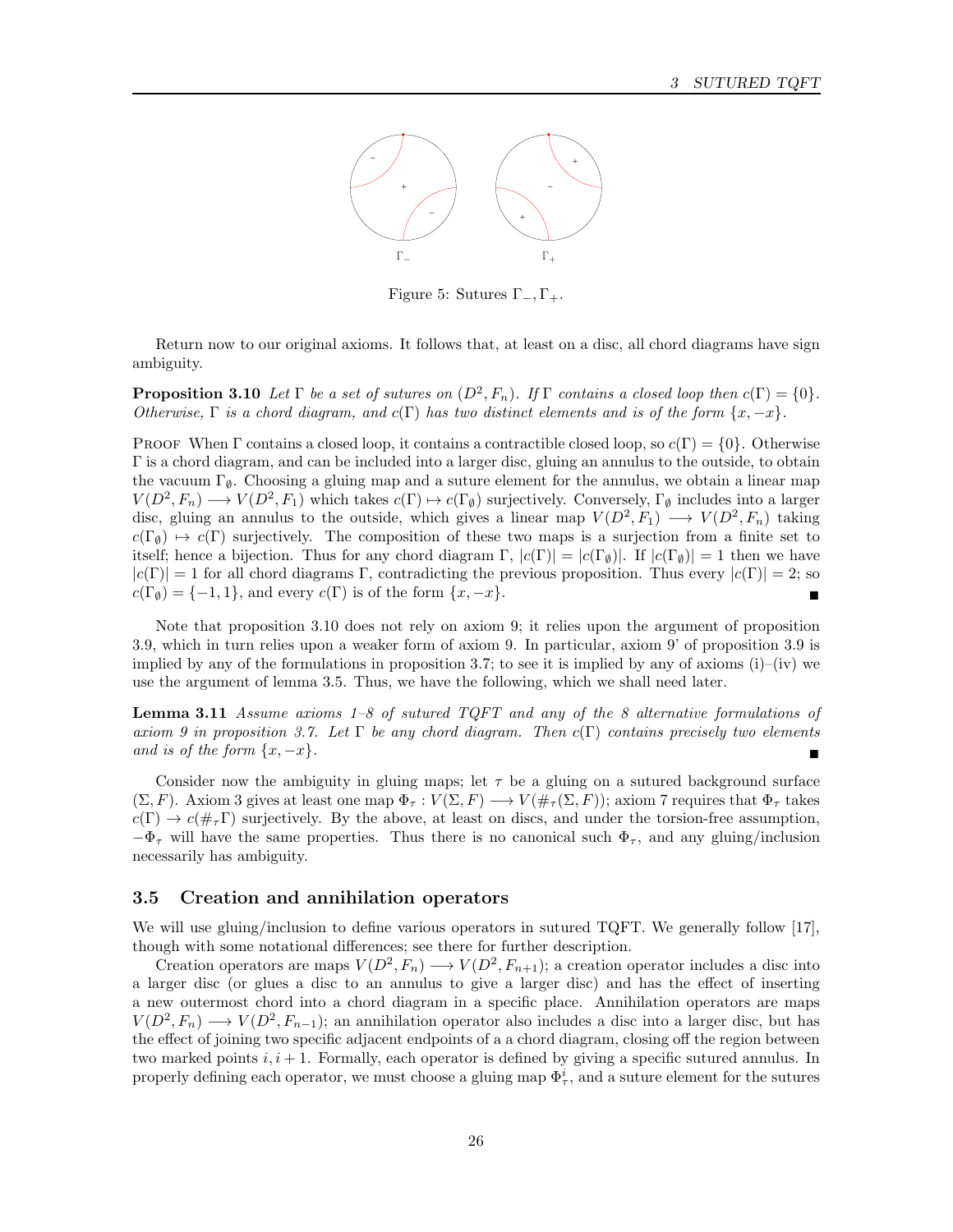

Figure 6: Annihilation maps  $a_{\pm,0}$ .



Figure 7: Creation maps  $a_{\pm,0}^*$ .

on the annulus. This requires careful choices of signs, which we defer to section 3.8 below; for now we simply consider the effect on sutures.

Recall from section 3.1 our notation for sets of sutures on  $(D^2, F_{n+1})$ , including numbering of  $F_{n+1}$  and the notation  $n = n_- + n_+$ ,  $e = n_+ - n_-$ , base and root, eastside and westside. We define annihilation operators  $a_{\pm,i}: V(D^2, F_{n+1}) \longrightarrow V(D^2, F_n)$ , for  $0 \le i \le n_{\pm} + 1$ .

- (i)  $(-)$ -annihilations: For  $0 \le i \le n_{-}+1$ ,  $a_{-,i}$  closes off the region between  $(-2i, -2i+1)$ .
- (ii) (+)-annihilations: For  $0 \le i \le n_+ + 1$ ,  $a_{+,i}$  closes off the region between  $(2i 1, 2i)$

Note that every  $(-)$ -annihilation closes off a + region. Every  $(+)$ -annihilation closes off a – region. The *initial* annihilations  $a_{-,0}, a_{+,0}$  close off regions at the basepoint. The *final* annihilations  $a_{-,n_{-}+1}, a_{+,n_{+}+1}$  close off regions at the root point. The *internal* (-)-annihilations  $a_{-,i}$ ,  $1 \le i \le n_{-}$ close off regions on the westside; the internal (+)-annihilations  $a_{+,i}$ ,  $1 \le i \le n_+$  close off regions on the eastside. (Note this numbering of annihilations is different from [17].) See figure 6, which also shows how the basepoint behaves.

Similarly we define creation operators  $V(D^2, F_{n+1}) \to V(D^2, F_{n+2})$  as follows.

- (i) (-)-creations: For  $0 \le i \le n_{-}+1$ ,  $a_{-,i}^{*}$  creates a new chord joining  $(-2i-1, -2i)$ , between the points previously labelled  $(-2i, -2i + 1)$ .
- (ii) (+)-creations: For  $0 \leq i \leq n_{+}+1$ ,  $a_{+,i}^{*}$  creates a new chord joining  $(2i, 2i + 1)$ , between the points previously labelled  $(2i - 1, 2i)$ .

Every (−)-creation creates a new chord enclosing an outermost − region; every (+)-creation creates a new chord enclosing an outermost  $+$  region; *initial* creations create new chords at the basepoint; final creations create new chords at the root point; (−)-creations create new chords on the westside of the resulting diagram; (+)-creations create new chords on the eastside of the resulting diagram. All *internal* (−)-creations  $a^*_{-,i}$ ,  $1 \le i \le n_$ , create new chords in locations on the westside of the original diagram; all internal  $(+)$ -creations  $a_{+,i}^*$ ,  $1 \leq i \leq n_+$ , create new chords in locations on the eastside of the original diagram. See figure 7.

It's easy to check that these creation and annihilation operators obey similar relations to those previously defined in section 2.2, substituting  $(-, +)$  for  $(x, y)$ , including simplicial relations, as discussed in [17]. Any compositions of creations or annihilations which are asserted to be equal in section 2.2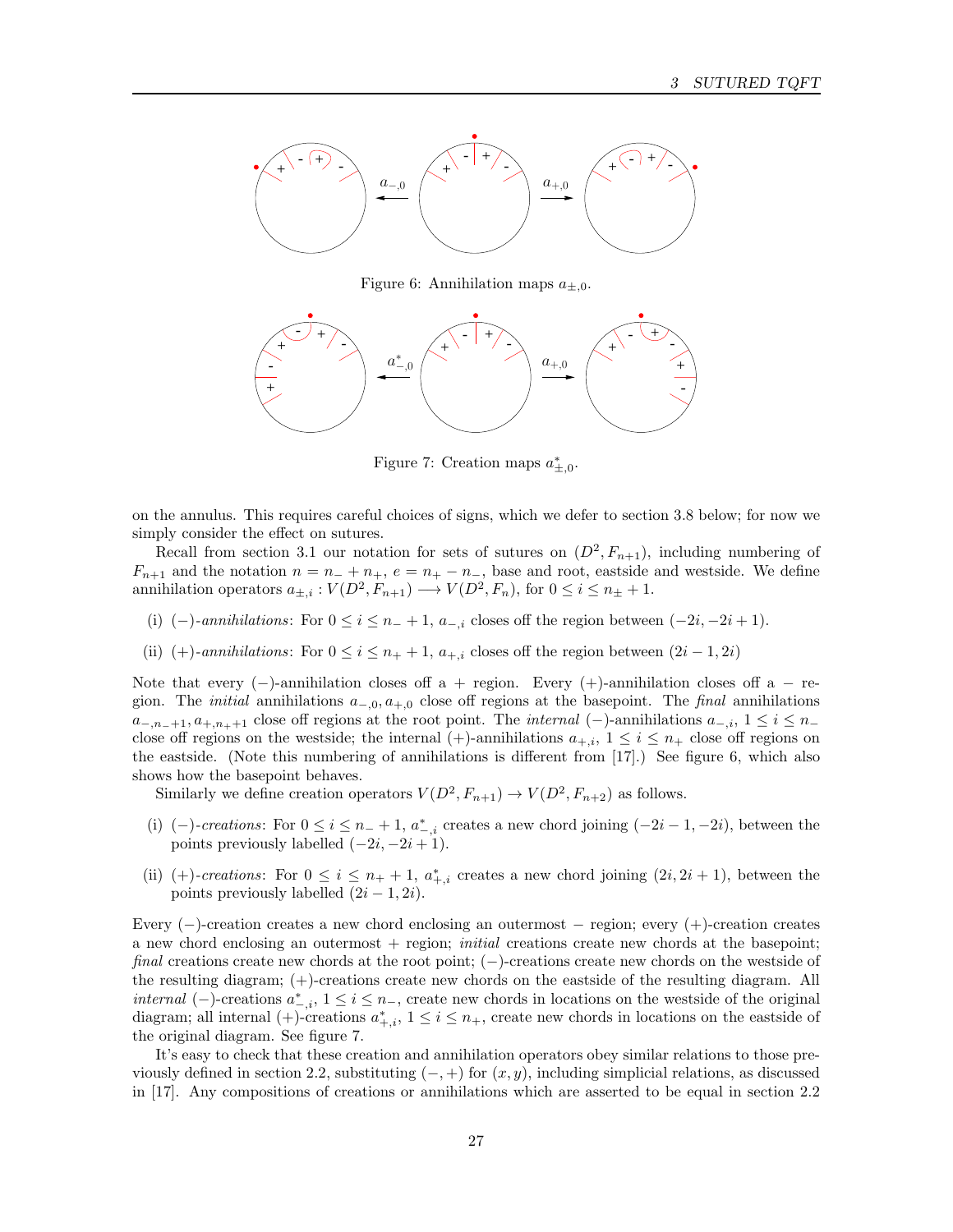are true for these operators, but (so far!) only up to sign. In sections 3.8–3.9 we will consider signs carefully and show the same relations hold.

## 3.6 Basis, partial order

Let W denote the set of words on  $\{-, +\}$ . Given a word, let  $n_{\pm}$  denote the number of  $\pm$  signs, n the total length, and let  $e = n_+ - n_-$ . Thus  $(n, e, n_- \ldots n_+)$  obey the same relations as  $(n, e, n_x, n_y)$  in section 2; we write  $W_n$  for words of length n, and  $W_n^e = W_{n-,n_+}$  for words with  $n_\pm \pm$  signs. Note  $W \cong M$  (the free monoid) as graded monoids, identifying – with x and + with y. In particular, the partial order  $\leq$  carries naturally over to W.

In [17], we defined a distinguished subset of chord diagrams  $\Gamma_w$  on  $(D^2, F_{n+1})$ , one for each word  $w \in \mathcal{W}_n^e$ . Starting from the vacuum  $\Gamma_{\varnothing}$ , we obtained  $\Gamma_w$  by applying the sequence of initial creation operators  $a_{\pm,0}^*$  corresponding to w; it has Euler class  $e = n_+ - n_-$ . We showed [17, section 6.3.2] that creation and annihilation operators act on basis diagrams  $\Gamma_w$  in perfect analogy to the corresponding creation and annihilation operators on words w in  $\{x, y\}$  in  $\mathcal{M}_n^e$ . That is, defining  $a_{\pm,i}$  and  $a_{\pm,i}$  to act on words in  $\{-,+\}$  in  $\mathcal{W}_n^e$ , analogously as on words in  $\{x,y\}$  in  $\mathcal{M}_n^e$ , then for a basis diagram  $\Gamma_w$ , we have  $a_{\pm,i}^*\Gamma_w = \Gamma_{a_{\pm,i}^*\omega}$  and  $a_{\pm,i}\Gamma_w = \Gamma_{a_{\pm,i}w}$  (provided  $a_{\pm,i}w \neq 0$ ; if  $a_{\pm,i}w = 0$  then  $a_{\pm,i}\Gamma_w$  contains a closed loop).

We showed [17, proposition 1.16] that over  $\mathbb{Z}_2$  coefficients (where the  $c(\Gamma_w)$  are single elements), the  $c(\Gamma_w)$  form a basis for  $SFH_{comb}(T, n+1)$ : "there is a basis of states given by applying creation operators to the vacuum". These arguments immediately carry over to sutured TQFT, with either  $\mathbb{Z}_2$ or Z coefficients, showing that representatives of the  $c(\Gamma_w)$  form a basis for  $V(D^2, F_{n+1})$ . Over  $\mathbb{Z}_2$ , this proves proposition 3.6 on the isomorphism  $V(D^2, F_n) \cong SFH_{comb}(T, n) \text{ mod } 2$ ; we briefly rerun these arguments here.

For every word  $w \in \mathcal{W}_n$ , form  $\Gamma_w$  (which has  $n+1$  chords) and choose a representative  $c_w \in c(\Gamma_w)$ , arbitrarily for now. The argument that the  $c_w$  are independent applies verbatim: a suture element of the vacuum is axiomatically nonzero; a suture element of any set of sutures on  $V(D^2, F_n)$  containing a closed curve is 0; if some linear combination of  $c_{w_i}$  is zero,  $\sum k_i c_{w_i} = 0$ , then we can apply annihilation operators to reduce  $\Gamma_{w_1}$  to  $\Gamma_{\emptyset}$  but every other  $\Gamma_{w_i}$  to a set of sutures containing a closed curve; we obtain  $k_1c(\Gamma_\emptyset) = 0$ , a contradiction.

The argument that the  $c_w$  span  $V(D^2, F_{n+1})$  is based on the observation that a chord diagram  $\Gamma$ either has an outermost chord at the basepoint, or is part of a bypass triple in which the other two chord diagrams have outermost chords at the basepoint. In either case, each element of  $c(\Gamma)$  is a linear combination of suture elements for chord diagrams which have outermost chords at the basepoint. But if a chord diagram  $\Gamma$  has an outermost chord at the basepoint, then  $c(\Gamma) = a_{s,0}^* c(\Gamma')$ , where  $s \in \{-, +\}$ , for some chord diagram Γ' with fewer chords. Applying this observation repeatedly gives an algorithm (the base point decomposition algorithm,  $[17, \text{ section } 4.2]$ ) which expresses any suture element of a chord diagram as a linear combination of suture elements, each of which is obtained by applying creation operators to the vacuum, hence as a linear combination of the  $c_w$ . Axiomatically, suture elements span  $V(D^2, F_{n+1})$ ; so the  $c_w$  span as desired.

We may refine this argument by Euler class; recall e is preserved under bypass surgery. If  $\Gamma$  has  $n+1$ chords and Euler class e, then so do all the  $\Gamma_w$  obtained in its decomposition; thus a suture element of  $\Gamma$  is a linear combination of  $c_w$ , where  $w \in \mathcal{W}_n^e$ . Write  $V(D^2)_{n}^e$  for the submodule of  $V(D^2, F_{n+1})$ spanned by suture elements of chord diagrams with Euler class e, following the algebraic notation of section 2; also write  $V(D^2)_n = V(D^2, F_{n+1}), V(D^2)_n^e = V(D^2)_{n_-,n_+}$ , and  $V(D^2) = \bigoplus_n V(D^2)_n$ . The argument above shows that  $c_w$ , over  $w \in \mathcal{W}_n^e$ , form a basis for  $V(D^2)_n^e$ ; so as an abelian group it is free of dimension  $\binom{n}{n-} = \binom{n}{n+}$ ; moreover  $V(D^2)_n = \bigoplus_e V(D^2)_n^e$ . Thus, as graded abelian groups,  $V(D^2) \cong \mathcal{F}.$ 

**Proposition 3.12** The  $c_w$ , for  $w \in \mathcal{W}_n^e$ , form a basis for  $V(D^2)_n^e$  $\frac{e}{n}$ .

In [17] we considered stacking basis chord diagrams  $\Gamma_{w_0}, \Gamma_{w_1}$ , i.e. including into a cylinder and rounding corners. We showed [17, proposition 1.28, section 4.3] that the set of sutures so obtained on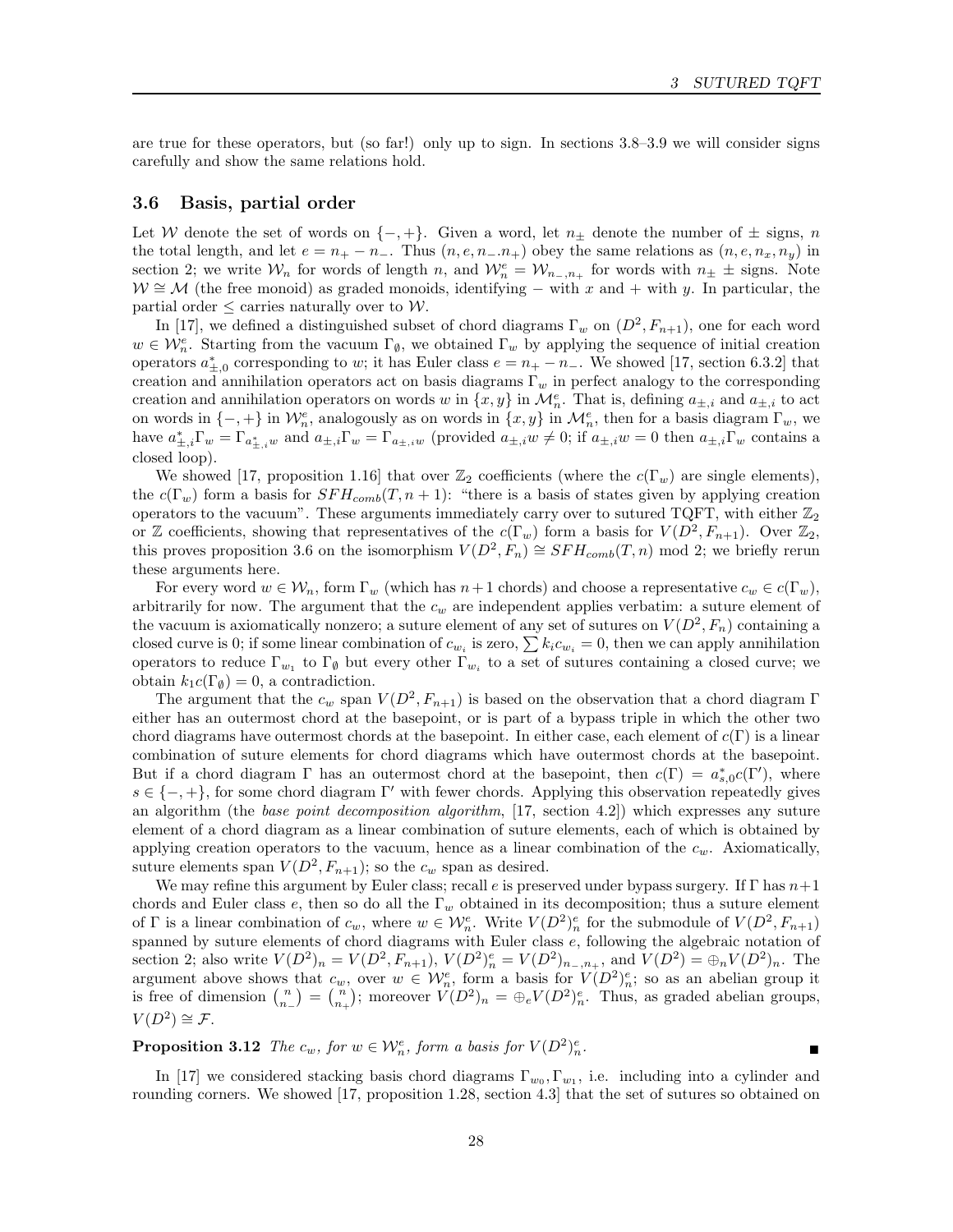the sphere is connected iff  $w_0 \leq w_1$ . In particular, if  $w_0, w_1$  have distinct Euler class then  $w_0 \nleq w_1$  and the sutures are disconnected; so the summands  $V(D^2)_n^e$  are orthogonal with respect to  $\langle \cdot | \cdot \rangle$ . Choosing representatives  $c_{w_0} \in c(\Gamma_{w_0}), c_{w_1} \in c(\Gamma_{w_1}),$  we have  $\langle c_{w_0}|c_{w_1}\rangle = \pm 1$  if  $w_0 \leq w_1$ , and 0 otherwise. Thus up to sign, the algebraic (in F) and topological (in  $V(D^2)$ ) versions of  $\langle \cdot | \cdot \rangle$  agree; so theorem 3.4 is true up to sign. In the next several sections we consider signs carefully; having done this, we will be able to prove a much more general isomorphism in theorem 5.1.

#### 3.7 Previous results: suture elements mod 2

In [17] we effectively considered in detail the structure of chord diagrams and suture elements in  $V(D^2, F_n)$  over  $\mathbb{Z}_2$  coefficients. All those arguments carry over here, except with sign ambiguities. We briefly recall these arguments and definitions as they are needed here.

We proved several properties of stacking; these give us information about  $\langle \cdot | \cdot \rangle$ . We have already discussed how, applied to suture elements, this map gives  $\pm 1$  or 0, accordingly as inclusion into a cylinder and rounding gives a sphere with connected or disconnected sutures. Using these facts, we obtain the following.

- [17, lemma 3.7] For any chord diagram Γ, including Γ to both ends of the cylinder gives a sphere with connected sutures; so  $\langle c(\Gamma)|c(\Gamma)\rangle = \pm 1$ .
- [17, lemma 3.9] If  $\Gamma'$  is obtained from  $\Gamma$  by an upwards bypass surgery (so that  $\Gamma$  is obtained from  $\Gamma'$  by downwards bypass surgery) then  $\langle c(\Gamma)|c(\Gamma')\rangle = \pm 1$  and  $\langle c(\Gamma')|c(\Gamma)\rangle = 0$ .
- [17, lemma 3.8] If two chord diagrams  $\Gamma, \Gamma'$  share a common outermost chord  $\gamma$ , then by rounding and re-sharpening corners we have  $\langle c(\Gamma)|c(\Gamma')\rangle = \pm \langle c(\Gamma - \gamma)|c(\Gamma' - \gamma)\rangle$ .
- A similar argument of rounding and re-sharpening corners shows that annihilation and creation operators satisfy the adjoint properties described in section 2.5, up to sign, on any given chord diagrams:  $\langle a_{-,i}c(\Gamma_0)|c(\Gamma_1)\rangle = \pm \langle c(\Gamma_0)|a^*_{-,i}c(\Gamma_1)\rangle$  and  $\langle c(\Gamma_0)|a_{+,i}c(\Gamma_1)\rangle = \pm \langle a^*_{+,i}c(\Gamma_0)|c(\Gamma_1)\rangle$ .

We considered words and [17, section 5.1] defined the notion of *elementary move, generalised el*ementary move and nicely ordered sequence of generalised elementary moves. All these moves come in forwards and backwards versions; forwards/backwards moves move forwards/backwards with respect to  $\leq$ . A forwards elementary move on a word takes a substring of the form  $(-)^{a} (+)^{b}$  and replaces it with  $(+)^{b}(-)^{a}$ . A generalised forwards elementary move takes a substring of the form  $(-)^{a_1} (+)^{b_1} \cdots (-)^{a_k} (+)^{b_k}$  and replaces it with  $(+)^{b_1+\cdots+b_k} (-)^{a_1+\cdots+a_k}$ ; for some i and j, it moves the  $i<sup>'</sup>$ th – sign (from the left) in w and moves it past the j'th (from the left) + sign, together with all  $-$  signs in between, and is denoted  $FE(i, j)$ . A sequence of forwards generalised elementary moves  $FE(i_1, j_1), \ldots, FE(i_k, j_k)$  is nicely ordered if  $i_1 < i_2 < \cdots < i_k$  and  $j_1 \leq j_2 \leq \cdots \leq j_k$ . The backwards version of all these are obtained by reversing the roles of − and +.

We showed [17, lemmas 5.7–8] that two basis chord diagrams  $\Gamma_{w_0}, \Gamma_{w_1}$  are bypass related iff  $w_0, w_1$ are related by an elementary move; then the third diagram in their bypass triple, mod 2, has suture element  $c(\Gamma_{w_0}) + c(\Gamma_{w_1})$ ; from lemma 3.5, it has a suture element  $\pm c(\Gamma_{w_0}) \pm c(\Gamma_{w_1})$  over  $\mathbb Z$ . We also showed that from a basis chord diagram  $\Gamma_{w_0}$ , a single bypass surgery either gives a chord diagram of the form  $\Gamma_{w_1}$ , where  $w_0, w_1$  are related by an elementary move; or gives a diagram obtained by performing one of these bypass surgeries in the opposite direction, giving a suture element  $c(\Gamma_{w_0}) + c(\Gamma_{w_1})$  mod 2 or  $\pm c(\Gamma_{w_0}) \pm c(\Gamma_{w_1})$  over  $\mathbb{Z}$ .

For any words  $w_0 \leq w_1$ , there is a nicely ordered sequence of forwards generalised elementary moves taking  $w_0$  to  $w_1$ . Corresponding to these, there is a set  $FBS(w_0, w_1)$  of upwards bypass surgeries on  $\Gamma_{w_0}$  which effect the moves, eventually giving  $w_1$ . We showed, if we performed all these bypass surgeries  $downwards$  instead, we obtained a chord diagram  $\Gamma$  whose suture element, expressed in terms of the basis, was a sum (mod 2)  $\sum c(\Gamma_{w_i})$ , where  $w_0, w_1$  occur in the sum, and for every other  $w_i$  occurring in the sum,  $w_0 \leq w_i \leq w_1$ . In fact the  $\Gamma_{w_i}$  in this sum can be obtained by performing upwards bypass surgeries along subsets of  $FBS(w_0, w_1)$ . Since [17, proposition 1.19] the number of comparable pairs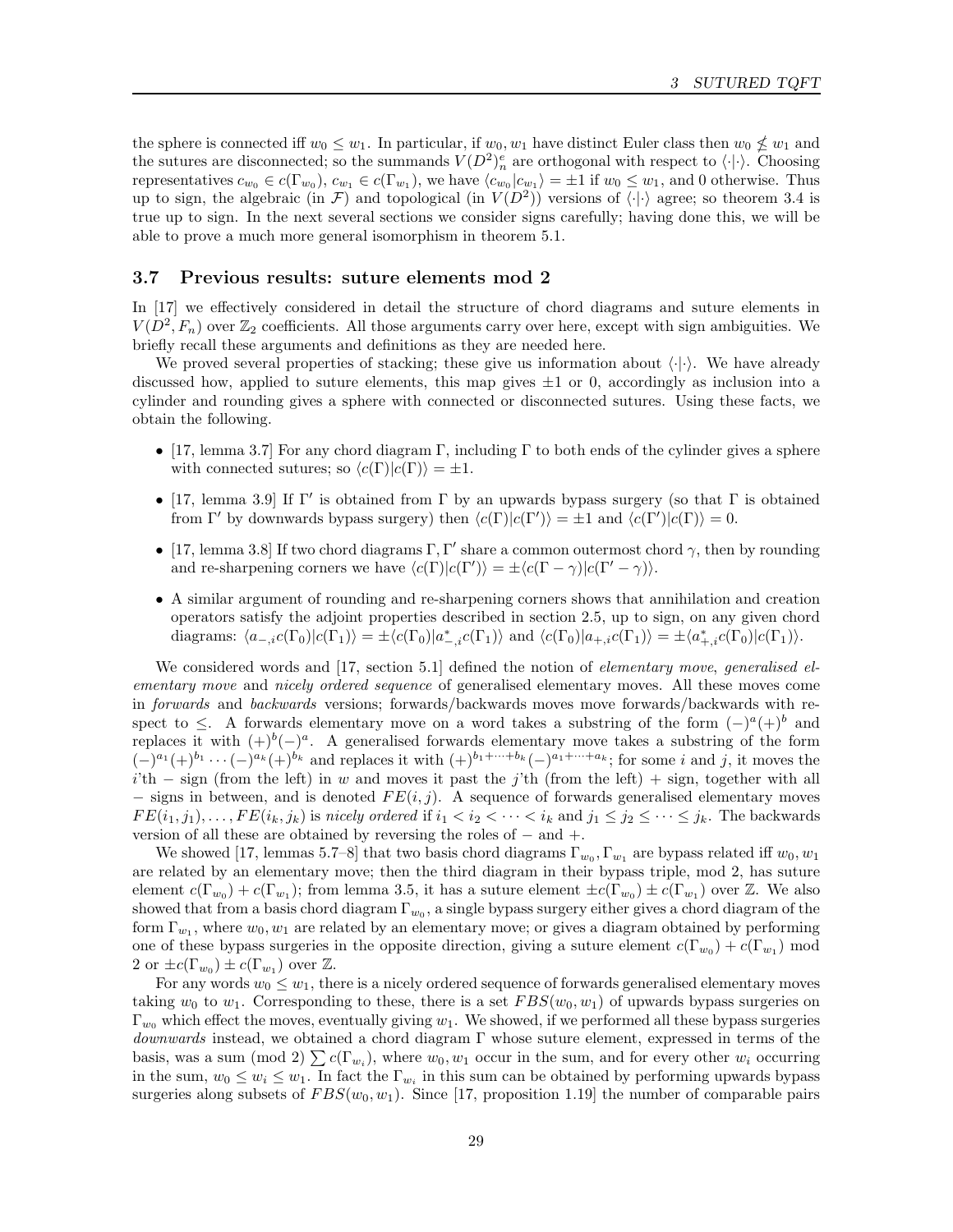$w_0 \leq w_1$  in  $\mathcal{W}_n^e$ , and the number of chord diagrams with  $n+1$  chords and Euler class e, are both the Narayana number  $N_n^e$ , all suture elements of chord diagrams are of this form [17, theorem 1.20].

The same argument applies immediately in sutured TQFT with Z coefficients: for Γ a chord diagram and  $c \in c(\Gamma)$  a suture element, we have  $c = \sum a_i c_{w_i}$ , where  $c_{w_i} \in c(\Gamma_{w_i})$ , the  $w_i$  all satisfy  $w_0 \leq w_i \leq w_1$ . Following the notation of [17], we denote  $\Gamma = [\Gamma_{w_0}, \Gamma_{w_1}]$ , and write  $\pm[w_0, w_1]$  for the corresponding suture elements. All the coefficients  $a_i \in \{-1,1\}$ , as when we decompose Γ in terms of the basis, using the decomposition algorithm, any basis diagram can occur at most once. We also showed [17, proposition 1.23] that if Γ is not a basis diagram, then an even number of basis diagrams appear in this decomposition; the same diagrams appear over  $\mathbb{Z}$  as over  $\mathbb{Z}_2$ , and so we also see an even number of basis diagrams in the Z case. There is still a bijection between comparable pairs  $w_0 \leq w_1$ and chord diagrams  $\Gamma = [\Gamma_{w_0}, \Gamma_{w_1}]$  with minimum and maximum words  $w_0, w_1$  occurring in their suture elements.

## 3.8 Choosing a coherent basis

All suture elements suffer irreparably from sign ambiguity. We cannot hope to find canonical representatives for suture elements. But we will choose representatives for our basis suture elements, so that we can write other suture elements with respect to them, up to sign. We do this using the creation operators  $a_{s,i}^*$  and the bilinear form  $\langle \cdot | \cdot \rangle : V(D^2)_n \otimes V(D^2)_n \longrightarrow \mathbb{Z}$ . As the creation operators and inner product themselves have ambiguities, being gluing maps, we first make some choices to fix signs.

Choose a vacuum representative  $c_{\emptyset} \in c(\Gamma_{\emptyset})$  arbitrarily. For each pair  $(n_-, n_+)$ , choose an arbitrary representative for the creation map  $a_{+,0}^*$ :  $V(D^2)_{n_-,n_+} \longrightarrow V(D^2)_{n_-,n_++1}$ , which is defined up to sign. For each pair  $(n_-, n_+) = (n_-, 0)$ , choose an arbitrary representative for the creation map  $a_{-,0}^*$ :  $V(D^2)_{n_-,0} \longrightarrow V(D^2)_{n_-+1,0}$ . For each pair  $(n_-, n_+)$  there is then a unique sequence of these chosen  $a_{-,0}^*$  and  $a_{+,0}^*$  operators which lead from  $V(D^2)_{0,0}$  to  $V(D^2)_{n_-,n_+}$ ; and this sequence of operators takes the suture element  $c(\Gamma_{\emptyset})$  to  $c(\Gamma_{w_{max}})$ , where  $w_{max}$  is the maximum word in  $\mathcal{W}_{n-,n_+}$ , i.e.  $w_{max} = (+)^{n_+}(-)^{n_-}$ . For each  $(n_-, n_+)$ , we choose a representative  $c_{w_{max}} = c_{(+)^{n_+}(-)^{n_-}} \in$  $c(\Gamma_{w_{max}}) \subset V(D^2)_{n_-,n_+}$  to be the image of our chosen vacuum  $c_{\emptyset}$  under this sequence of creations.

Recall that with respect to  $\langle \cdot | \cdot \rangle_n : V(D^2)_n \otimes V(D^2)_n \longrightarrow \mathbb{Z}$ , the summands  $V(D^2)_n^e$  are orthogonal:

$$
\langle\cdot|\cdot\rangle_n = \bigoplus_e \langle\cdot|\cdot\rangle_n^e
$$

where each  $\langle \cdot | \cdot \rangle_n^e$  is a linear map  $V(D^2)_n^e \otimes V(D^2)_n^e \longrightarrow \mathbb{Z}$ . We note that we may adjust each  $\langle \cdot | \cdot \rangle_n^e$  by a sign, and the inner product map is still a gluing map of the desired type, taking suture elements to suture elements.

In each  $\mathcal{W}_n^e$ , we have chosen the maximum word  $w_{max} = (+)^{n_+}(-)^{n_-}$ . We have  $\langle c_{w_{max}} | c_{w_{max}} \rangle =$  $\pm 1$ . Now adjust each  $\langle \cdot | \cdot \rangle_n^e$  by a sign if necessary so that

$$
\langle c_{w_{max}} \mid c_{w_{max}} \rangle_n^e = 1.
$$

We now fix once and for all our "inner product"  $\langle \cdot | \cdot \rangle$  to be the direct sum of these  $\langle \cdot | \cdot \rangle_n^e$ .

For each  $w \in \mathcal{W}_n^e$  and  $c_w \in c(\Gamma_w)$ , we have  $\langle c_w | c_{w_{max}} \rangle = \pm 1$ ; we choose, once and for all, the representative  $c_w$  such that

 $\langle c_w | c_{w_{max}} \rangle = 1.$ 

We next show this basis is coherent.

## 3.9 Coherent creation and annihilation

We have already chosen signs on some initial creation operators (arbitrarily) in defining a coherent basis. We now choose representatives for all creation and annihilation operators, so that they are coherent with respect to this basis. Recall we defined  $a_{\pm,i}$  and  $a_{\pm,i}^*$  to act on words in  $\mathcal{W}_n^e$ , analogously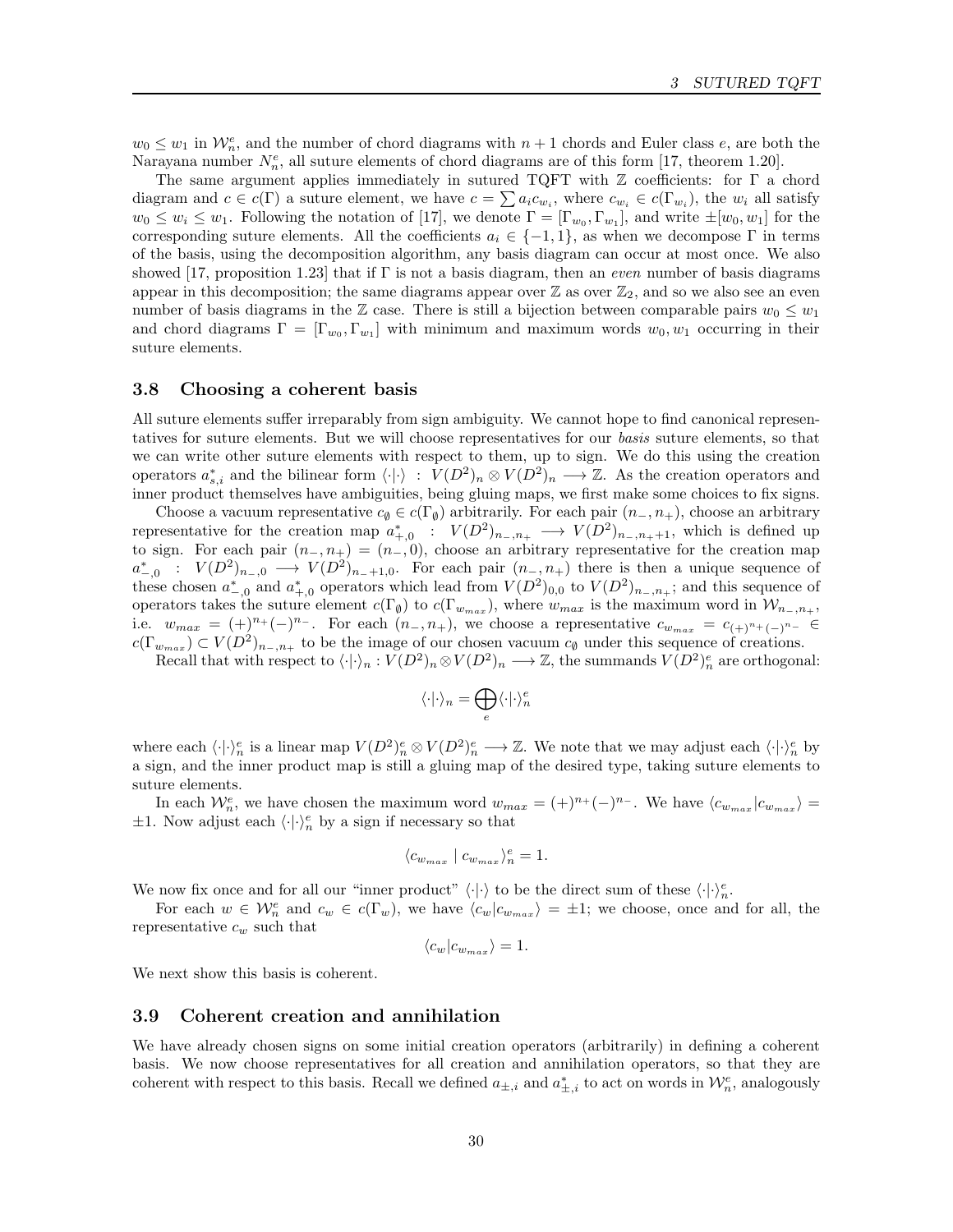as on words in  $\mathcal{M}_n^e$ ; this corresponds to the action on basis diagrams  $\Gamma_w$ . So we have  $a_{\pm,i}^* c_w = \pm c_{a_{\pm,i}^*,w}$ and  $a_{\pm,i}c_w = \pm c_{a_{\pm,i}w}$  (where we set  $c_0 = 0$ ).

In  $\mathcal{W}_n^e$  we have the maximal word  $w_{max} = (+)^{n_+}(-)^{n_-} \in \mathcal{W}_n^e$  and minimal word  $w_{min} =$  $(-)^{n-} (+)^{n+}$ . We choose each creation operator  $a_{\pm,i}^*$  to take  $c_{w_{max}} \mapsto c_{a_{\pm,i}^* w_{max}}$ ; and we choose each annihilation operator  $a_{\pm,i}$  to take  $c_{w_{max}} \mapsto c_{a_{\pm,i}w_{max}}$ , unless this is 0; else we define it to take  $c_{w_{min}} \mapsto c_{a_{\pm,i}w_{min}}$ . Clearly this agrees with our previous choices of some initial creation operators.

We now show, in several steps, that the creation and annihilation operators, and our choice of basis, are coherent.

**Lemma 3.13** If  $w_0 \leq w_1$  are words related by an elementary move, then  $c_{w_0} - c_{w_1}$  is a suture element.

**PROOF** There is a suture element of the form  $c_{w_0} \pm c_{w_1}$ , from the chord diagram obtained by performing downwards bypass surgery on  $\Gamma_{w_0}$ , where upwards bypass surgery would give  $\Gamma_{w_1}$ . Then mod 2 we have  $\langle c_{w_0} + c_{w_1} | c_{w_{max}} \rangle = 0$ , so rounding corners on the cylinder with the corresponding chord diagrams gives disconnected sutures; hence  $\langle c_{w_0} \pm c_{w_1} | c_{w_{max}} \rangle = 0$ ; but by our choice of basis,  $\langle c_{w_0} | c_{w_{max}} \rangle =$  $\langle c_{w_1}|c_{w_{max}}\rangle = 1$ ; thus the sign is minus, and  $c_{w_0} - c_{w_1}$  is a suture element.

**Lemma 3.14** For any word  $w \in \mathcal{W}_n^e$ ,  $\langle c_w | c_w \rangle = 1$ . For any two words  $w_0 \leq w_1$  in  $\mathcal{W}_n^e$  related by an elementary move,  $\langle c_{w_0} | c_{w_1} \rangle = 1$ .

PROOF We use the following fact:

• If  $w_0 \leq w_1$  are words related by an elementary move, and  $\langle c_{w_1} | c_{w_1} \rangle = 1$ , then  $c_{w_0} - c_{w_1}$  is a suture element and  $\langle c_{w_0}|c_{w_0}\rangle = \langle c_{w_0}|c_{w_1}\rangle = 1.$ 

To see why the fact is true, note that from the previous lemma  $c_{w_0} - c_{w_1}$  is a suture element. We have, mod 2, and hence over  $\mathbb{Z}$ ,  $\langle c_{w_0} - c_{w_1} | c_{w_1} \rangle = 0$ , so that  $\langle c_{w_0} | c_{w_1} \rangle = \langle c_{w_1} | c_{w_1} \rangle = 1$ . Then  $\langle c_{w_0}|c_{w_0}-c_{w_1}\rangle = 0$  so  $\langle c_{w_0}|c_{w_0}\rangle = \langle c_{w_0}|c_{w_1}\rangle = 1.$ 

By our choice of  $\langle \cdot | \cdot \rangle$ ,  $\langle c_{w_{max}} | c_{w_{max}} \rangle = 1$ . Using the fact repeatedly, we obtain the desired result.

We now show that creation and annihilation on  $V(D^2)$  behave entirely analogously to creation and annihilation on  $\mathcal F$ . In particular, creation operators are isometries, and creation and annihilation are partial adjoints.

Proposition 3.15 (Coherence of creation and annihilation) For all  $w \in \mathcal{W}_n^e$ , all  $s \in \{-, +\}$ and all  $0 \leq i \leq n_s + 1$ :

$$
a_{s,i}^*c_w = c_{a_{s,i}^*w} \quad and \quad a_{s,i}c_w = c_{a_{s,i}w}.
$$

PROOF Consider an annihilation operator  $a_{s,i}$ . Let  $A \subset \mathcal{W}_n^e$  consist of those words w for which  $a_{s,i}c_w = c_{a_{s,i}w}$ . By definition of  $a_{s,i}$ , A contains at least one word  $(w_{max}$  or  $w_{min})$ . The result for annihilation operators now follows obviously from repeated application of the following fact.

• If  $w \in A$  and  $w'$  is obtained from w by an elementary move, then  $w' \in A$ .

To see why it is true, note that from lemma 3.13 above,  $c_{w'} - c_w$  is a suture element, hence is taken by  $a_{s,i}$  to a suture element, possibly 0. We have  $a_{s,i}(c_{w'}-c_w)=\pm c_{a_{s,i}w'}-c_{a_{s,i}w}$ . But  $a_{s,i}w'$  and  $a_{s,i}w$ are related by an elementary move, or are identical; hence  $c_{a_{s,iw'}} - c_{a_{s,iw}}$  is a suture element (possibly 0) and the other alternative is not. Thus  $w' \in A$ .

The argument for creation operators is similar, and simpler, since the 0 case does not arise.

#### Proposition 3.16 (Coherence of basis)

(i) For words  $w_0, w_1 \in \mathcal{W}_n^e$  with  $w_0 \leq w_1, \langle c_{w_0} | c_{w_1} \rangle = 1$ .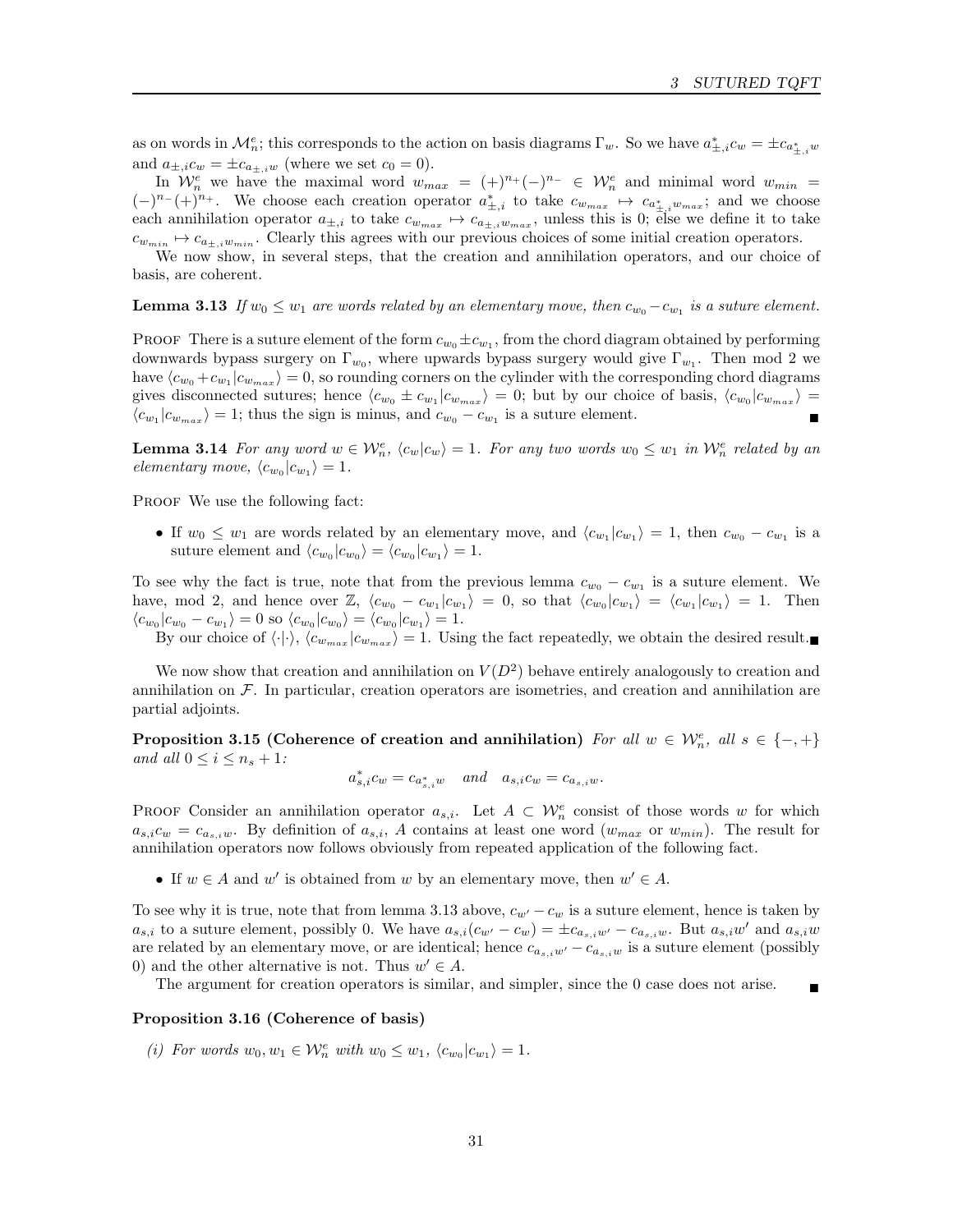(ii) For any chord diagram  $\Gamma$  and suture element  $c \in c(\Gamma)$ , decomposing c in terms of the basis,

$$
c = \sum_{w} a_w c_w \quad \text{where} \quad a_w \in \{-1, 1\}.
$$

If  $\Gamma$  is not a basis chord diagram then  $\sum a_w = 0$ .

(iii) For each chord diagram  $\Gamma$  and suture element  $c \in c(\Gamma) \subset V(D^2)_n^e$ ,  $\langle c | c \rangle = 1$ .

PROOF We first prove (ii). We already showed in section 3.7 that all  $a_w = \pm 1$ , considering the decomposition algorithm; we only need show  $\sum a_w = 0$  when  $\Gamma$  is a non-basis diagram. So if  $\Gamma$  is a basis diagram there is nothing to prove. If  $\Gamma$  is a non-basis diagram obtained by a single bypass surgery on a basis diagram, then as discussed in 3.7 we have  $c = c_{w_0} + c_{w_1} \mod 2$ , where  $w_0 \leq w_1$  are related by an elementary move; then lemma 3.13 says  $c = \pm (c_{w_0} - c_{w_1})$ , so coefficients sum to 0.

Proof by induction on the number of chords in Γ. All chord diagrams with 1 chord are basis chord diagrams! If  $\Gamma$  has an outermost chord at the basepoint, then  $c(\Gamma) = a_{\pm,0}^* c(\Gamma')$  for some  $\Gamma'$ ; since  $a_{\pm,0}^*$ acts naturally on each basis element as  $a_{\pm,0}^* c_w = c_{a_{\pm,0}^*w}$ , applying  $a_{\pm,0}^*$  preserves the property that the sum of coefficients is 0, giving the desired result. Otherwise, we may assume Γ has no outermost chord at the basepoint. In this case, apply one stage of the base point algorithm to Γ; then c is expressed as  $\pm c_+ \pm c_+$ , where each  $c_{\pm} \in c(\Gamma_{\pm})$ , and  $\Gamma_{\pm}$  has an outermost chord enclosing a  $\pm$  region at the base point. As we found when discussing the decomposition algorithm, either 0 or 2 of  $\Gamma_-, \Gamma_+$  are basis chord diagrams; as we assume  $\Gamma$  is not obtained by a single bypass surgery on a basis chord diagram, both  $\Gamma_{\pm}$  are non-basis chord diagrams; and  $c_{\pm} = a_{\pm,0}^* c_{\pm}'$  for some suture elements  $c_{\pm}'$  for non-basis chord diagrams with fewer chords. By induction, when decomposed, the coefficients of  $c'_{\pm}$  both sum to 0; hence the coefficients of  $c$  also sum to 0.

Next we prove (iii). We will repeatedly apply this fact:

• Let  $x \in c(\Gamma_x)$ ,  $y \in c(\Gamma_y)$  be suture elements, where  $\Gamma_x, \Gamma_y$  are chord diagrams related by bypass surgery. Suppose  $\langle x|x \rangle = \langle y|y \rangle = 1$ . Reorder x, y if necessary so that  $\langle x|y \rangle = \pm 1$  and  $\langle y|x \rangle = 0$ (i.e. so  $\Gamma_y$  is obtained from  $\Gamma_x$  by an upwards bypass surgery), and replace y with its negative if necessary, so that  $\langle x|y \rangle = 1$ . Then  $x - y$  is a suture element,  $\langle x|y \rangle = 1$ , and  $\langle x - y|x - y \rangle = 1$ .

To see why, note that there is a suture element of the form  $x \pm y$ . We have  $\langle x \pm y | x \pm y \rangle = 2 \pm \langle x | y \rangle$ ; hence  $2 \pm 1 = \pm 1$ ; of course we must have  $2 - 1 = 1$ , and the conclusions follow.

Consider the set A of suture elements c such that  $\langle c|c \rangle = 1$ . We know from lemma 3.14 above that A contains all  $c_w$ , and (by the above fact) if it contains two suture elements for chord diagrams related by a bypass surgery, then it contains the suture element for the third chord diagram in their bypass triple. Repeated application of the above fact (e.g. considering a decomposition of a chord diagram into basis diagrams, using the base point decomposition algorithm) gives that  $\langle c | c \rangle = 1$  for all suture elements of chord diagrams, proving (iii).

We now prove (i). Take  $w_0 \in \mathcal{W}_n^e$ ; suppose there is some  $w_1$  such that  $w_0 \leq w_1$  but  $\langle c_{w_0} | c_{w_1} \rangle \neq 1$ , i.e.  $\langle c_{w_0}|c_{w_1}\rangle = -1$ . Among such  $w_1$  we may take the one which is least with respect to the lexicographic ordering on  $\mathcal{W}_n^e$ ; hence such  $w_1$  is also minimal with respect to the partial order  $\leq$ . We have shown (lemma 3.14) that  $\langle c_{w_0}|c_{w_0}\rangle = 1$ ; hence  $w_0 \neq w_1$ . Now take the chord diagram  $\Gamma = [\Gamma_{w_0}, \Gamma_{w_1}]$  and take  $c \in c(\Gamma)$ . As  $w_0 \neq w_1$ ,  $\Gamma$  is not a basis diagram. In mod 2 we have  $\langle c_{w_0}|c \rangle = 0$ ; the same is true over Z. Writing  $c = \sum_{w} a_w c_w$ , where all  $a_w \neq 0$ , we now have that each  $a_w = \pm 1$  and  $\sum_{w} a_w = 0$ . Thus

$$
\sum_{w} a_{w} \langle c_{w_0} | c_w \rangle = 0.
$$

Now every  $a_w = \pm 1$  and for each w occurring in the sum,  $w_0 \leq w \leq w_1$ . By minimality of  $w_1$  then, we have  $\langle c_{w_0}|c_w\rangle = 1$  for all w, except possibly  $w = w_1$ . Thus

$$
\sum_{w} a_w = 0 \quad \text{and} \quad a_{w_1} \langle c_{w_0} | c_{w_1} \rangle + \sum_{w \neq w_1} a_w = 0.
$$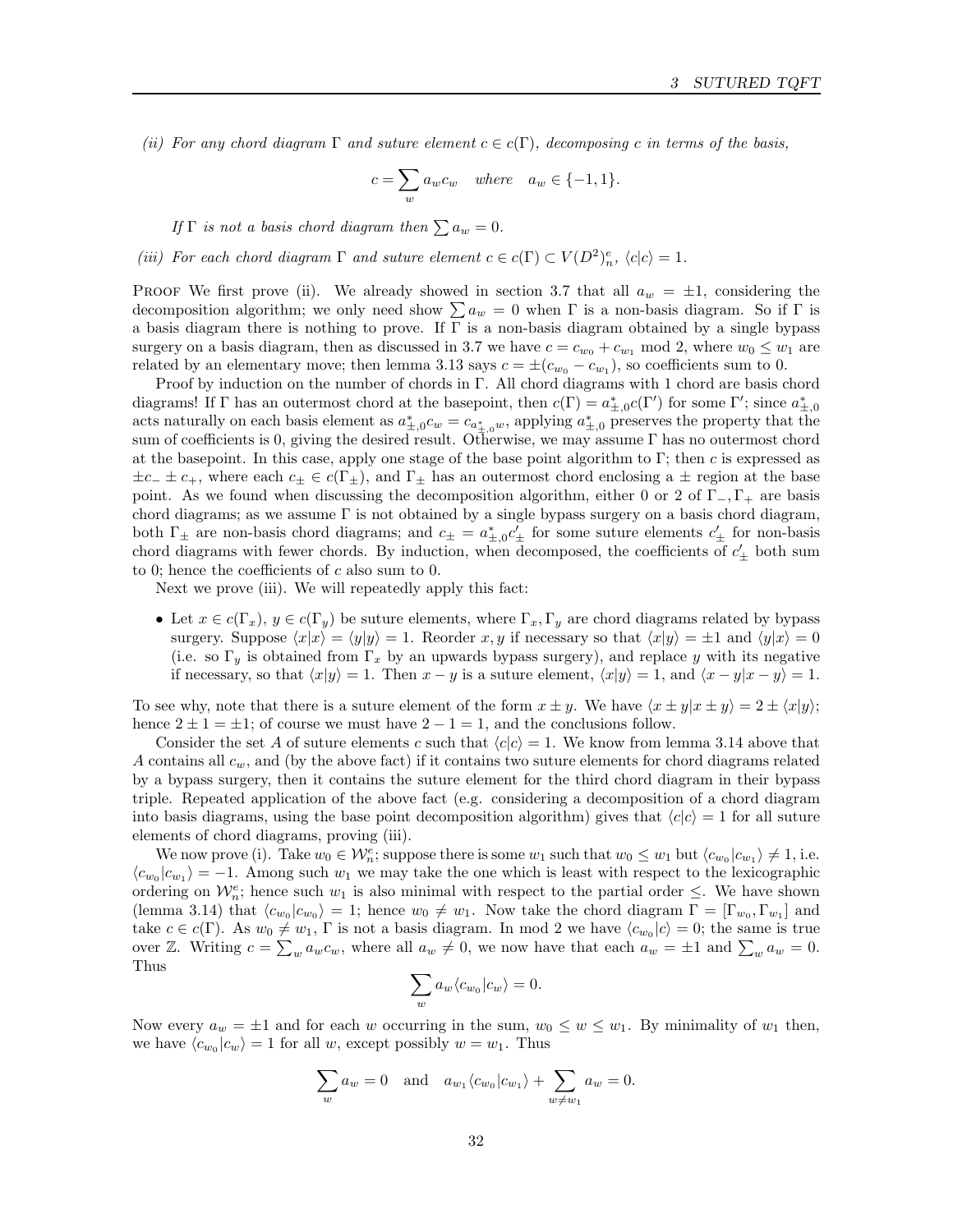These two sums are identical, except that  $a_{w_1}$  in the first is replaced with  $a_{w_1} \langle c_{w_0} | c_{w_1} \rangle$  in the second. Thus  $\langle c_{w_0}|c_{w_1}\rangle = 1$ , a contradiction, and we are done.

## 3.10 Multiplication

Given two chord diagrams  $\Gamma_0, \Gamma_1$  on  $(D^2, F_{n_0+1}), (D^2, F_{n_1+1})$  respectively, we now give the operation of multiplying them, or rather, their suture elements. Consider a gluing  $\tau$  which identifies a neighbourhood of the root point on the boundary of  $(D^2, F_{n_0})$ , with a neighbourhood of the basepoint on the boundary of  $(D^2, F_{n_1})$ . Choosing a gluing map  $\Phi_{\tau}$ , we have a linear operator

$$
\times_{n_0,n_1} : V(D^2)_{n_0} \otimes V(D^2)_{n_1} \longrightarrow V(D^2)_{n_0+n_1}.
$$

If  $\Gamma_0, \Gamma_1$  have Euler classes  $e_0, e_1$  then the gluing gives a chord diagram on  $(D^2, F_{n_0+n_1+1})$  with Euler class  $e_0 + e_1$ . Restricting to the  $e_0, e_1$  summands, we obtain an operator

$$
\times_{(n_0, e_0), (n_1, e_1)} \, : \, V(D^2)^{e_0}_{n_0} \otimes V(D^2)^{e_1}_{n_1} \longrightarrow V(D^2)^{e_0 + e_1}_{n_0 + n_1}
$$

where  $x_{n_0,n_1} = \bigoplus_{e_0,e_1} x_{(n_0,e_0),(n_1,e_1)}$ . Thus this operator respects all gradings. Moreover it is easily checked that it takes basis suture elements to basis suture elements: taking two words  $w_0, w_1$ , we have

$$
c(\Gamma_{w_0}) \otimes c(\Gamma_{w_1}) \mapsto c(\Gamma_{w_0w_1}),
$$

where  $w_0w_1$  is the concatenation, or multiplication, of the two words  $w_0w_1$ .

This operator can therefore be regarded as a Z-bilinear multiplication, making  $V(D^2)$  into a bigraded ring. There are sign ambiguities arising from the ambiguities in suture elements; we now resolve them. As  $x_{n_0,n_1} = \bigoplus_{e_0,e_1} x_{(n_0,e_0),(n_1,e_1)}$ , we may adjust each separate  $x_{(n_0,e_0),(n_1,e_1)}$  individually. We choose  $\times_{(n_0,e_0),(n_1,e_1)}$  to send maximal basis elements, coherently oriented as chosen above, to basis elements, i.e.

$$
c_{(+)^{n+,0}(-)^{n-,0}} \otimes c_{(+)^{n+,1}(-)^{n-,1}} \mapsto c_{(+)^{n+,0}(-)^{n-,0} (+)^{n+,1}(-)^{n-,1}}
$$

where  $n_{+,i}, n_{-,i}$  is the pair  $n_+, n_-$  corresponding to  $(n, e) = (n_i, e_i)$ . Then we can show that all multiplication is coherently oriented with respect to our basis. The method of proof is by now familiar.

**Proposition 3.17** For any words  $w_0 \in \mathcal{W}_{n_0}^{e_0}$  and  $w_1 \in \mathcal{W}_{n_1}^{e_1}$ , under  $\times_{(n_0,e_0),(n_1,e_1)}$ .

$$
c_{w_0}\otimes c_{w_1}\mapsto c_{w_0w_1}.
$$

PROOF Consider the set A of words for which this multiplication is coherent:  $A = \{(w_0, w_1)$ :  $c_{w_0} \otimes c_{w_1} \mapsto c_{w_0w_1}$ . By our sign choice of  $\times_{(n_0,e_0),(n_1,e_1)}$ , the pair of maximum words

$$
((+)^{n_{+,0}}(-)^{n_{-,0}}, (+)^{n_{+,1}}(-)^{n_{-,1}}) \in A.
$$

The result now follows obviously from the following two facts.

- If  $(w_0, w_1) \in A$  and  $w'_0$  is related to  $w_0$  by an elementary move, then  $(w'_0, w_1) \in A$ .
- If  $(w_0, w_1) \in A$  and  $w'_1$  is related to  $w_1$  by an elementary move, then  $(w_0, w'_1) \in A$ .

To see why the first fact is true, note that  $c_{w'_0} - c_{w_0}$  is a suture element, and multiplication must take  $(c_{w'_0} - c_{w_0}) \otimes w_1$  to a suture element. The result of this multiplication must be  $\pm c_{w'_0w_1} - c_{w_0w_1}$ . But the concatenations  $w'_0w_1$  and  $w_0w_1$  are clearly related by an elementary move, hence  $c_{w'_0w_1} - c_{w_0w_1}$  is a suture element and  $-c_{w'_0w_1} - c_{w_0w_1}$  is not. So  $c_{w'_0} \otimes c_{w_1} \mapsto c_{w'_0w_1}$  and  $(w'_0, w_1) \in A$ . The second fact is identical but reversing first and second entries.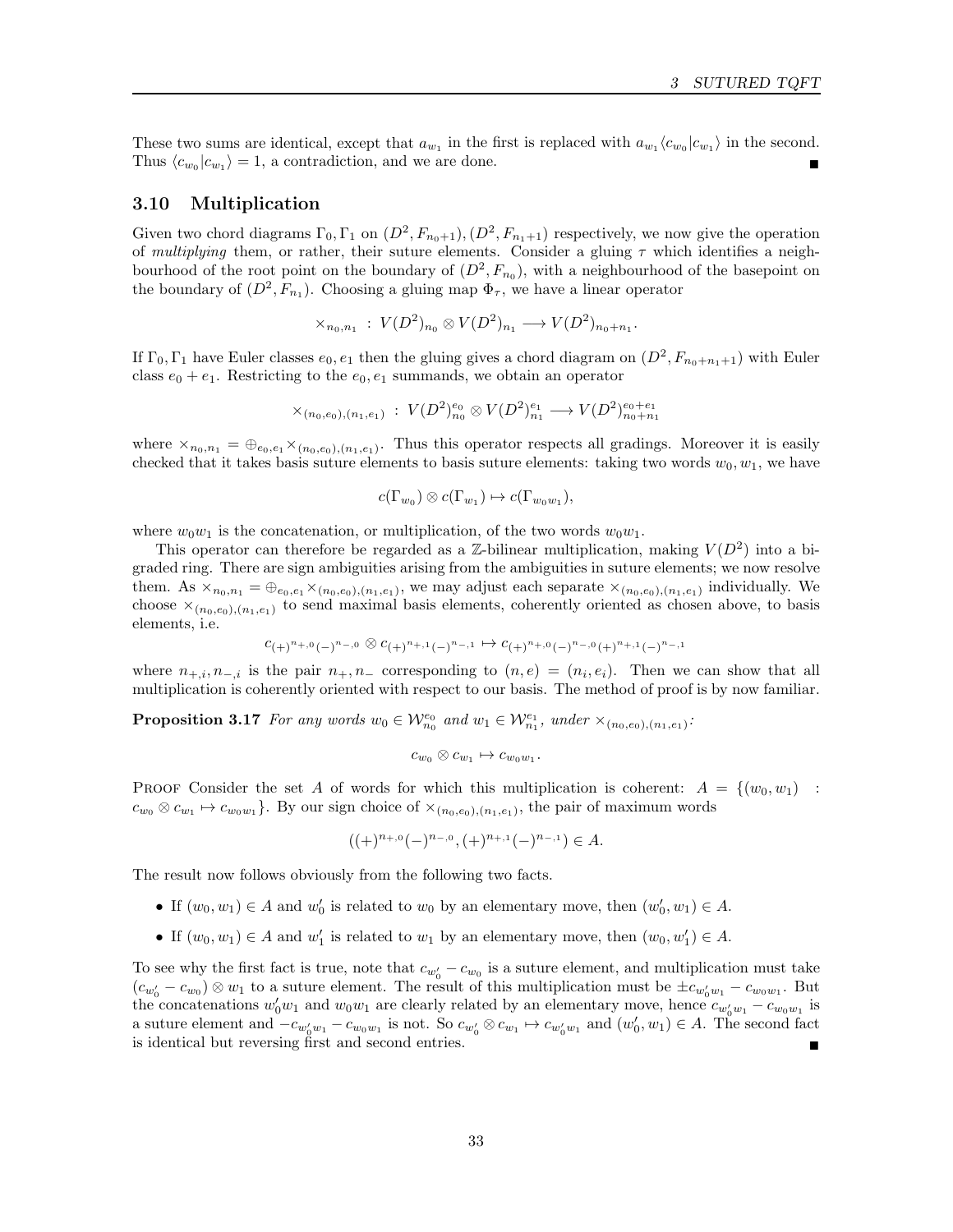

Figure 8: Operators  $a_{+,i}^*, a_{+,i+1}^*$  and  $T_{+,i}^*$ .

## 3.11 Temperley–Lieb algebra

Consider the two creation operators  $a_{+,i}^*$  and  $a_{+,i+1}^*$ , acting  $V(D^2)_n^e \longrightarrow V(D^2)_{n+1}^{e+1}$ , for  $0 \le i \le n_+$ . Both are obtained by gluing an annulus with specific sutures to the exterior of a disc. We notice that the two sets of sutures are bypass related. Consider a third set of sutures on the annulus, forming a bypass triple. This can also be glued to the exterior of a disc, and we obtain a gluing map

$$
T_{+,i}^* : V(D^2)_n^e \longrightarrow V(D^2)_{n+1}^{e+1}.
$$

See figure 8. Similarly on the westside, we can consider  $a_{-,i}^*$  and  $a_{-,i+1}^*$ , for  $0 \le i \le n_-,$  which give annuli with bypass-related sutures, and obtain  $T_{-,i}^* : V(D^2)_n^e \longrightarrow V(D^2)_{n+1}^{e-1}$ .

Similarly for annihilation operators,  $a_{\pm,i}$ ,  $a_{\pm,i+1}$ , for  $0 \leq i \leq n_{\pm}$ , give annuli with bypass-related sutures, and taking a sutured annulus forming a bypass triple with them, we obtain a gluing map

$$
T_{\pm,i} : V(D^2)_n^e \longrightarrow V(D^2)_{n-1}^{e \pm 1}.
$$

These gluing maps are ambiguous up to sign; we now choose coherent signs. We note that  $T^*_{+,i}$ takes each basis element  $c_w$  to  $\pm c_{a^*_{+,i}} \pm c_{a^*_{+,i+1}w}$ . Note that  $a^*_{+,i} w$  and  $a^*_{+,i+1} w$  are words related by an elementary move, or are identical; hence  $\pm \left(c_{a_{+,i}^*w} - c_{a_{+,i+1}^*w}\right)$  are suture elements, and the other two possibilities are not. Similar considerations apply to  $T^*_{-,i}$ . We can therefore choose a sign for  $T^*_{\pm,i}$ by setting

$$
T_{\pm,i}^* = a_{\pm,i}^* - a_{\pm,i+1}^*
$$

Similarly,  $T_{+,i}$  takes  $c_w$  to  $\pm c_{a_{+,i}w} \pm c_{a_{+,i+1}w}$ , and the two words  $a_{+,i}w, a_{+,i+1}w$  are either identical or related by an elementary move. Either way it is  $\pm (c_{a_+,i} - c_{a_+,i+1}w)$  that are suture elements; the same applies to  $T_{-,i}$ . We choose a sign for  $T_{\pm,i}$ :

$$
T_{\pm,i} = a_{\pm,i} - a_{\pm,i+1}.
$$

Thus  $T_{\pm,i}, T_{\pm,i}^*$  are algebraically identical to the operators of the same name in  $\mathcal{F}$ ; and we may define

$$
U_{\pm,i} = T_{\pm,i}^* \; a_{\pm,i+1}.
$$

so that  $U_{\pm,i}$  are operators  $V(D^2)^e_n \longrightarrow V(D^2)^e_n$  which glue annuli to the exterior of discs, having the effect shown in figure 9. We see then (figure 10) that the  $U_{\pm,i}$  have sutures which are very similar to the usual generators given for the Temperley–Lieb algebra.

It follows immediately that the  $U_{\pm,i}$  obey the relations of the Temperley–Lieb algebra (with  $\delta = 0$ ), up to sign. In fact, since the  $U_{\pm,i}$  are identical algebraically to the operators of the same name in section 2.8, we have the "twisted" representation of the Temperley–Lieb algebra described there.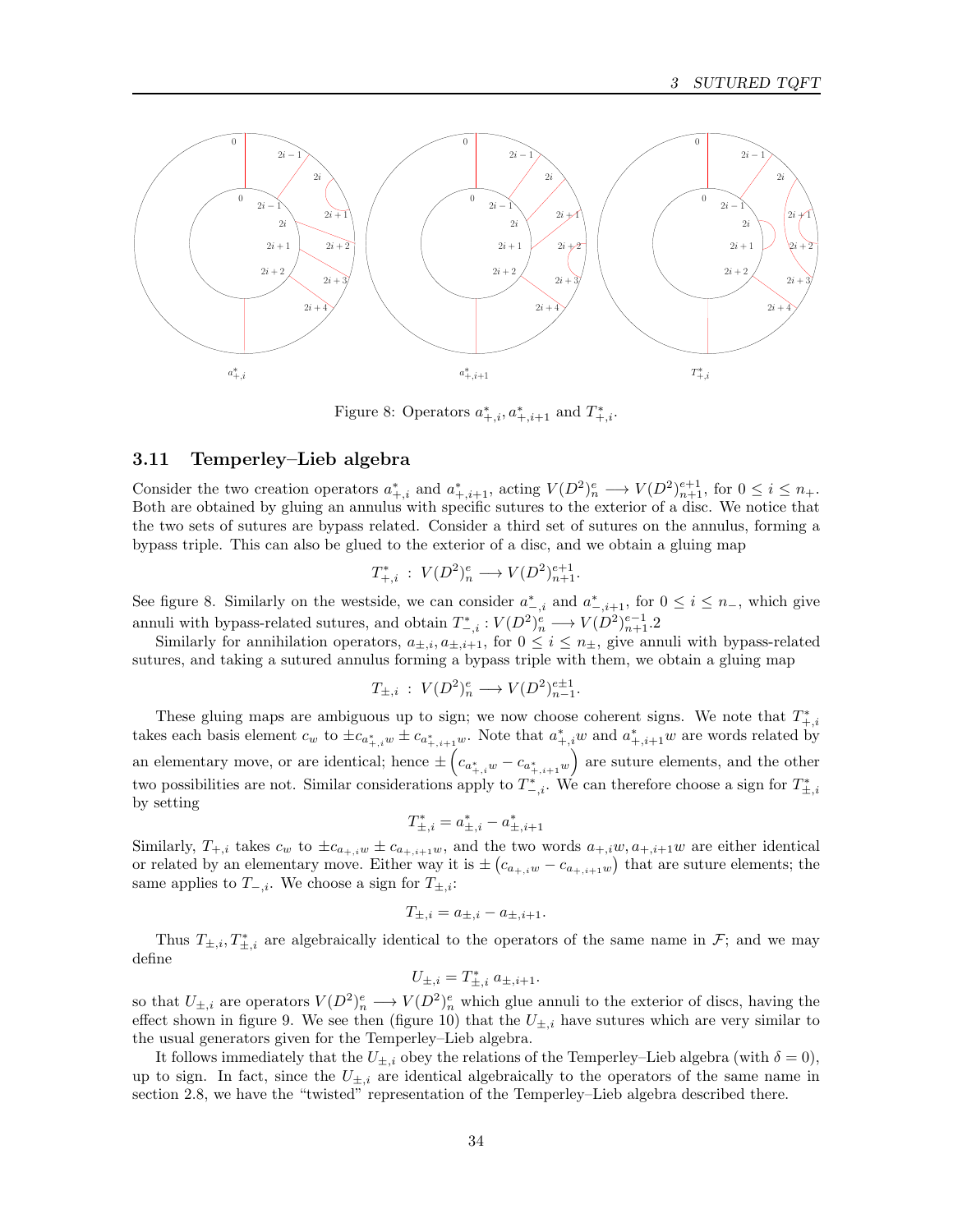

Figure 9: Operators  $U_{+,i}$ ,  $U_{-,i}$ .



Figure 10: Usual generators  $U_i$  in Temperley-Lieb algebra.

## 3.12 Rotation

The operation of rotating a chord diagram gives an operation in sutured TQFT. As discussed in [17, section 7.1], gluing a sutured annulus to the exterior of a disc, with sutures as in figure 11, has the effect of rotating a sutured disc, or equivalently rotating the basepoint two places. (Moving the basepoint two places preserves the signs on either side of the basepoint.)

Consider computing an "inner product"  $\langle \cdot | \cdot \rangle$ , placing two chord diagrams into the ends of a cylinder. In particular, consider how sutures are rounded and which endpoints of the two sutured discs connect. We see that the set of sutures on the sphere obtained by inserting two chord diagrams  $(\Gamma_0, \Gamma_1)$  is connected, if and only if the same is true for inserting the two chord diagrams  $(\Gamma_1, R\Gamma_0)$ ; the rotation R compensates precisely for the difference in rounding corners when the ends of the cylinder are swapped.

Thus we obtain an operator

$$
R\;:\; V(D^2)_n^e\longrightarrow V(D^2)_n^e
$$

for each n, e, and for any chord diagrams  $\Gamma_0, \Gamma_1$  of n chords,  $\langle c(\Gamma_0)|c(\Gamma_1)\rangle = \langle c(\Gamma_1)|Rc(\Gamma_0)\rangle$ . In particular, for any suture elements  $c_0 \in c(\Gamma_0)$ ,  $c_1 \in c(\Gamma_1)$  we obtain  $\langle c_0 | c_1 \rangle = \pm \langle c_1 | Rc_0 \rangle$ . Recall the



Figure 11: The rotation operator.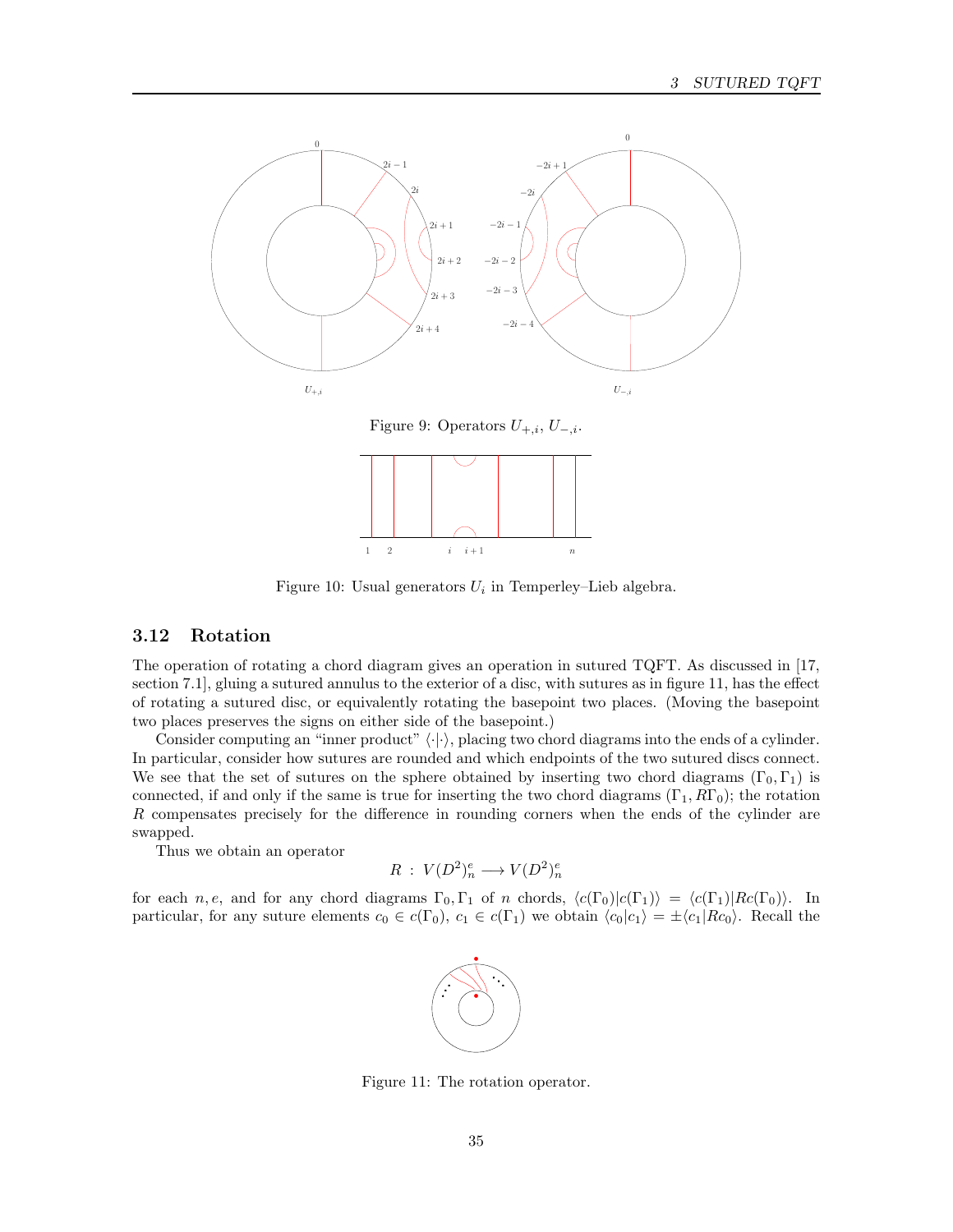operator H defined on F; it follows that for suture elements  $c_0, c_1, \langle c_0|Rc_1\rangle = \pm \langle c_0|Hc_1\rangle$ .

We now choose a sign for R. For any  $n, e$ , we observe that rotation takes the basis chord diagram  $\Gamma_{w_{min}}$  to  $\Gamma_{w_{max}}$ , and hence R takes  $c_{w_{min}}$  to  $\pm c_{w_{max}}$ ; we choose a sign on R so that  $Rc_{w_{min}} = c_{w_{max}}$ .

**Proposition 3.18** With this choice of sign,  $R = H$ .

PROOF We first claim that for all  $w \in \mathcal{W}_n^e$ ,  $\langle c_w | Rc_w \rangle = 1$ . Let  $A = \{w \in \mathcal{W}_n^e : \langle c_w | Rc_w \rangle = 1\}$ . Since  $Rc_{w_{min}} = c_{w_{max}}$ ,  $w_{min} \in A$ . The claim then follows obviously from the following fact:

• If  $w_0 \in A$ ,  $w_0 \leq w_1$  and  $w_0, w_1$  are related by an elementary move, then  $w_1 \in A$ .

To see why the fact is true, note that  $c_{w_0} - c_{w_1}$  is a suture element and  $\langle c_{w_0} | c_{w_0} - c_{w_1} \rangle = 0$ . Thus  $\langle c_{w_0} - c_{w_1} | R c_{w_0} \rangle = 0$  (maybe  $\pm 0$ , but nevertheless 0!). Hence  $\langle c_{w_0} | R c_{w_0} \rangle = \langle c_{w_1} | R c_{w_0} \rangle$  and as  $w_0 \in A$ we have  $\langle c_{w_1}| R c_{w_0} \rangle = 1$ . Then we note that  $\langle c_{w_0} - c_{w_1} | c_{w_1} \rangle = 0$ , so that  $\langle c_{w_1} | R (c_{w_0} - c_{w_1}) \rangle = 0$  also. This gives  $\langle c_{w_1} | R c_{w_1} \rangle = \langle c_{w_1} | R c_{w_0} \rangle = 1$ , hence  $w_1 \in A$ .

Next we claim that for any words  $w_0, w_1, \langle c_{w_0} | c_{w_1} \rangle = \langle c_{w_1} | R c_{w_0} \rangle$ . This is clearly true when  $w_0 \nleq w_1$ , so that both are 0. So take a word  $w \in \mathcal{W}_n^e$  given and let  $A_w = \{w' \in \mathcal{W}_n^e : \langle c_w | c_{w'} \rangle = \langle c_{w'} | R c_w \rangle \};$ we will show  $A_w = \mathcal{W}_n^e$ . From the previous claim,  $w \in A_w$ ; and any  $w'$  with  $w \nleq w'$  lies in  $A_w$ . Thus we only need consider w' with  $w \leq w'$ . Such a w' can be reached from w by a sequence of forwards elementary moves, and hence the claim follows from the following fact:

• If  $w \leq w_0 \leq w_1$ , and  $w_0 \in A_w$ , and  $w_0, w_1$  are related by an elementary move, then  $w_1 \in A_w$ .

To see that the fact is true, note that  $c_{w_0} - c_{w_1}$  is a suture element, and  $\langle c_w | c_{w_0} - c_{w_1} \rangle = 0$ , hence  $\langle c_{w_0} - c_{w_1} | R c_w \rangle = 0$ . Thus  $\langle c_{w_0} | R c_w \rangle = \langle c_{w_1} | R c_w \rangle$ . But as  $w_0 \in A_w$  then we have  $\langle c_{w_0} | R c_w \rangle =$  $\langle c_w | c_{w_0} \rangle = 1$ . Hence  $\langle c_{w_1} | Rc_w \rangle = 1$ , which is equal to  $\langle c_w | c_{w_1} \rangle$ .

Thus for any words,  $\langle c_{w_0}|c_{w_1}\rangle = \langle c_{w_1}|Rc_{w_0}\rangle$ . As the  $c_w$  form a basis for  $V(D^2)_n^e$ , it follows that for any  $u, v \in V(D^2)_n^e$ ,  $\langle u|v \rangle = \langle v|Ru \rangle$ . Thus  $R = H$ .

Note it follows immediately that  $H^{n+1}c_w = \pm c_w$  for every word  $w \in \mathcal{W}_n^e$ ; and hence  $H^{2n+2} = 1$ . To obtain the precise sign  $H^{n+1} = (-1)^{n-n}$ , and precise period, proving theorem 2.6, will take a little more work, which we delay to section 5.4.

It also follows that R is an isometry: for any  $u, v \in V(D^2)_n^e$ ,  $\langle u | v \rangle = \langle Ru | Rv \rangle$ . Of course this is obvious up to sign from the definition of  $R$ ; the full equality is obvious now from the definition of  $H$ .

We have defined certain creation operators  $a_{\pm,i}^*$ , which have the effect on chord diagrams of inserting an outermost chord in a given position. These operators covered several locations for inserting chords, but not all. We showed in section 3.9 that creation operators are isometries; it's also clear they are injective. We now note that the operation of inserting an outermost chord anywhere gives a linear operator which is an injective isometry: for it is a composition of some rotations and some  $a_{\pm,0}^*$ , which are all injective and isometries.

## 3.13 Variations of nondegeneracy axioms

We can now prove propositions 3.7 and 3.8, regarding variations of axiom 9. Recall from section 3.7 that given two words  $w_0 \leq w_1, \pm [w_0, w_1]$  denotes the two suture elements of the chord diagram  $[\Gamma_{w_0}, \Gamma_{w_1}]$ ; these have minimal and maximal basis elements  $c_{w_0}, c_{w_1}$ . And from section 2.4, recall the notion of difference  $d(w_0, w_1)$ , minimum and maximum of words.

We will need the fact that any two words appear together in a suture element.

**Lemma 3.19** For any  $w_0, w_1 \in M_{n_-,n_+}$ , both  $c_{w_0}, c_{w_1}$  appear in the basis decomposition of the suture elements  $\pm$ [min(w<sub>0</sub>, w<sub>1</sub>), max(w<sub>0</sub>, w<sub>1</sub>)]. Moreover, in the decomposition of lemma 2.4,

 $\pm[\min(w_0, w_1), \max(w_0, w_1)] = \pm[w_0^0, w_1^0] [w_1^1, w_0^1] [w_0^2, w_1^2] [w_1^3, w_0^3] \cdots [w_1^{2k-1}, w_0^{2k-1}].$ 

(The multiplication of suture elements is multiplication in  $V(D^2)$ .)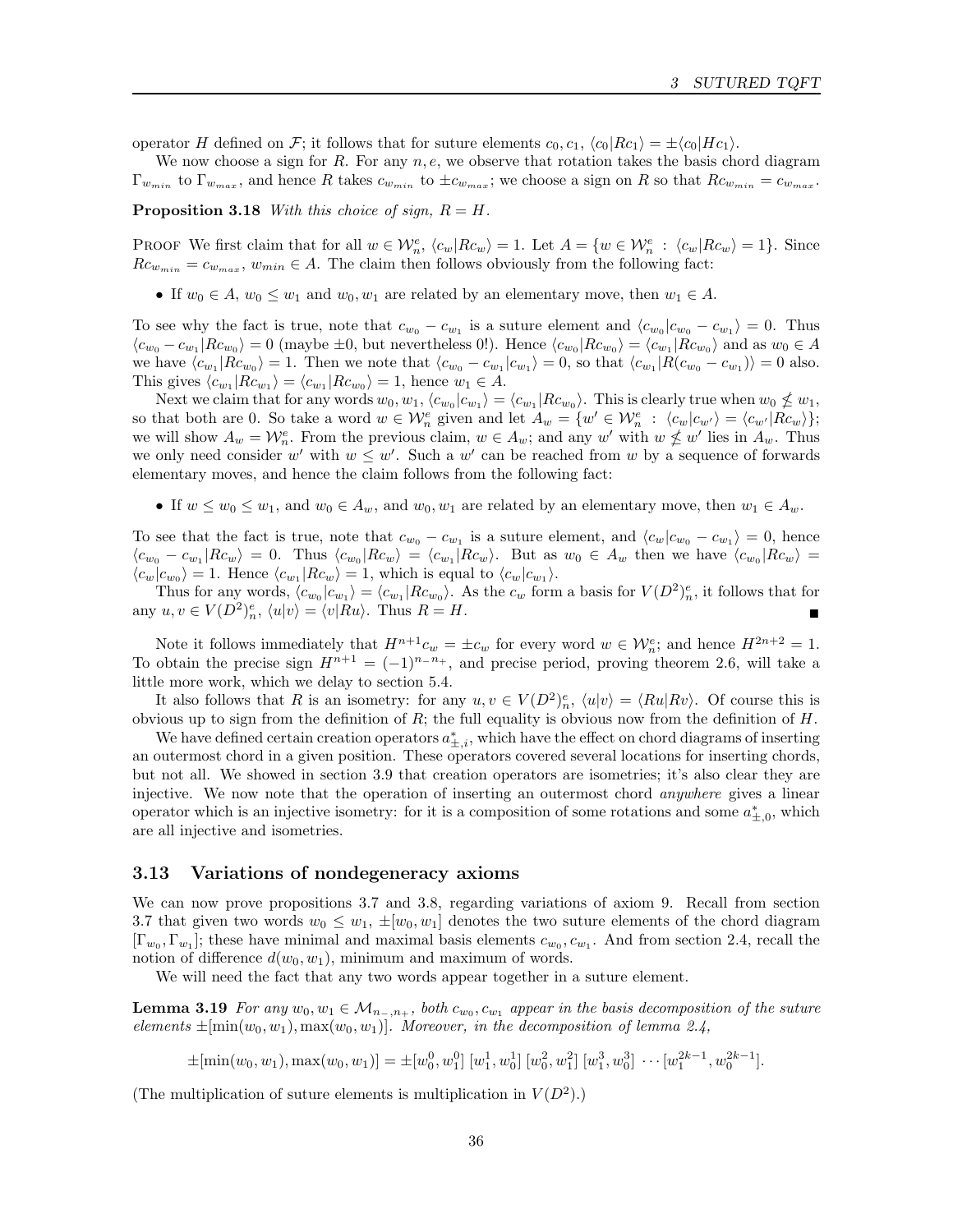PROOF Suture elements are closed under multiplication, and there is a unique suture element (up to sign) with prescribed maximum and minimum. Now we know that in each  $[w_0^i, w_1^i]$  or  $[w_1^i, w_0^i]$ , the basis elements  $c_{w_0^i}, c_{w_1^i}$  each appear and are minimal/maximal. Hence, after multiplying, the basis elements  $c_{w_0}, c_{w_1}, c_{\min(w_0, w_1)}, c_{\max(w_0, w_1)}$  all appear with  $c_{\min(w_0, w_1)}$  minimal and  $c_{\max(w_0, w_1)}$  maximal.

PROOF (OF PROPOSITION 3.7) The pairs of axioms (i)–(ii), (iii)–(iv), (v)–(vi), (vii)–(viii) are clearly equivalent for sets of sutures on  $D^2$  with closed components, since axiom 6 then gives  $c(\Gamma) = \{0\}$ ; for chord diagrams Γ, lemma 3.11 (which explicitly works for any of the 8 variations on axiom 9) shows that  $c(\Gamma)$  is of the form  $\{x, -x\}$ , immediately giving equivalence of the four pairs of axioms.

The implications  $(ii) \Rightarrow (iv)$ , and  $(vi) \Rightarrow (viii)$  are obvious. Inclusion axiom (5 or 5') immediately gives  $(viii) \Rightarrow (vi)$ . Lemma 3.5 is precisely  $(ii) \Rightarrow (v)$ ; in fact the argument shows  $(iv) \Rightarrow (v)$ . Thus we have the following, and it suffices to show  $(v) \Rightarrow \{(i), (ii)\}.$ 

$$
\{(i) \Leftrightarrow (ii)\} \Rightarrow \{(iii) \Leftrightarrow (iv)\} \Rightarrow \{(v) \Leftrightarrow (vi) \Leftrightarrow (vii) \Leftrightarrow (viii)\}.
$$

Assume (v). Then we have a bypass relation. In fact, in developing the structure of  $V(D^2)$  we have only used axiom 9 first to prove  $(v)$  in lemma 3.5, and then used  $(v)$  repeatedly; we have not used  $(i)$ or  $(ii)$  independently. Thus, we obtain all the structure described in sections 3.5–3.12 above, including a coherent basis, creation and annihilation operators, and  $\langle \cdot | \cdot \rangle$ ; all in isomorphism with the algebraic structure of F. In particular  $V(D^2) \cong \mathcal{F}$  as bigraded rings, and the bilinear forms  $\langle \cdot | \cdot \rangle$  agree.

Now take two elements  $\alpha, \beta \in V(D^2, F_n)$  with the property that for every chord diagram  $\Gamma$  and one (hence any)  $c \in c(\Gamma)$ ,  $\langle \alpha | c \rangle = \pm \langle \beta | c \rangle$ . We will show  $\alpha = \pm \beta$ , giving  $(v) \Rightarrow \{(i), (ii)\}$  and the desired equivalence of axioms. Using the isomorphism  $V(D^2) \cong \mathcal{F}$ , and the map  $Q_-\,$  from section 2.6, we have

$$
\langle \alpha | c \rangle = \left( Q_-^{-1} \alpha \right) \cdot c, \quad \langle \beta | c \rangle = \left( Q_-^{-1} \beta \right) \cdot c.
$$

Hence, replacing  $Q_+^{-1}\alpha, Q_-^{-1}\beta$  with  $\alpha, \beta$ , we have two elements  $\alpha, \beta \in V(D^2, F_n)$  such that  $\alpha \cdot c = \pm \beta \cdot c$ for all suture elements c; it is sufficient to show  $\alpha = \pm \beta$ . Consider now c to run through basis elements  $c_w$ , for  $w \in \mathcal{W}_n^e$ . Writing the decompositions of  $\alpha$  and  $\beta$  as

$$
\alpha = \sum_{w \in \mathcal{W}_n^e} \alpha_w c_w, \quad \beta = \sum_{w \in \mathcal{W}_n^e} \beta_w c_w,
$$

we then have, for every  $w \in \mathcal{W}_n^e$ ,  $\alpha_w = \pm \beta_w$ .

Partition  $\mathcal{W}_n^e$  into three subsets:

$$
S = \{w \in \mathcal{W}_n^e : \alpha_w = \beta_w = 0\},
$$
  
\n
$$
T = \{w \in \mathcal{W}_n^e : 0 \neq \alpha_w = \beta_w\},
$$
  
\n
$$
U = \{w \in \mathcal{W}_n^e : 0 \neq \alpha_w = -\beta_w\}.
$$

We will show one of T or U is empty. Suppose not. Consider the set A of suture elements  $c \in V(D^2, F_n)$ whose basis decomposition contains words from both  $T$  and  $U$ . By assumption,  $T$  and  $U$  are nonempty; then by lemma 3.19 above, A is nonempty. For  $c \in A$ , letting  $\pm c = \pm [w_0, w_1]$ , define  $l(c) = d(w_0, w_1)$ (a difference as in definition 2.3). By definition A contains no basis elements, so  $l(c) > 0$ .

Take  $c \in A$  with  $l(c)$  minimal; let  $\pm c = \pm [w_0, w_1]$ , so  $w_0 \leq w_1$ ,  $w_0 \neq w_1$ . We claim that in the basis decomposition of  $c$  there is only one word from  $T$  and one from  $U$ . (There may be many from S.) Suppose not, so without loss of generality c contains distinct words  $t_0, t_1 \in T$  and  $u \in U$ .

Let  $w_$  = min( $t_0, u$ ) and let  $w_$  = max( $t_0, u$ ). By definition of  $w_0$  we have  $w_0 \leq t_0, u$  hence  $w_0 \leq w_-,$  indeed  $w_0 \leq w_- \leq w_+ \leq w_1$ . Thus  $d(w_-, w_+) \leq d(w_0, w_1)$ . By lemma 3.19 above,  $\pm[w_-, w_+]$  contains  $t_0, u$  as monomials with nonzero coefficients; so  $\pm[w_-, w_+] \in A$  and  $l(\pm[w_-, w_+]) \leq$  $l(\pm[w_0, w_1]) = l(c)$ . By minimality of c then equality must hold; so  $w_0 = w_-\,$  and  $w_+ = w_1$ . In particular,  $w_-\leq t_1\leq w_+$ . As  $w_-\equiv \min(t_0, u)$  and  $w_+\equiv \max(t_0, u)$ , then, for every  $i\in\{1,\ldots,n_x\}$ , the i'th x in  $t_1$  lies in a position between the respective positions of the i'th x in  $t_0$  and u:

either 
$$
h_{t_0}^x(i) \leq h_{t_1}^x(i) \leq h_u^x(i)
$$
 or  $h_u^x(i) \leq h_{t_1}^x(i) \leq h_{t_0}^x(i)$ .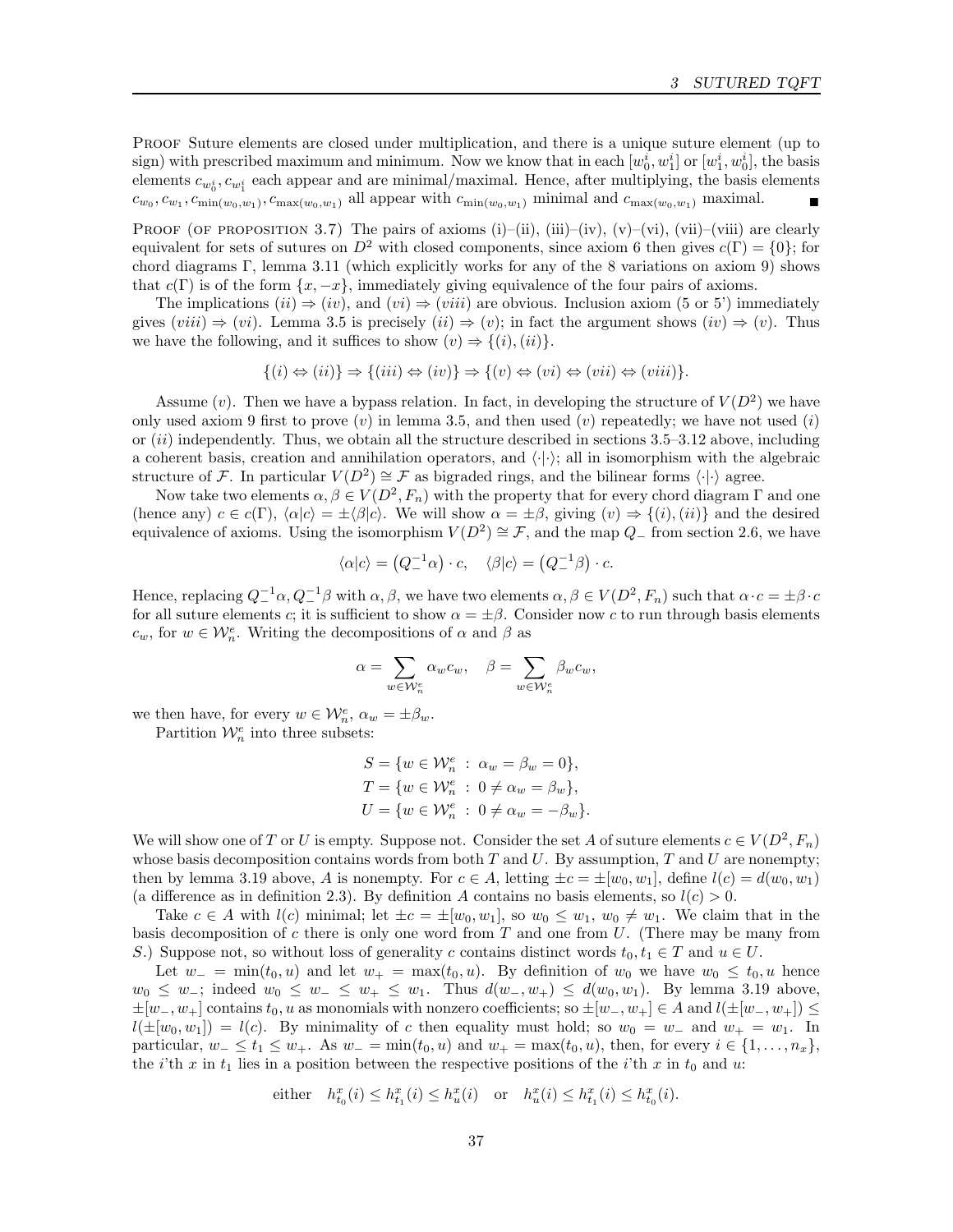The same argument applies, reversing the roles of  $t_0$  and  $t_1$ . We obtain that for every  $i \in$  $\{1,\ldots,n_x\},\$ 

either 
$$
h_{t_1}^x(i) \leq h_{t_0}^x(i) \leq h_u^x(i)
$$
 or  $h_u^x(i) \leq h_{t_0}^x(i) \leq h_{t_1}^x(i)$ .

Putting these together, we have that for all i,  $h_{t_0}^x(i) = h_{t_1}^x(i)$ , i.e.  $t_0 = t_1$ , a contradiction.

Thus the suture element  $c \in V(D^2, F_n)$  contains precisely one word t from T and one u from U, with coefficients  $\epsilon_t, \epsilon_u \in \{-1, 1\}$ ; the rest must be in S. Then  $\alpha \cdot c = \alpha_t \epsilon_t + \alpha_u \epsilon_u$  and  $\beta \cdot c = \beta_t \epsilon_t + \beta_u \epsilon_u$ . By definition of T and  $U, \alpha_t = \beta_t$  and  $\alpha_u = -\beta_u$ , and recall  $\alpha \cdot c = \pm \beta \cdot c$ . Hence

$$
\alpha_t \epsilon_t + \alpha_u \epsilon_u = \begin{cases} \alpha_t \epsilon_t - \alpha_u \epsilon_u \\ -\alpha_t \epsilon_t + \alpha_u \epsilon_u \end{cases}
$$

In the first case we have  $2\alpha_u\epsilon_u = 0$  so  $\alpha_u = 0$  (these all lie in Z, so there is no torsion); in the second  $2\alpha_t \epsilon_t = 0$  so  $\alpha_t = 0$ . These are both contradictions to the definitions of T and U. Thus one of T or U is empty, and  $\alpha = \pm \beta$ .

Next, we prove proposition 3.8, showing the equivalence of two variations on axiom 9, and giving an example of a sutured TQFT satisfying this version of nondegeneracy. Recall from section 3.2 that the "free pre-sutured TQFT" satisfies axioms 1–8, taking:  $V(\Sigma, F) = \bigoplus_{\Gamma} \mathbb{Z}_{C_{\Gamma}}$ , a direct sum over isotopy classes of sutures Γ on  $(\Sigma, F)$  without contractible loops;  $c(\Gamma) = c_{\Gamma}$  or 0 as appropriate; and gluing maps defined in the most natural way. Our example will be a variation of this free pre-sutured TQFT, with a certain choice of bilinear form  $\langle \cdot | \cdot \rangle$ .

PROOF (OF PROPOSITION 3.8) The equivalence of the two alternative axioms is immediate from axiom 8, that each  $V(\Sigma, F)$  is spanned by suture elements.

Define the sutured TQFT as follows:  $V(\Sigma, F) = \bigoplus_{\Gamma} \mathbb{Z}c_{\Gamma}$  as for the free pre-sutured TQFT; so, for example,  $V(D^2, F_n) \cong \mathbb{Z}^{C_n}$ . For any set of sutures  $\Gamma$  with contractible components,  $c(\Gamma) = \{0\}$ ; for  $\Gamma$ without contractible components,  $c(\Gamma) = \{c_{\Gamma}, -c_{\Gamma}\}\$ . For a gluing  $\tau$  on a sutured background surface  $(\Sigma, F)$ , gluing maps  $\Phi^i_\tau$  must satisfy  $c_\Gamma \mapsto \pm c_{\#_\tau\Gamma}$  or 0 as appropriate; we define many gluing maps, covering all possibilities. More precisely, each  $\Phi^i_\tau: V(\Sigma, F) \longrightarrow V(\#_\tau(\Sigma, F))$  takes  $c_\Gamma \mapsto 0$ , if  $\#_\tau \Gamma$  has a contractible component; else takes  $c_{\Gamma} \mapsto \pm c_{\#_{\tau}} r$ , where the sign can be chosen freely. As the  $c_{\Gamma}$  form a free basis for  $V(\Sigma, F)$ , any choice of signs defines  $\Phi^i_\tau$  completely and uniquely. We allow all choices of signs, and these form our collection  $\Phi^i_\tau$ . It is clear that axioms 1–8 are satisfied.

Now, as described in section 3.2, the bilinear map  $\langle \cdot | \cdot \rangle : V(D^2, F_n) \otimes V(D^2, F_n) \longrightarrow \mathbb{Z}$  is a gluing map obtained from stacking. But we have many sign choices when we define  $\langle \cdot | \cdot \rangle$ ; we will show that these sign choices can be made to satisfy alternative axiom (i), proving the result. For two sets of sutures  $\Gamma_0, \Gamma_1$  on  $(D^2, F_n)$ ,  $\langle c_{\Gamma_0} | c_{\Gamma_1} \rangle$  must be 0, if  $\Gamma_0, \Gamma_1$  are not stackable; otherwise  $\langle c_{\Gamma_0} | c_{\Gamma_1} \rangle = \pm 1$ , and moreover, as the  $c_{\Gamma}$  form a free basis, either sign is available to define  $\langle \cdot | \cdot \rangle$ ; signs may be chosen independently for different chord diagrams.

Ordering arbitrarily, write  $\Gamma_1, \Gamma_2, \ldots \Gamma_{C_n}$  for the chord diagrams on  $(D^2, F_n)$ . Let  $g_{ij} = \langle c_{\Gamma_i} | c_{\Gamma_j} \rangle$ . For each pair  $(i, j)$ , either  $g_{ij}$  is forced to be zero, or we are free to choose  $g_{ij} = -1$  or 1. Let g be the matrix with entries  $g_{ij}$ . Clearly g is the matrix for a bilinear map  $\mathbb{Z}^{C_n} \otimes \mathbb{Z}^{C_n} \longrightarrow \mathbb{Z}$ ; but equally it is the matrix for a bilinear map  $\mathbb{Q}^{C_n} \otimes \mathbb{Q}^{C_n} \longrightarrow \mathbb{Q}$ . As  $V(D^2, F_n)$  has a basis of suture elements, and these taken together with their negatives and 0 form the complete set of suture elements in  $V(D^2, F_n)$ , (i) holds if the matrix  $g$  over  $\mathbb Q$  has full rank.

Thus we only need to choose signs for the  $g_{ij}$  so that g has full rank over Q. This can be done as follows. For  $i \neq j$ , choose  $g_{ij}$  arbitrarily (if there is a choice!) Now for any chord diagram Γ,  $\langle c_{\Gamma}|c_{\Gamma}\rangle = \pm 1$ , as we have seen above; thus each diagonal element  $g_{ii} = \pm 1$ . Consider row-reducing g. We successively choose the  $g_{ii}$  so that, as row reduction proceeds to the *i*'th line, the  $(i, i)$  element remains nonzero. For the first line this is obvious. Now suppose it is true up to the  $i$ 'th row; the row-reducing ensures that at the i'th row, all  $(i, j)$  elements with  $j < i$  are zero. However, the  $(i, i)$ element began as  $g_{ij} = \pm 1$ ; in row reducing to ensure  $(i, j)$  elements are zero for  $j < i$ , amounts are added to this  $\pm 1$ . For at least one of the two possible sign choices, the result will be nonzero; choose this sign. Then the  $(i, i)$  element remains nonzero. After row reduction, we have an upper triangular matrix with nonzero entries on the diagonal; hence it has full rank, and (i) is satisfied.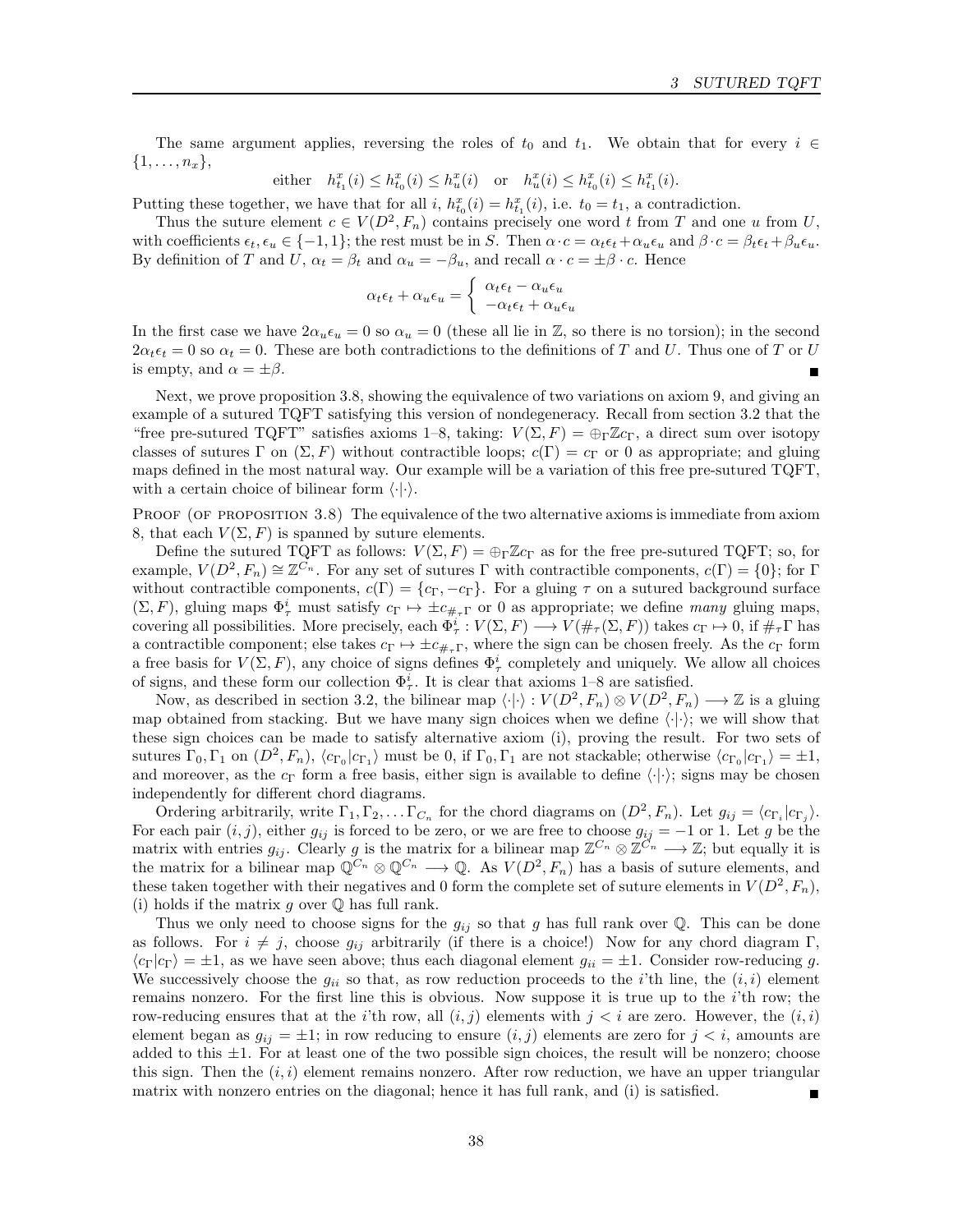## 3.14 An additional axiom

We consider a tenth axiom for sutured TQFT. Note that a gluing  $\tau$  of a sutured background surface can only increase genus; thus we could simply set  $V(\Sigma, F) = 0$  whenever  $\Sigma$  has genus at least 1, set all gluing maps to higher genus surfaces to be 0, and we would obtain a consistent theory. Our additional axiom will require that certain gluing maps be isomorphisms. Recall that a sutured gluing map arises from an identification  $\tau$  of arcs on the boundary of a sutured background surface  $(\Sigma, F)$ , which respects marked points  $F$  and signs of complementary arcs.

**Axiom 10** Let  $\tau$  be a sutured gluing map on  $(\Sigma, F)$ , identifying two disjoint arcs  $\gamma$ ,  $\gamma'$  on  $\partial \Sigma$ . Suppose that  $|\gamma \cap F| = |\gamma' \cap F| = 1$ . Then any gluing map  $\Phi_{\tau}$  associated to  $\tau$  is an isomorphism.

Any connected sutured background  $(\Sigma, F)$  can be constructed from a sutured background disc  $(D^2, F_n)$  by gluing maps of this type; in fact, any sutured background  $(\Sigma, F)$  (possibly disconnected) can be constructed from a disjoint union of sutured background discs  $\sqcup(D^2, F_2)$  by gluing maps of this type. So this final axiom strong enough to construct isomorphisms  $V(\Sigma, F) \cong V(\sqcup_i(\overline{D^2}, F_2)) \cong$  $\otimes_i V(D^2, F_2)$  for any  $(\Sigma, F)$ . As we now see, it makes axiom 9 redundant, and almost does the same to axiom 8.

**Lemma 3.20** In the presence of axioms  $1-\delta$ , axiom 10 implies axiom 9.

PROOF On  $(D^2, F_2)$  there are only two chord diagrams; as mentioned in section 3.6 inclusions  $(D^2, F_2) \hookrightarrow$  $(D^2, F_1)$  with intermediate sutures can easily be found to show that they have suture elements which are linearly independent; by axiom 8 two such suture elements span  $V(D^2, F_1)$ ; thus they form a basis which we denote x, y and in fact  $V(D^2, F_2) = V(D^2)_1 \cong \mathcal{F}_1$  as graded abelian groups.

Gluing two such discs, we obtain an isomorphism  $V(D^2, F_3) = V(D^2)_2 \cong \mathcal{F}_2$  as graded abelian groups, and the summand  $V(D^2)_{2}^0$  has basis  $\{x \otimes y, y \otimes x\}$ , which are suture elements (exactly like  $xy, yx$ in the foregoing) for two bypass-related chord diagrams of 3 chords. Including  $(D^2, F_3) \hookrightarrow (D^2, F_1)$ in various ways, we obtain maps  $\mathbb{Z}^2 \cong V(D^2)_{2}^0 \longrightarrow V(D^2, F_1) \cong \mathbb{Z}$  which are coordinate projections; from these we see that the third chord diagram in their bypass triple is  $\pm x \otimes y \pm y \otimes x$  (exactly like  $\pm xy \pm yx$  in the foregoing). By proposition 3.7, this is equivalent to axiom 9.

**Lemma 3.21** Assume axioms 1-7. Suppose on  $(D^2, F_2)$  the two chord diagrams, one each in Euler class  $-1$  and 1, have suture elements  $\pm x$ ,  $\pm y$  respectively where  $\{x, y\}$  is a basis for  $V(D^2, F_2)$ . Then axiom 10 implies axiom 8. (And hence, by lemma 3.20, also axiom 9.)

PROOF Gluing several discs  $(D^2, F_2)$  together, base-to-root, gives isomorphisms by axiom 10. Since x, y form a basis for  $V(D^2, F_2)$ , we obtain a basis of suture elements  $\{x, y\}^{\otimes n}$  for each  $V(D^2, F_{n+1})$ (exactly like words in x, y in the foregoing). Thus each  $V(D^2, F_n)$  is spanned by suture elements, and hence by gluing we obtain a basis of any  $V(\Sigma, F)$  of suture elements; in particular a spanning set.

# 4 Sutured Floer homology and sutured TQFT

We now show that the sutured Floer homology, defined by Juhász in [14], of certain balanced sutured manifolds forms a sutured TQFT. As noted in [12], the SFH of manifolds of the type  $(\Sigma \times S^1, F \times S^1)$ , where  $\Sigma$  is a surface with nonempty boundary and  $F \subset \partial \Sigma$  is finite, has TQFT-like properties. In fact it is a sutured TQFT; for which sutured TQFT was designed to be an axiomatic model. Make the following assignments.

- To a sutured background surface  $(\Sigma, F)$ , assign the abelian group  $V(\Sigma, F) = SFH(-\Sigma \times S^1, -F \times S^1)$  $S<sup>1</sup>$ ) with Z coefficients. It is known that SFH splits as a direct sum over spin-c structures.
- A set of sutures Γ on  $(\Sigma, F)$  corresponds precisely to an isotopy class of contact structures ξ on  $\Sigma \times S^1$ , such that the boundary  $\partial \Sigma \times S^1$  is convex with dividing set  $F \times S^1$  and positive/negative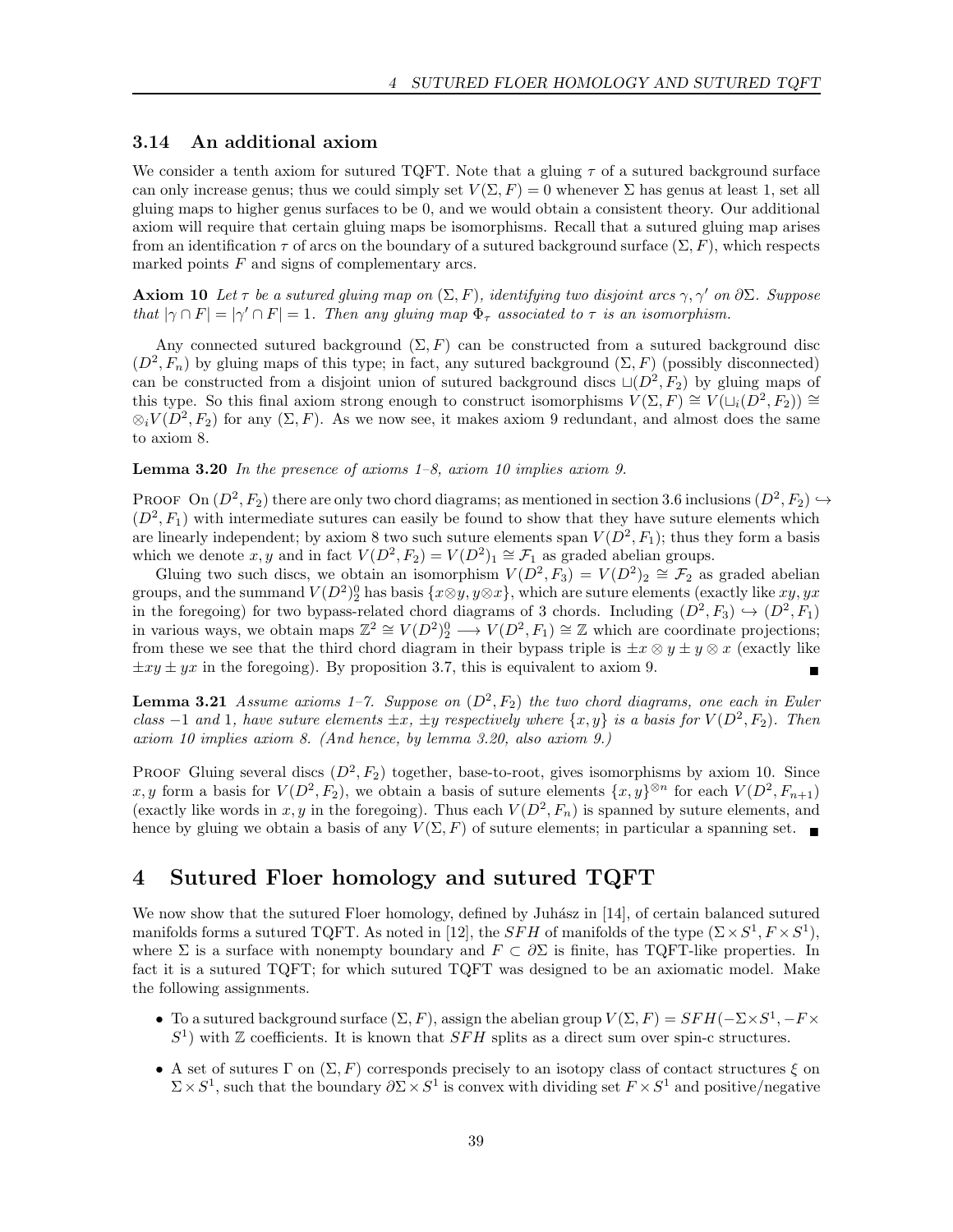regions determined by the decomposition of  $\partial \Sigma \backslash F$  into positive and negative arcs  $C_+ \cup C_-$ [7, 8, 9]. Let  $c(\Gamma)$  be the *contact invariant*  $c(\xi) \subset V(\Sigma, F)$  [18, 11, 10]. This  $c(\xi)$  is a subset of the form  $\{\pm x\}$ . The possible relative Euler classes of  $\xi$  correspond to the spin-c structures on  $(\Sigma, F)$ ; and  $c(\xi)$  lies in the corresponding spin-c summand of SFH.

• For a gluing  $\tau$  of the sutured background surface  $(\Sigma, F)$ , let  $\Phi_{\tau}: SFH(-\Sigma \times S^1, -F \times S^1) \longrightarrow$  $SFH(-(\#_{\tau}\Sigma)\times S^1, -(\#_{\tau}F)\times S^1)$  be the map defined in [12] by the obvious inclusion of  $\Sigma\times S^1\hookrightarrow$  $\#_\tau \Sigma \times S^1$ , together with the canonical contact structure on  $\#_\tau \Sigma \times S^1 - \Sigma \times S^1$  as convex neighbourhood of the boundary. In fact we can choose a sign on each  $\Phi_{\tau}$  on each Euler class summand; let  $\Phi^i_\tau$  be the collection of all maps obtained from  $\Phi_\tau$  by all possible choices of signs.

Proposition 4.1 These assignments satisfy all axioms of sutured TQFT (including axiom 10).

PROOF The assignments above clearly satisfy axioms 1–3. Axiom 4, that  $V(\sqcup_i(\Sigma_i, F_i)) = \otimes_i V(\Sigma_i, F_i)$ is clear from the definition of  $SFH$ . Axiom 5, that a gluing map takes contact elements to contact elements in a natural way, is proved in [12]; as the contact invariant is of the form  $\{\pm x\}$ , each  $\Phi^i_\tau$ is surjective on contact elements. If Γ contains a contractible loop then the corresponding contact structure is overtwisted; by [10] then  $c(\Gamma) = \{0\}$ , so axiom 6 holds. That  $V(D^2, F_1) \cong \mathbb{Z}$  is proved in [12] and follows from [15] or [10]; that  $c(\Gamma_{\emptyset}) = \{\pm 1\}$  is proved in [12] and follows from [10]; so axiom 7 holds.

Axiom 10, that a gluing map identifying precisely one pair of marked points is an isomorphism, is proved in [12]. Moreover, it's shown in [12], following [10], that  $V(D^2, F_2) \cong \mathbb{Z}^2$ , which splits as a direct sum  $\mathbb{Z} \oplus \mathbb{Z}$  corresponding to chord diagrams of Euler class  $-1$  and 1; and contact elements for the two chord diagrams form a basis. By lemma 3.21, this implies axiom 8; by lemma 3.20; this implies axiom 9.

It follows immediately that any result about sutured  $TQFT$  immediately gives a result about  $SFH$ . In particular, contact elements in the SFH of sutured solid tori with longitudinal sutures have all the structure of the Fock space of section 2, and all the structure of the sutured TQFT of discs.

## Corollary 4.2 A sutured TQFT exists.

Corollary 4.2 could of course also be proved by formally constructing a sutured TQFT from scratch. For instance, one could define  $V(D^2, F_n)$  to be a direct sum of Z summands, one for each basis chord diagram; and then specify suture elements using the bypass relation and decomposition into a basis; and then go through the procedure of section 3 to iron out signs. Defining the sutured TQFT on more complicated surfaces would however take more work.

# 5 Non-commutative  $QFT =$  Sutured TQFT of discs

## 5.1 Main isomorphism and suture elements

After section 3, it is clear that much of the algebraic non-commutative QFT structure developed in section 2 is equivalent to structure in the sutured TQFT of discs. To summarise, we make a detailed statement that "the sutured TQFT of discs is the QFT of two non-commuting particles", proving remaining details. This includes earlier theorems 1.1 and 3.4.

**Theorem 5.1** Every sutured TQFT obeying axioms  $1-9$  above satisfies

$$
V(D^2) \cong \mathcal{F},
$$

an isomorphism of graded rings. In particular

$$
V(D^2)_{n+1} \cong \mathcal{F}_n \cong \mathbb{Z}^{2^n}, \quad V(D^2)_{n_-,n_+} \cong \mathcal{F}_{n_x,n_y} \cong \mathbb{Z}^{\binom{n}{n_x}} \cong \mathbb{Z}^{\binom{n}{n_y}},
$$

isomorphisms of abelian groups. Each  $c_w \in V(D^2)_n^e$ , for  $w \in \mathcal{W}_n^e$ , corresponds to  $w \in \mathcal{M}_n^e \subset \mathcal{F}_n^e$ , replacing  $(-, +)$  with  $(x, y)$ . Moreover, under this isomorphism: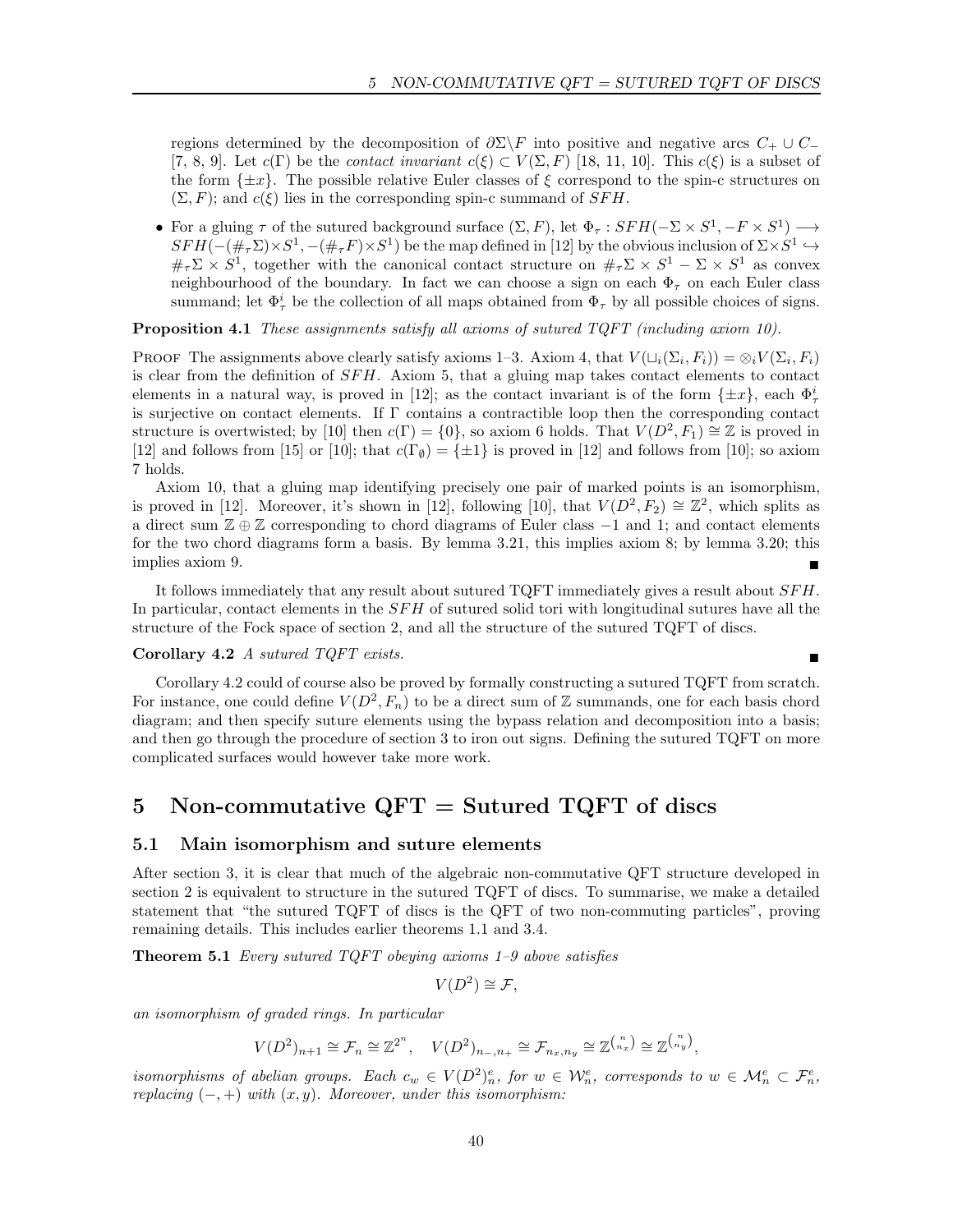- (i) The action of annihilation and creation operators  $a_{x,i}, a_{y,i}, a_{x,i}^*, a_{y,i}^*$  on words  $w \in \mathcal{M}_n^e \subset \mathcal{F}_n^e$  is *identical to the action of annihilation and creation operators*  $a_{-,i}, a_{+,i}, a_{-,i}^*$ ,  $a_{+,i}^*$  *on basis suture* elements  $c_w$ , for  $w \in \mathcal{W}_n^e$ .
- (ii) The  $\langle \cdot | \cdot \rangle$  defined on F via the partial order  $\leq$ , and the  $\langle \cdot | \cdot \rangle$  defined on  $V(D^2)$  by stacking, agree.
- (iii) The operators  $T_{x,i}$ ,  $T_{y,i}$ ,  $T_{x,i}^*$ ,  $T_{y,i}^*$ ,  $U_{x,i}$ ,  $U_{y,i}$  act on each  $\mathcal{F}_n^e$  identically to the operators  $T_{-,i}$ ,  $T_{+,i}, T_{-,i}^*, T_{+,i}^*, U_{-,i}, U_{+,i}$  on  $V(D^2)_n^e$ .
- (iv) The duality operator H acts on  $\mathcal{F}_n^e$  identically to the rotation operator R on  $V(D^2)_n^e$ .
- (v) The set of suture elements in  $V(D^2)_n^e$  maps to the distinguished subset  $\mathcal{C}_n^e$ .

Most of this theorem has already been proved. The isomorphism of rings is clear; we chose signs on basis elements  $c_w \in V(D^2)$ , on  $\langle \cdot | \cdot \rangle$ , on multiplication, and on annihilation and creation and other operators, so that the isomorphism might apply to them; and then we proved that the isomorphism does indeed apply. We chose signs and proved  $H = R$ . It only remains to prove the last statement (v). But to do this we need to establish that  $\mathcal{C}_n^e$  exists, in particular proposition 2.9 that the three definitions  $C^1$ ,  $C^2$ ,  $C^3$  all agree. We will prove proposition 2.9 and theorem 5.1 together by showing that all of  $\mathcal{C}^1, \mathcal{C}^2, \mathcal{C}^3$  map to the set of sutures elements under this isomorphism. (Recall  $\mathcal{C}^1 = \{a_{s,i}^*, a_{s,i}, T_{s,i}^*\}\cdot 1$ ,  $C^2 = \{a_{s,0}^*, a_{s,0}, H\} \cdot 1$  and  $C^3 = \{a_{s,n_s+1}^*, a_{s,n_s+1}, H\} \cdot 1$ .)

It's interesting to note that our proof of proposition 2.9 relies upon an isomorphism to sutured TQFT, and hence upon the existence of a sutured TQFT; thus, at least in our presentation, there is a dependence upon the constructions of sutured Floer homology, holomorphic curves and all.

PROOF (OF PROPOSITION 2.9 AND THEOREM 5.1(V)) We first show that under our isomorphism,  $\mathcal{C}^1$ corresponds to suture elements. Clearly the class of suture elements is preserved under the action of creations, annihilations, and the operators  $T^*_{\pm,i}$ , since we explained their action on suture elements in sections 3.5 and 3.11 above. We must show that every suture element can be created from the vacuum by the action of these operators. Clearly the 0 suture element can be obtained: annihilating the vacuum, for instance; we first show that we can obtain a suture element for any chord diagram.

Proof by induction on the number of chords. Clearly we can obtain the vacuum. Now suppose we have a chord diagram  $\Gamma$  of  $n+1$  chords and Euler class e. If  $\Gamma$  contains an outermost chord at the base point, or an outermost chord at the root point, or has an outermost chord enclosing a positive region on the eastside, or has an outermost chord enclosing a negative region on the westside, then Γ is obtained from a smaller chord diagram by applying a creation operator, and we reduce to a smaller diagram. So we may assume all outermost regions are negative and on the eastside, or positive and on the westside.

Suppose there is an outermost negative region on the eastside; the case of an outermost positive region on the westside is similar. Then there is one closest to the base point, so is enclosed by a chord running from the point  $2i + 1$  to  $2i + 2$ ; and this i is minimal. (The points of  $F_{n+1}$  on  $(D^2, F_{n+1})$ are numbered as mentioned in section 3.1 above.) Then, as shown in figure 12, the chord diagram Γ is obtained from a chord diagram  $\Gamma'$  by applying the operator  $a_{+,i+2}T^*_{+,i}$ , where  $\Gamma'$  is identical to  $\Gamma$ , except that the outermost chord between  $(2i + 1, 2i + 2)$  is moved to  $(2i - 1, 2i)$ . Thus the outermost negative region in Γ′ is closer to the base point; applying this procedure finitely many times, we obtain a chord diagram with an outermost chord at the base point, and can reduce to a smaller one.

Thus, for any chord diagram Γ, we can obtain a suture element in  $c(\Gamma)$  by applying creation, annihilation and  $T^*_{\pm,i}$  operators; but we have not yet shown we can obtain *both* elements in  $c(\Gamma)$ . For this it suffices to show we can obtain  $-1$ . We can obtain  $-1$  from 1, for instance, by operating

$$
1 \quad \overset{a_{x,0}^*}{\mapsto} \quad x \quad \overset{T_{y,0}^*}{\mapsto} \quad yx - xy \quad \overset{a_{x,0}}{\mapsto} \quad -y \quad \overset{a_{y,0}}{\mapsto} \quad -1.
$$

Thus,  $\mathcal{C}^1$  coincides with the set of suture elements.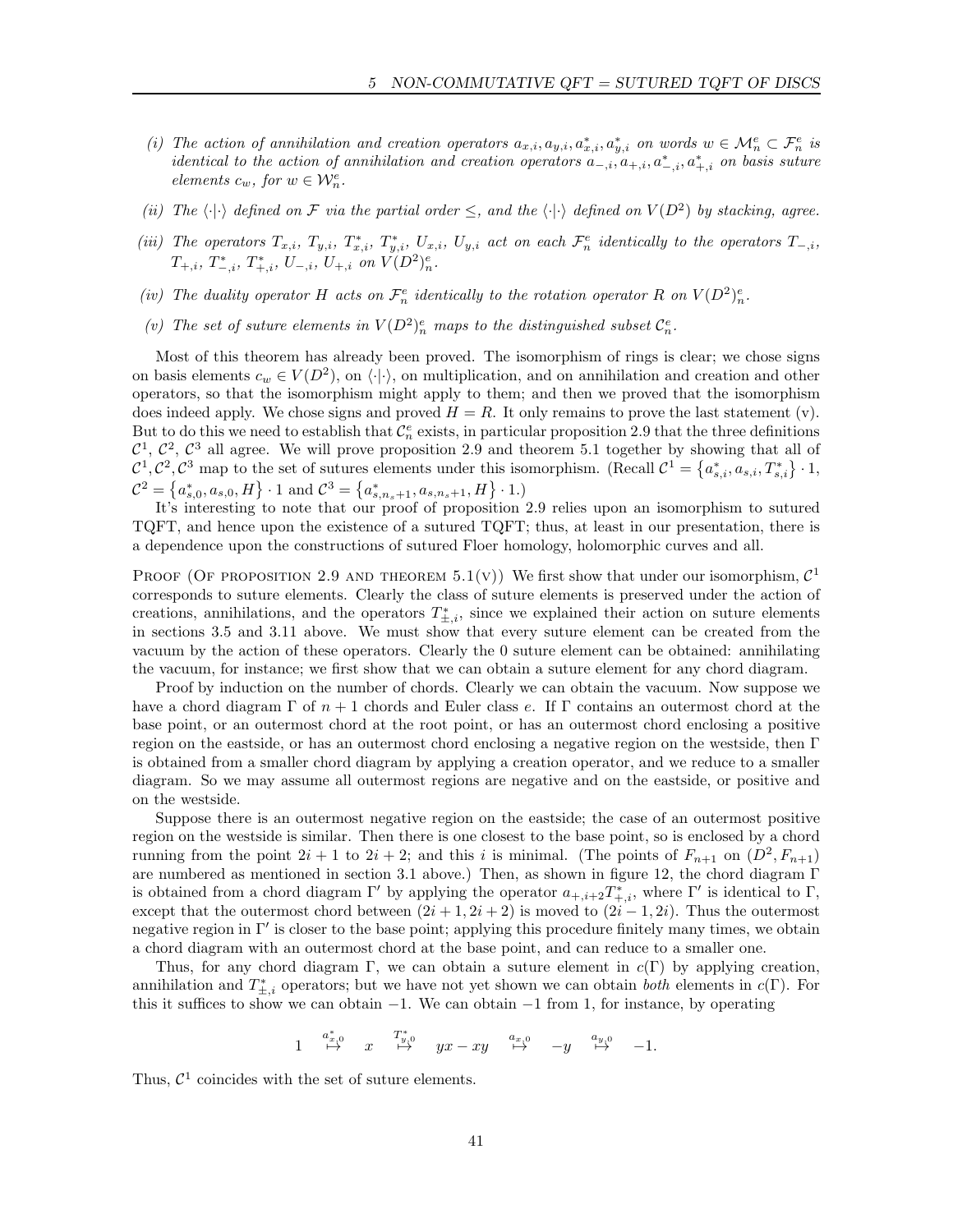

Figure 12: A chord diagram with outermost region at  $(2i + 1, 2i + 2)$  is  $a_{+,i+2}T^*_{+,i}$  of an otherwise identical chord diagram with outermost region at  $(2i - 1, 2i)$ .

We now turn to  $\mathcal{C}^2$ . A similar but easier argument applies. Again, the class of suture elements is clearly preserved by creations and by  $H$ ; we must show that we can obtain any suture element from the vacuum by applying initial creation and rotation operators. We can clearly obtain 0. Again, proof by induction on the number of chords. One chord is clear. Let  $\Gamma$  be a chord diagram. Then  $\Gamma$  has an outermost chord; applying H this may be rotated to the base point; so  $\Gamma$  is obtained from a smaller chord diagram by an initial creation followed by some applications of H.

This shows that for any Γ we can obtain an element in  $c(\Gamma)$ . We now show we can obtain -1. For this we need to use the fact that  $H^{n+1} = -1$  sometimes; we have not proved this yet, but for our purposes it is sufficient to note that on  $\mathcal{F}_{1,1}$ ,  $H^3 = -1$ ; this can be computed by hand from the formula in corollary 2.8. Thus we can obtain −1, for instance, by

$$
1 \quad \overset{a^*_{y,0}}{\mapsto} \quad y \quad \overset{a^*_{x,0}}{\mapsto} \quad xy \quad \overset{H^3}{\mapsto} \quad -xy \quad \overset{a_{x,0}}{\mapsto} \quad -y \quad \overset{a_{y,0}}{\mapsto} \quad -1.
$$

Thus  $\mathcal{C}^2$  coincides with the set of suture elements. The proof that  $\mathcal{C}^3$  coincides with suture elements is identical, replacing base point with root point.

We can now also prove the algebraic statements about suture elements in theorem 2.10. (Again, this proof relies on sutured TQFT existence.)

PROOF (OF THEOREM 2.10) Part (i) is clear: we have defined  $\times$ ,  $a_{s,i}$ ,  $a_{s,i}^*$ ,  $T_{s,i}$ ,  $T_{s,i}$ ,  $U_{s,i}$  to preserve suture elements; and we have considered signs of suture elements at length. Part (ii) is a statement of the properties of suture elements, as discussed in sections 3.7 and 3.9 above; including (ii) of proposition 3.16. Part (iii) is clear: it's easy to check  $Q_{\pm}$  does not preserve C; we have computed an inverse for  $Q_{\pm}$ , so that it is a bijection, and  $|Q_{\pm} \mathcal{C}_n^e| = |\mathcal{C}_n^e| = 2N_n^e$ ; and since  $Q_{\pm} \circ Q_{\mp}^{-1} = H^{\pm 1}$  preserves  $\mathcal{C}$ , we must have  $Q_+C = Q_-C$ . Part (iv) follows from the above:  $\langle v|v\rangle = 1$  is (iii) of proposition 3.16;  $\langle v|Hv\rangle = 1$ then follows from the duality definition of H; and  $\langle v_0|v_1 \rangle \in \{-1, 0, 1\}$  follows from the sutured-TQFT definition of  $\langle \cdot | \cdot \rangle$ .

For part (v), note that if the sum/difference of two suture elements  $u, v$  is also a suture element, then the same is true mod 2, hence by proposition 1.10 of [17], they correspond to bypass-related chord diagrams  $\Gamma_u, \Gamma_v$ . Reorder u, v if necessary so that  $\langle u|v \rangle = \pm 1$  and  $\langle v|u \rangle = 0$ , and switch signs if necessary so  $\langle u|v \rangle = 1$ ; then  $u - v$  is a suture element for the third diagram. Since  $u, v$  are bypassrelated,  $\Gamma_u, \Gamma_v$  may be isotoped to be identical, except in a disc  $D' \subset D$ ; and we may choose a base point on D' such that  $\Gamma_u \cap D'$  is the basis chord diagram  $\Gamma_{xy}$ , and  $\Gamma_v \cap D'$  is the basis chord diagram  $\Gamma_{yx}$ ; these have suture elements  $xy, yx$  respectively, and  $\langle xy|yx \rangle = 1$ . Now the chord diagrams  $\Gamma_u, \Gamma_v$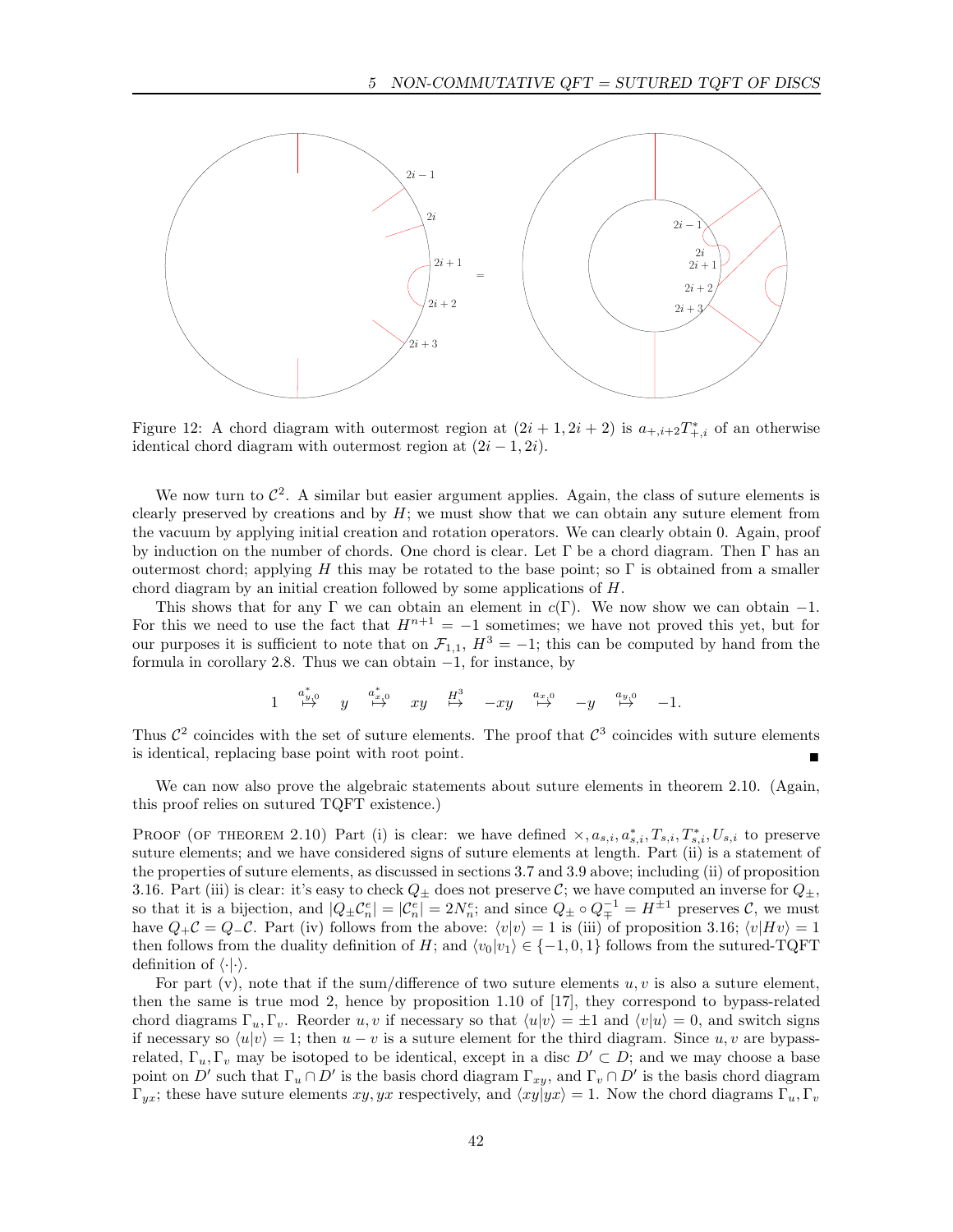

Figure 13: Chord diagrams  $\Gamma_u, \Gamma_u$ .

can be obtained by applying initial creation operators and rotations to these two diagrams, so we obtain an operator  $A^*$  taking  $xy \mapsto \pm u$  and  $yx \mapsto \pm v$ . Since creations and rotations are isometries, we have  $1 = \langle xy|yx \rangle = \langle A^*(xy)|A^*(yx) \rangle = \langle u|v \rangle$ ; thus under  $A^*, (xy, yx) \mapsto \pm(u, v)$ . If we get  $-(u, v)$ , then precompose  $A^*$  with  $H^3 = -1$  on  $\mathcal{F}_{1,1}$ , and we have the desired  $A^*$ .

Part (vi) is essentially lemma 3.1 of [17] without the contact geometry and with signs; we repeat the argument here with modifications necessary in this context. Given two chord diagrams  $\Gamma_u, \Gamma_v$  and  $u \in c(\Gamma_u)$ ,  $v \in c(\Gamma_v)$  with  $\langle u|v \rangle = 1$ , we must find chord diagrams  $\Gamma_u = \Gamma_0, \Gamma_1, \ldots, \Gamma_m = \Gamma_v$ , and  $u = c_0, c_1, \ldots, c_m = v$  where  $c_i \in c(\Gamma_i)$ , such that each  $c_i - c_{i+1}$  is a suture element — in particular, each pair  $\Gamma_i, \Gamma_{i+1}$  is bypass-related — and for all  $i \leq j$ ,  $\langle c_i | c_j \rangle = 1$ . We prove this by induction on the number of chords in  $\Gamma_u, \Gamma_v$ . The assumption  $\langle u|v \rangle = 1$  implies that  $\Gamma_u, \Gamma_v$  have the same Euler class. With less than three chords there is nothing to prove; with three chords  $\Gamma_u, \Gamma_v$  are either identical or bypass-related, and the result is clear.

Now consider general  $\Gamma_u$ ,  $\Gamma_v$  and u, v with  $\langle u|v \rangle = 1$ . If  $\Gamma_u$ ,  $\Gamma_v$  share an outermost chord  $\gamma$  then we simply consider  $\Gamma_u - \gamma$  and  $\Gamma_u - \gamma$ ; by induction we have a sequence of bypass-related chord diagrams with the desired properties; adding  $\gamma$  to all these is an operation which gives an isometry, as noted at the end of section 3.12. Hence we obtain chord diagrams and suture elements with the desired properties.

Thus we may assume  $\Gamma_u, \Gamma_v$  have no outermost chords in common. Let  $\gamma$  be an outermost chord of  $\Gamma_v$ , let its endpoints be p, q where q is clockwise of p. Let the next marked point of  $\Gamma_v$  clockwise of q be r. By assumption, there is no outermost chord connecting p, q on  $\Gamma_u$ ; there is also no outermost chord connecting q, r on  $\Gamma_u$ , since then rounding would give  $\langle u|v \rangle = 0$ . Thus  $\Gamma_u$ ,  $\Gamma_v$  appear as shown in figure 13, and we may perform upwards bypass surgery on  $\Gamma_u = \Gamma_0$  near p, q, r, along the attaching arc  $\delta$  shown, to obtain  $\Gamma_1$ .

Now,  $\Gamma_1, \Gamma_v$  share the common outermost chord  $\gamma$ . Removing it, by induction we obtain a sequence of chord diagrams  $\Gamma_1 - \gamma = \Gamma'_1, \Gamma'_2, \ldots, \Gamma'_m = \Gamma_v - \gamma$ , and  $c'_i \in c(\Gamma'_i)$ , with each  $c'_i - c'_{i+1}$  a suture element — hence each pair  $\Gamma'_i$ ,  $\Gamma'_{i+1}$  bypass-related — and  $\langle c'_i | c'_j \rangle = 1$  for  $1 \le i \le j \le m$ . Reinserting  $\gamma$ we obtain a sequence of chord diagrams  $\Gamma_1, \Gamma_1, \ldots, \Gamma_m$ , where each  $\Gamma_i, \Gamma_{i+1}$  are bypass-related. This inserting of  $\Gamma$  gives a linear operator L which is an isometry, and we may adjust L by sign if necessary so that  $L(c'_m) = v$ . Then for  $1 \le i \le m$ , let  $c_i = L(c'_i)$ . As L is an isometry, we have  $\langle c_i | c_j \rangle = 1$  for  $1 \leq i \leq j \leq m$ . We set  $c_0 = u$ . As L preserves suture elements, each  $c_i - c_{i+1} = L(c'_i - c'_{i+1})$  for  $1 \leq i \leq m-1$  is a suture element.

We claim that the  $\Gamma_i$  and  $c_i$  are sequence of chord diagrams and suture elements with the desired properties. It only remains to verify that  $c_0 - c_1$  is a suture element and that  $\langle c_0 | c_i \rangle = 1$  for  $0 \le i \le m$ . Clearly  $\langle c_0 | c_0 \rangle = 1$ . To see  $c_0 - c_1$  is a suture element, note that since  $\Gamma_0, \Gamma_1$  are bypass-related, either  $c_0 - c_1$  or  $c_0 + c_1$  is a suture element. Since  $\langle c_0 | c_m \rangle = \langle u | v \rangle = 1$  and  $\langle c_1 | c_m \rangle = 1$ , we have  $\langle c_0 \pm c_1 | c_m \rangle = 2$  or 0; clearly 2 is impossible, so it must be  $c_0 - c_1$  that is a suture element.

For any  $1 \leq i \leq m$ , we next show that  $\langle c_0 | c_i \rangle = \pm 1$ . Since  $\Gamma_1$  is obtained from  $\Gamma_0$  by an upwards bypass surgery,  $\langle c_0|c_1\rangle = \pm 1$ . Now for  $2 \le i \le m$ , consider the sutured cylinders which are rounded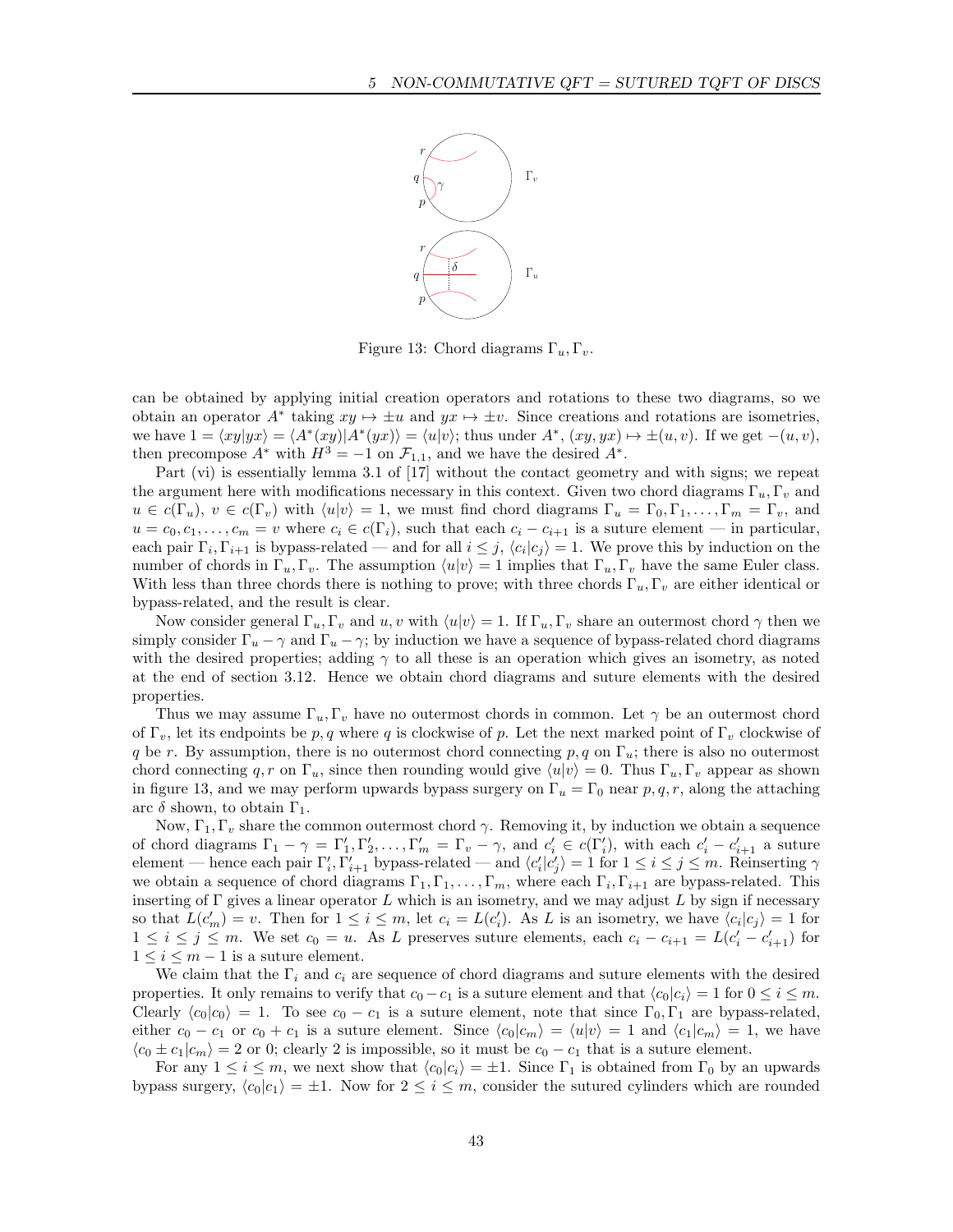in computing  $\langle c_0|c_i\rangle$  and  $\langle c_1|c_i\rangle$ . Note  $\Gamma_i$  contains the outermost chord  $\gamma$ , which can be pushed down by a "finger move" to  $\Gamma_0$  or  $\Gamma_1$  to give identical sets of sutures. Thus if one of these sutured cylinders has connected sutures, so does the other. Since  $\langle c_1|c_i\rangle = 1$  then  $\langle c_0|c_i\rangle = \pm 1$ .

Finally we verify that for each  $1 \leq i \leq m$ ,  $\langle c_0 | c_i \rangle = 1$ . We know  $c_0 - c_1$  is a suture element and  $\langle c_0|c_i\rangle = \pm 1, \langle c_1|c_i\rangle = 1.$  Thus  $\langle c_0 - c_1|c_i\rangle = \pm 1 - 1 = 0$  or  $-2.$  Clearly  $-2$  is impossible; hence  $\langle c_0 | c_i \rangle = 1.$ 

In fact the proof of part (vi) of theorem 2.10 above effectively gives another proof of lemma 3.1 of [17]. If  $\Gamma_u$ ,  $\Gamma_v$  give a tight contact structure on the solid cylinder then the proof constructs it as a thickened  $\Gamma_u$  with a finite set of bypass attachments.

## 5.2 Duality–Rotation explicitly

We now prove some more detailed results about the  $H = R$  duality/rotation operator, in addition to the results of section 2.6, including the formula of corollary 2.8. In [17] we obtained, mod 2, a recursive formula for H, an explicit description for H. We reprove these here over  $\mathbb{Z}$ .

Recall the formula of corollary 2.8, and recall that  $E_w^s$ , for  $s \in \{x, y\}$ , is the set of those *i* numbering the s's which are followed (to the right) by a different symbol; and for  $T \subseteq E_w^x$ , we form  $\psi_T^x w$  by taking each x in w corresponding to T, and the y immediately following it, and replacing each xy with  $yx$ ; similarly for  $\psi_T^y w$  where  $T \subseteq E_w^y$ .

$$
Hw = Q_{+}Q_{-}^{-1}w = \sum_{w_{i} \geq w} \sum_{T \subseteq E_{w_{i}}^{y}} (-1)^{|T|} \psi_{T}^{y} w_{i}
$$

Think of x's as pawns on a 1-dimensional chessboard, and  $y$ 's as empty squares. Then an operation  $\psi_T^x w$  moves takes a subset of the pawns and moves them each forward one square each; as they have all moved ahead we have  $w \leq \psi_T^x w$ . Call any  $\psi_T^x w$  pawn-ahead of w. Similarly, any  $\psi_T^y w \leq w$ ; call any  $\psi_T^y w$  pawn-behind w. Further recall that  $f_w^x(i)$  is the number of y's (strictly) to the left of the *i*'th  $x$  in  $w$ .

**Proposition 5.2** Let  $w \in \mathcal{M}_n^e$ . The words v occurring in Hw are precisely those such that:

- (i) If  $i \in E_v^x$  then  $f_v^x(i) = f_w^x(i) 1$ .
- (ii) If  $i \notin E_v^x$  then  $f_v^x(i) \geq f_w^x$ .
- The coefficient of v in Hw is  $(-1)^{|E_v^x|}$ .

PROOF From the formula for H, we have immediately that any v occurring in  $Hw$  is pawn-behind some u with  $w \leq u$ . In fact, v appears once for every  $u \geq w$  pawn-ahead of v. So for v occurring in  $H_w$ ,  $f_v^x(i) \geq f_w^x(i)$  for  $i \notin E_v^x$ , and  $f_v^x(i) \geq f_w^x(i) - 1$  for  $i \in E_v^x$ . Partition the set  $\{1, 2, ..., n_x\}$ numbering the x's in the words into three sets  $S_0, S_1, S_2$ :

$$
S_0 = \{1, 2, ..., n_x\} - E_v^x
$$
  
\n
$$
S_1 = \{i \in E_v^x : f_v^x(i) = f_w^x(i) - 1\}
$$
  
\n
$$
S_2 = \{i \in E_v^x : f_v^x(i) \ge f_w^x(i)\}
$$

Thus, v occurs in Hw once for every word  $u \geq w$  pawn-ahead of v; such u exist if and only if for each  $i \in S_0$  (i.e. those  $i \notin E_v^x$ ),  $f_v^x(i) \ge f_w^x(i)$ . In this case, the u occurring are precisely those obtained by moving up all the x-pawns in  $S_1$ , and any subset of the x-pawns in  $S_2$ . Thus, the complete set of all terms in the sum for  $Hw$  involving  $v$  is precisely

$$
\sum_{A \subseteq S_2} (-1)^{|A \cup S_1|} v = (-1)^{|S_1|} v \sum_{A \subseteq S_2} (-1)^{|A|}.
$$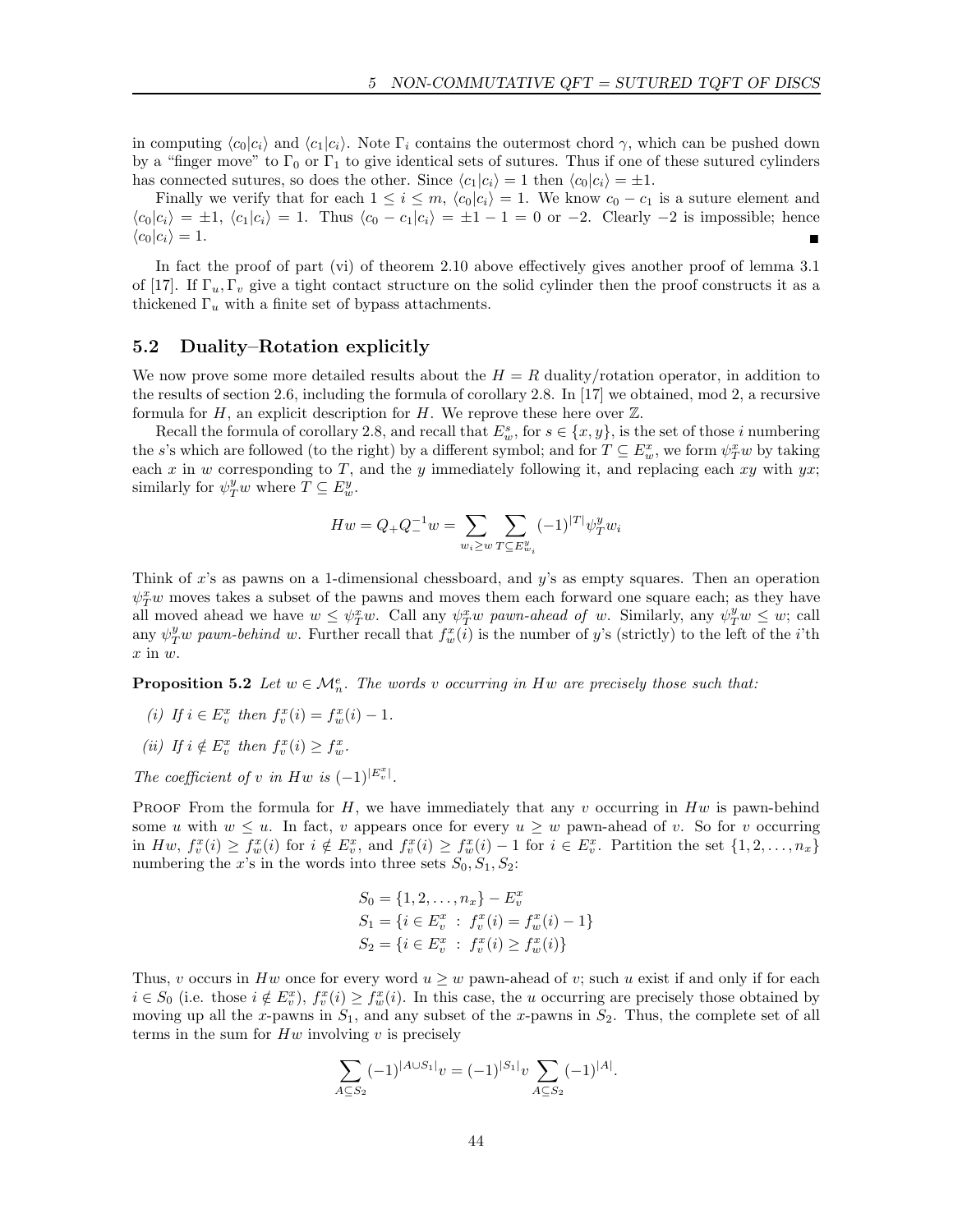This sum is clearly 0 if  $S_2$  is nonempty; and if  $S_2$  is empty then v appears in the final expression for Hw with coefficient  $(-1)^{|S_1|}$ .

So, the v occurring in Hw are precisely those with  $f_v^x(i) \ge f_w^x(i)$  for  $i \notin E_v^x$ , and such that  $S_2 = \emptyset$ , i.e.  $f_v^x(i) = f_w^x(i) - 1$  for all  $i \in E_v^x$ . The coefficient of this v is  $(-1)^{|S_1|}$ , and  $S_1 = E_v^x$ .

We immediately obtain, for instance,

$$
H(x^{a}) = x^{a}, \quad H(y^{b}) = y^{b}, \quad H(x^{a}y^{b}) = y^{b}x^{a}, \quad H(y^{b}x^{a}) = y^{b}x^{a} - y^{b-1}xyx^{a}.
$$

In general, take a word

$$
w = x^{a_1} y^{b_1} x^{a_2} y^{b_2} \cdots x^{a_k} y^{b_k}
$$

where  $k \geq 2$ , possibly  $a_1 = 0$ , possibly  $b_k = 0$ , but all other  $a_i, b_i \neq 0$ . Now consider a v satisfying the conditions of the above proposition

$$
v=y^{\beta_1}x^{\alpha_1}\cdots y^{\beta_l}x^{\alpha_l}
$$

for some positive integer l, where possibly  $\beta_1 = 0$ , possibly  $\alpha_l = 0$  but all other  $\alpha_i, \beta_i \neq 0$ . The values of  $f_v^x$  are given by the cumulative sums  $\beta_1 + \cdots + \beta_i$ , and the values of  $f_w^x$  by cumulative sums  $b_1 + \cdots + b_j$ . Considering each x counted in  $E_v^x$ , by condition (i) of proposition 5.2 we must have

$$
\beta_1 + \cdots + \beta_i = b_1 + \cdots + b_{P(i)} - 1
$$

for  $1 \leq i \leq l-1$ , for some increasing sequence of integers  $1 \leq P(1) < P(2) < \cdots < P(l-1) \leq k$ . And of course  $\beta_1 + \cdots + \beta_l = b_1 + \cdots + b_k$ , so set  $P(l) = k$ . To maintain the two conditions of the proposition, we must also have the  $x$ 's ending each block in  $v$  corresponding to the  $x$  beginning the next block in  $w$ ; thus

$$
\alpha_1 + \cdots + \alpha_i = a_1 + \cdots + a_{P(i)} + 1.
$$

And this term appears with sign  $(-1)^{l-1}$ . So Hw is the sum of the terms

$$
(-1)^{l-1}y^{b_1+\cdots+b_{P(1)}-1}x^{a_1+\cdots+a_{P(1)}+1}y^{b_{P(1)+1}+\cdots+b_{P(2)}}x^{a_{P(1)+1}+\cdots+a_{P(2)}}\cdots
$$
  

$$
\cdots y^{b_{P(l-2)+1}+\cdots+b_{P(l-1)}}x^{a_{P(l-2)+1}+\cdots+a_{P(l-1)}}y^{b_{P(l-1)+1}+\cdots+b_{P(l)}+1}x^{a_{P(l-1)+1}+\cdots+a_{P(l)}-1}
$$

over all  $l \leq k$  and all increasing sequences  $1 \leq P(1) < P(2) < \cdots < P(l) = k$ . There are  $2^{k-1}$  terms in the sum. This reproves proposition 7.2 of [17], with signs now included.

## 5.3 Duality–Rotation recursively

We can also reprove the recursive properties of  $R$  from [17], now with signs. That is, we prove proposition 7.1 of that paper. Note the change of notation from that paper:  $A_-, B_-, A_+, B_+$  are now respectively  $a_{y,0}, a_{x,0}^*, a_{x,0}, a_{y,0}^*$ .

#### Lemma 5.3

(i)  $a_{y,0}Ha_{y,0}^* = H$ .

(*ii*)  $a_{y,0}H(a_{x,0}^*)^j a_{y,0}^* = H(a_{x,0}^*)^j$ .

$$
(iii) a_{y,0} (a_{x,0})^{j+1} H (a_{x,0}^*)^j a_{y,0}^* a_{x,0}^* = -H.
$$

$$
(iv) \quad (a) \ a_{y,0} (a_{x,0})^j H (a_{x,0})^j = 0 \text{ for } j = 1, \dots, n_x.
$$
\n
$$
(b) \ (a_{x,0})^{j+2} H (a_{x,0}^*)^j a_{y,0}^* = 0.
$$
\n
$$
(c) \ a_{x,0} H (a_{x,0}^*)^j (a_{y,0}^*)^2 = 0.
$$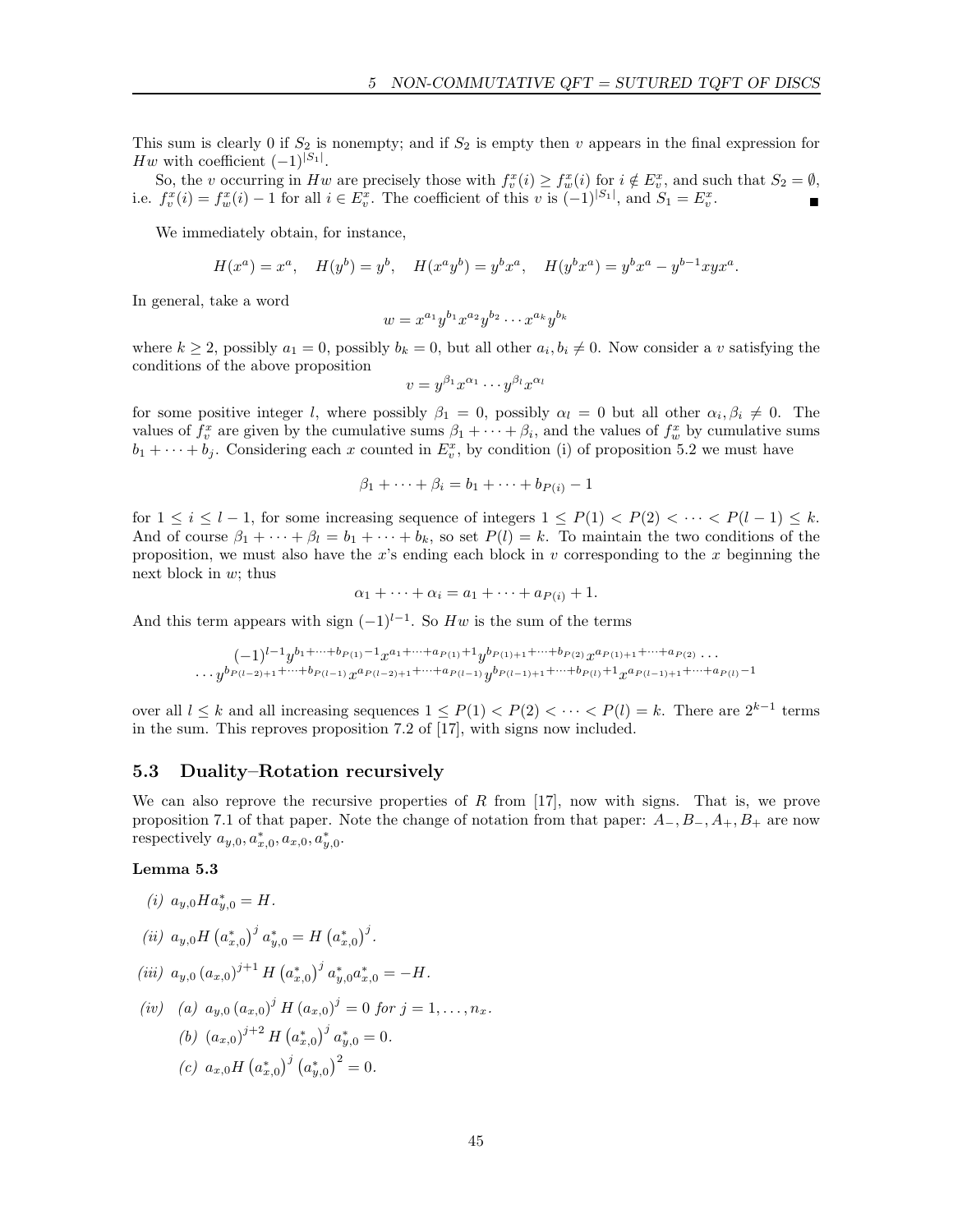PROOF Since all creations and annihilations here are initial, we drop the 0 from the notation for the duration of this proof. For (i), we have

$$
\langle v|a_yHa_y^*w\rangle = \langle a_y^*v|Ha_y^*w\rangle = \langle a_y^*w|a_y^*v\rangle = \langle w|v\rangle = \langle v|Hw\rangle.
$$

In the first equality we use the adjoint property; then the definition of  $H$ ; then creation operators are isometries; then definition of  $H$  again. For (ii), we have

$$
\langle v|a_yH(a_x^*)^j a_y^* w\rangle = \langle a_y^* v|H(a_x^*)^j a_y^* w\rangle = \langle (a_x^*)^j a_y^* w|a_y^* v\rangle = \langle (a_x^*)^j w|v\rangle = \langle v|H(a_x^*)^j w\rangle.
$$

First we use the adjoint property; second the definition of  $H$ ; and fourth the definition of  $H$  again. The third equality follows from the observation that the inequality  $x^j y w \leq yv$  is true iff  $x^j w \leq v$ .

Identity (iii) is the most difficult; we begin by observing that in

$$
\langle v | a_y (a_x)^{j+1} H (a_x^*)^j a_y^* a_x^* w \rangle,
$$

any term of  $H(a_x^*)^j a_y^* a_x^* w$  which does not begin with  $x^{j+1}y$  is annihilated (to 0!) by the operators  $a_y (a_x)^{j+1}$ ; and then for each term  $x^{j+1}$ yu occurring, the above inner product outputs  $\langle v | u \rangle$ .

Now we note that if  $v \le u$  then  $x^{j+1}yv \le x^{j+1}yu$ , and  $x^jyxv \nle x^{j+1}yu$ . But, for any word z whose first  $j + 2$  symbols are not  $x^{j+1}y$ , we have  $x^{j+1}yv \leq z$  iff  $x^jyxv \leq z$ . Thus

$$
\langle x^{j+1} yv - x^j yxv | z \rangle = \begin{cases} \langle v | u \rangle & \text{if } z = x^{j+1} yu, \\ 0 & \text{otherwise.} \end{cases} = \langle v | a_y (a_x)^{j+1} z \rangle
$$

Hence

$$
\langle v|a_y (a_x)^{j+1} H (a_x^*)^j a_y^* a_x^* w \rangle = \langle (a_x^*)^{j+1} a_y^* v | H (a_x^*)^j a_y^* a_x^* w \rangle - \langle (a_x^*)^j a_y^* a_x^* v | H (a_x^*)^j a_y^* a_x^* w \rangle
$$
  

$$
= \langle (a_x^*)^j a_y^* a_x^* w | (a_x^*)^{j+1} a_y^* v \rangle - \langle (a_x^*)^j a_y^* a_x^* w | (a_x^*)^j a_y^* a_x^* v \rangle
$$
  

$$
= -\langle w|v \rangle = -\langle v|Hw \rangle,
$$

where we first use the previous observation, then definition of H, then notice  $x^j y x \nleq x^{j+1} y$  and that creations are isometries, and finally definition of  $H$  again. This proves (iii).

We do not need to prove (iv) algebraically. As in [17], it is sufficient to observe that the operators on chord diagrams produce closed loops, so are 0.

As in [17], this lemma describes the matrix for each  $H_{n_x,n_y}$  recursively. Following notation there, for any two words  $w_0, w_1$  (with  $\leq n_x x$ 's and  $\leq n_y y$ 's), we define the  $w_0 \times w_1$  minor of this matrix to be the intersection of the rows corresponding to all words beginning with  $w_0$  with the columns corresponding to all words beginning with  $w_1$ . The above lemma then gives the following description of  $H_{n_x,n_y}$ :

- (i) The  $y \times y$  minor consists of  $H_{n_x,n_y-1}$ .
- (ii) The y × xy minor contains the x-columns of  $H_{n_x,n_y-1}$ . More generally, the  $y \times x^j y$  minor contains the x<sup>j</sup>-columns of  $H_{n_x,n_y-1}$ , for any  $j=1,\ldots,n_x$ .
- (iii) The  $xy \times yx$  minor consists of  $-H_{n_x-1,n_y-1}$ . More generally, for any  $j = 0, \ldots, n_x 1$ , the  $x^{j+1}y \times x^j yx$  minor consists of  $-H_{n_x-j-1,n_y-1}.$
- (iv) All other entries are zero.

We may write this recursive structure as a formula, as in [17]: the "fake" commutator (commutators do not mean much mod 2!) there becomes a real commutator here.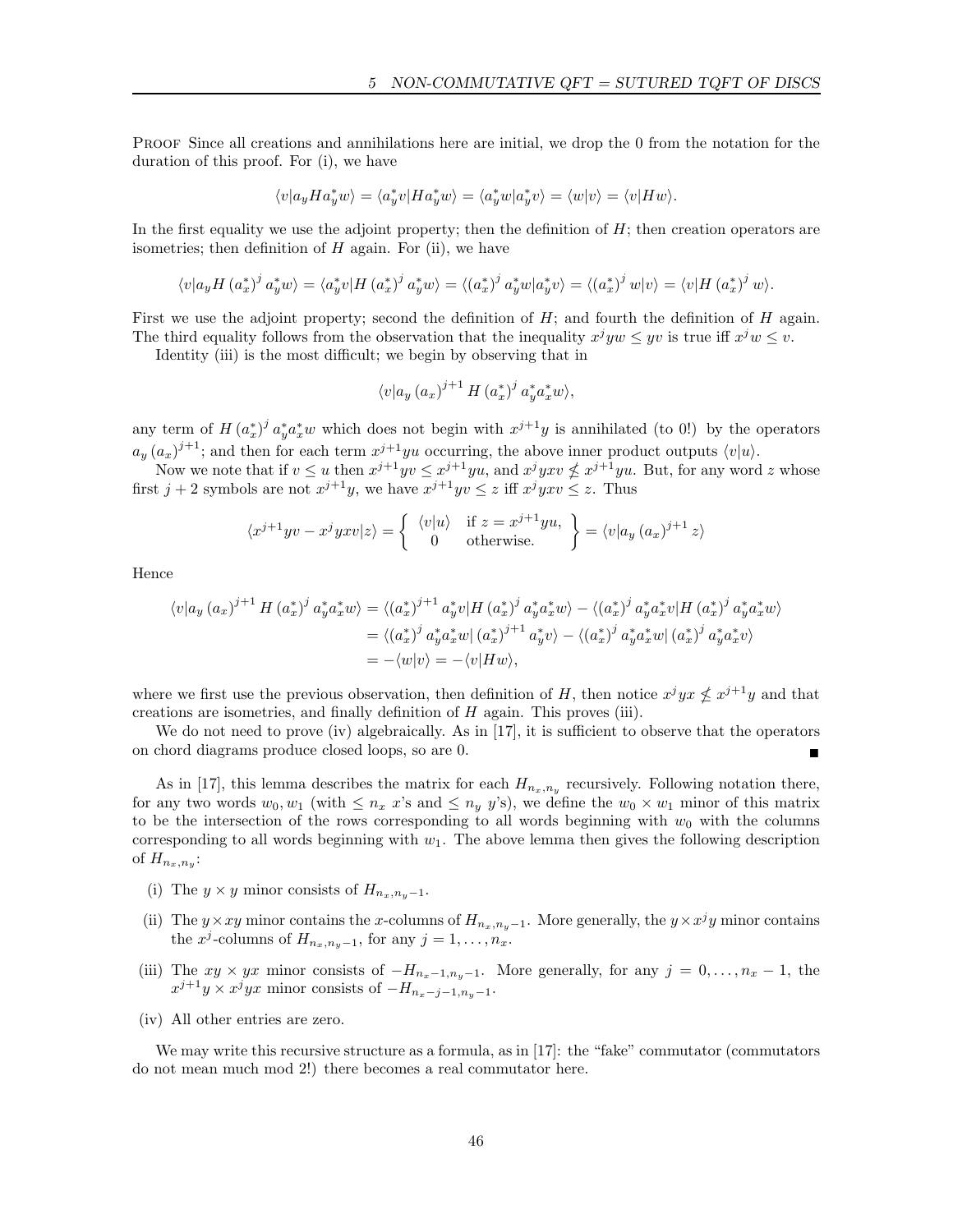Ë

Theorem 5.4

$$
H = \sum_{i=0}^{\infty} a_{y,0}^* H (a_{x,0}^*)^i a_{y,0} (a_{x,0})^i - (a_{x,0}^*)^{i+1} a_{y,0}^* H a_{x,0} a_{y,0} (a_{x,0})^i
$$
  
= 
$$
\sum_{i=0}^{\infty} \left[ a_{y,0}^* H a_{x,0}, (a_{x,0}^*)^{i+1} \right] a_{y,0} (a_{x,0})^i.
$$

## 5.4 Periodicity

We now prove theorem 2.6, that H is periodic,  $H^{n+1} = (-1)^{n_x n_y}$ . In fact we show that not only does  $H$  rotate through chord diagrams, it also in a certain sense rotates through basis elements.

Consider a word  $w \in \mathcal{M}_{n_x,n_y}$  as an  $n \times 1$  chessboard, where x's are pawns and y's are empty squares. Form a sequence of words / chessboard configurations, which begins at  $w_1$  with all pawns / x's at the extreme right, i.e.  $w_1 = y^{n_y} x^{n_x}$ . Pawns can move one square left, if the square to their left is empty. Starting from  $w_1$ , we form a sequence  $w_i$ : on each move we move all possible pawns one square left, until we arrive at  $w_n$  with all pawns at the extreme left,  $w_n = x^{n_x} y^{n_y}$ . Thus, for example, with  $n_x = 2$  and  $n_y = 3$  we have

$$
w_1 = yyyxx, w_2 = yyxyx, w_3 = yxyxy, w_4 = xyxyy, w_5 = xxyyy
$$

Set  $w_0 = w_n = x^{n_x} y^{n_y}$  and number the  $w_i$  mod  $n + 1$ . (So  $x^{n_x} y^{n_y}$  appears twice in a cycle.) We have obviously  $w_1 > w_2 > \cdots > w_n = w_0$ .

As above, denote by  $\pm[u, v]$  denotes the two suture elements with first word u and last word v  $(u \leq v)$ . For now adopt the notation that  $[u, v]$  is the one of this pair of suture elements in which u has coefficient 1. Consider the suture elements  $[w_i, w_{i-1}]$ : it must take one of the following four forms

$$
[w_i, w_{i-1}] = x^{\alpha} (xy - yx)^{\beta} x^{\gamma}, \ x^{\alpha} (xy - yx)^{\beta} y^{\gamma}, \ y^{\alpha} (xy - yx)^{\beta} x^{\gamma}, \text{ or } y^{\alpha} (xy - yx)^{\beta} y^{\gamma}.
$$

To see why, note that all the above expressions are products of suture elements, hence suture elements; expanding them out we obtain a sum where the lexicographically first is some  $w_i$ , and the last is some  $w_{i-1}$ , for some i and some  $n_x, n_y$ ; for every  $n_x, n_y$  and i, we can obtain such an expression with  $w_i$ and  $w_{i-1}$  occurring first and last; and we have proved there is a unique pair of suture elements  $\pm[u, v]$ beginning and ending with each possible pair  $u \leq v$ .

Examining the explicit formula for  $R = H$ , we see that in any word w beginning  $w = x^{\alpha}(xy)^k(yx) \cdots$ or  $y^{\alpha}(xy)^k(yx)\cdots$ , where  $k\geq 0$ , the minimum word occurring in Hw begins:

$$
\min H\left(x^{\alpha}(xy)^k(yx)\cdots\right) = \begin{cases} x^{\alpha+1}(xy)^k yx \cdots & k \ge 2\\ yx^{\alpha+2}\cdots & k = 1\\ x^{\alpha+1}y \cdots & k = 0 \end{cases}
$$

$$
\min H\left(y^{\alpha}(xy)^k(yx)\cdots\right) = \begin{cases} y^{\alpha-1}(xy)^k yx \cdots & k \ge 1\\ y^{\alpha}x \cdots & k = 0 \end{cases}
$$

On the other hand, in  $Hw_i$ , the (lexicographically) first word occurring is  $w_{i+1}$ ; it occurs with coefficient  $(-1)^{|E^x_{w_{i+1}}|}$ . Thus, for any word  $w \neq w_i$  occurring in  $[w_i, w_{i-1}]$ , the first word occurring in Hw is lexicographically after  $w_{i+1}$ . Thus  $H([w_i, w_{i-1}]) = (-1)^{|E_{w_{i+1}}^{x}|}[w_{i+1}, v]$  for some word v.

We can see what this v is directly by examining chord diagrams. The basis chord diagrams  $\Gamma_{w_i}$ are easily constructed, and so are forwards bypass systems taking each  $\Gamma_{w_i}$  to  $\Gamma_{w_{i-1}}$ , as described in section 5 of [17]. Then perform downwards bypass surgeries along this bypass, following notation of [17], we obtain a chord diagram  $[\Gamma_{w_i}, \Gamma_{w_{i-1}}]$  such that, when its suture element is expanded in terms of basis elements, the first word occurring is  $w_i$  and the last is  $w_{i-1}$ . We then note that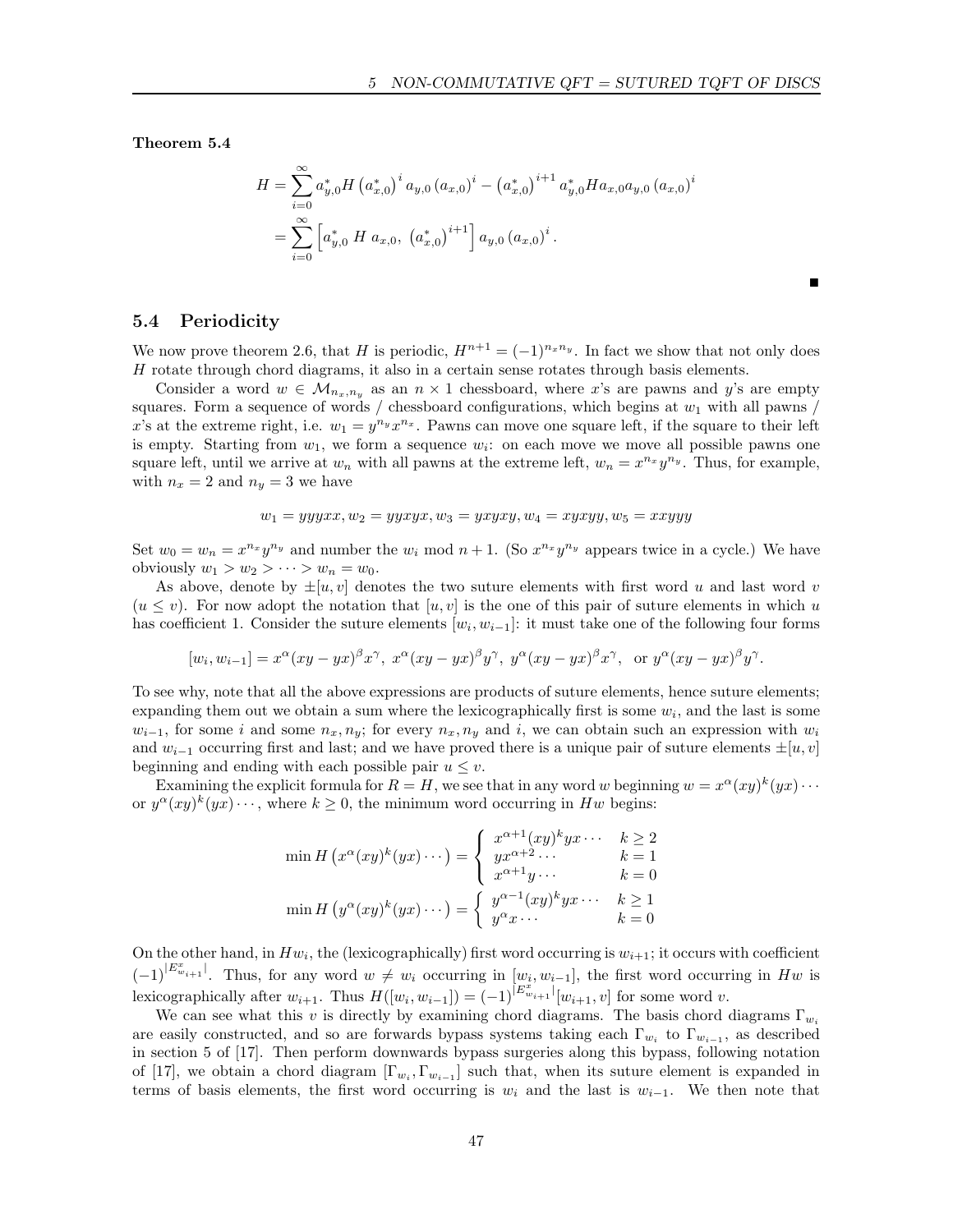$H[\Gamma_{w_i}, \Gamma_{w_{i-1}}] = [\Gamma_{w_{i+1}}, \Gamma_{w_i}],$  i.e. rotating the chord diagram by H takes us from one to the next. Hence

$$
H([w_i, w_{i-1}]) = (-1)^{|E^x_{w_{i+1}}|} [w_{i+1}, w_i].
$$

It follows immediately that

$$
H^{n+1}(x^{n_x}y^{n_y}) = H^{n+1}([x^{n_x}y^{n_y}, x^{n_x}y^{n_y}]) = H^{n+1}([w_n, w_0])
$$
  
= 
$$
\left(\prod_{i=0}^n (-1)^{|E_{w_i}^x|}\right)[w_n, w_0] = (-1)^{\sum_{i=0}^n |E_{w_i}^x|}x^{n_x}y^{n_y}.
$$

Recall that  $E_w^x$  is the set of all block-ending x's in w (except possibly for the final x, i.e. all x's which are followed by y's. Now as we run through the set  $w_i$ , and pawns move from right to left, we see that for every x and every y, they are adjacent to each other as xy precisely once. Thus  $\sum |E^x_{w_i}|$  counts every pair of an x and a y exactly once, and is equal to  $n_x n_y$ . So  $H^{n+1} x^{n_x} y^{n_y} = (-1)^{n_x n_y} x^{n_x} y^{n_y}$ .

PROOF (OF THEOREM 2.6) We have shown above that for  $w = w_{min} = x^{n_x}y^{n_y}$ ,  $H^{n+1}w = (-1)^{n_x n_y}w$ . Let now  $A = \{w \in M_{n_x,n_y} : H^{n+1}w = (-1)^{n_x n_y}\}$ , so  $w_{min} \in A$ . That  $H^{n+1} = (-1)^{n_x n_y}$  follows immediately from the following fact:

• If  $w \in A$  and  $w, w'$  are related by an elementary move, then  $w' \in A$ .

To see this, let  $H^{n+1}w' = \epsilon w'$  where  $\epsilon = \pm 1$ . As w, w' are related by an elementary move,  $w - w'$  is a suture element, and  $H^{n+1}(w - w') = \pm (w - w')$ . But we have  $H^{n+1}(w - w') = (-1)^{n_x n_y} w - \epsilon w' =$  $(-1)^{n_x n_y} (w - (-1)^{n_x n_y} \epsilon w')$ . Hence we must have  $(-1)^{n_x n_y} \epsilon = 1$ , so  $\epsilon = (-1)^{n_x n_y}$  and  $w' \in A$ .

Finally, it's clear from the discussion above that the least positive j for which  $H^j(x^{n_x}y^{n_y}) =$  $\pm x^{n_x}y^{n_y}$  is  $j = n + 1$ ; and we now have  $H^{n+1} = (-1)^{n_x n_y}$ . Thus H has period  $n+1$  if  $n_x n_y$  is even, and period  $2n + 2$  otherwise.

# References

- [1] Rodney J. Baxter, *Exactly solved models in statistical mechanics*, Academic Press Inc. [Harcourt Brace Jovanovich Publishers], London, 1989, Reprint of the 1982 original. MR MR998375 (90b:82001)
- [2] Joseph Bernstein, Igor Frenkel, and Mikhail Khovanov, *A categorification of the Temperley-Lieb algebra* and Schur quotients of  $U(\mathfrak{sl}_2)$  *via projective and Zuckerman functors*, Selecta Math. (N.S.) **5** (1999), no. 2, 199–241. MR MR1714141 (2000i:17009)
- [3] Luca Bombelli, Joohan Lee, David Meyer, and Rafael D. Sorkin, *Space-time as a causal set*, Phys. Rev. Lett. 59 (1987), no. 5, 521–524. MR 899046 (88k:83025)
- [4] John H. Conway, *The sensual (quadratic) form*, Carus Mathematical Monographs, vol. 26, Mathematical Association of America, Washington, DC, 1997, With the assistance of Francis Y. C. Fung. MR MR1478672 (98k:11035)
- [5] Alessandra Frabetti, *Simplicial properties of the set of planar binary trees*, J. Algebraic Combin. 13 (2001), no. 1, 41–65. MR MR1817703 (2001m:55048)
- [6] Paolo Ghiggini, Ko Honda, and Jeremy Van Horn Morris, *The vanishing of the contact invariant in the presence of torsion*, http://arxiv.org/abs/0706.1602, 2008.
- [7] Emmanuel Giroux, *Structures de contact en dimension trois et bifurcations des feuilletages de surfaces*, Invent. Math. 141 (2000), no. 3, 615–689. MR MR1779622 (2001i:53147)
- [8] , *Structures de contact sur les variétés fibrées en cercles audessus d'une surface (contact structures on manifolds that are circle-bundles over a surface)*, Comment. Math. Helv. 76 (2001), no. 2, 218–262. MR MR1839346 (2002c:53138)
- [9] Ko Honda, *On the classification of tight contact structures. II*, J. Differential Geom. 55 (2000), no. 1, 83–143. MR MR1849027 (2002g:53155)